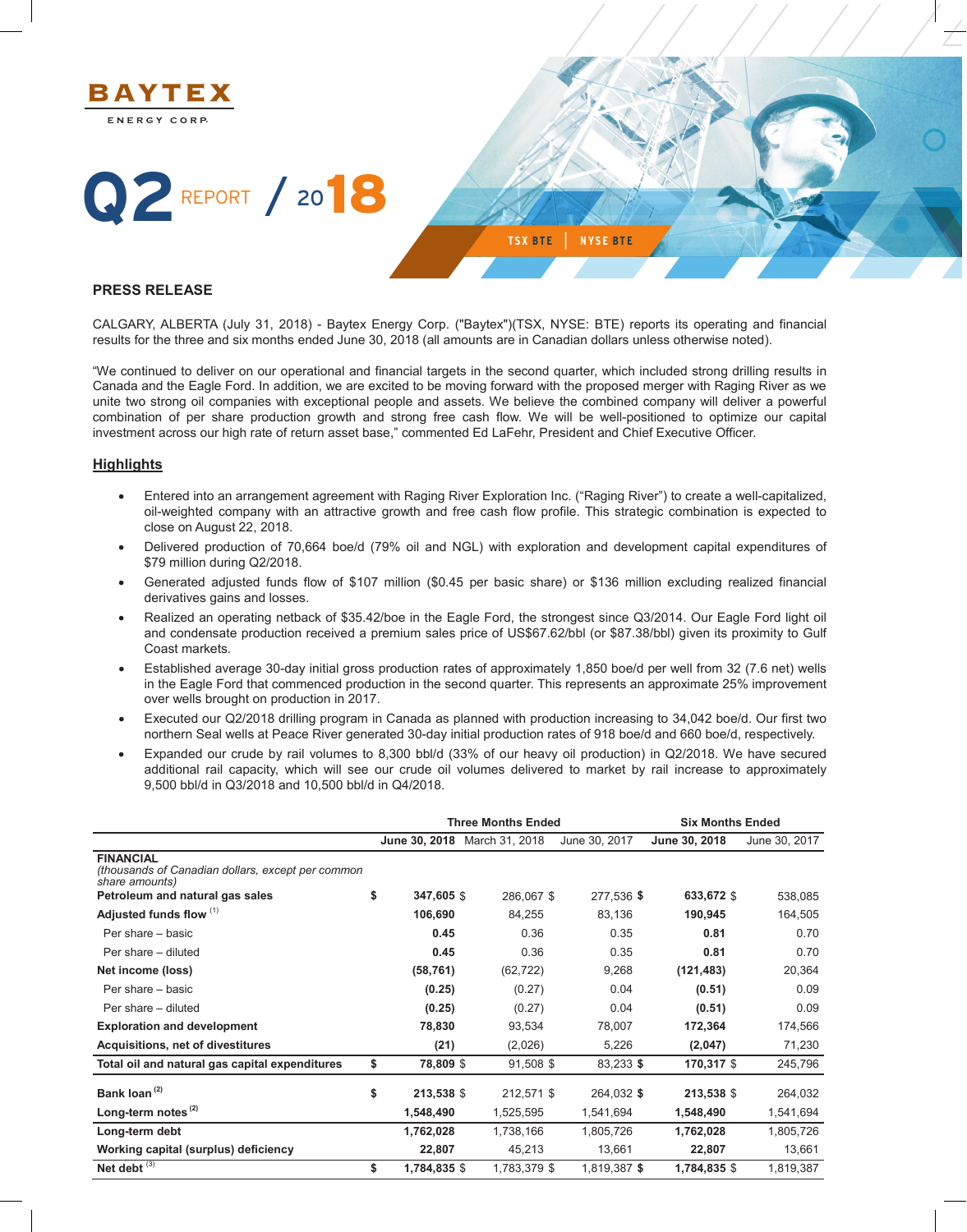|                                               |               | <b>Three Months Ended</b> | <b>Six Months Ended</b> |               |               |  |
|-----------------------------------------------|---------------|---------------------------|-------------------------|---------------|---------------|--|
|                                               | June 30, 2018 | March 31, 2018            | June 30, 2017           | June 30, 2018 | June 30, 2017 |  |
| <b>OPERATING</b>                              |               |                           |                         |               |               |  |
| Daily production                              |               |                           |                         |               |               |  |
| Heavy oil (bbl/d)                             | 25,544        | 24,868                    | 25,577                  | 25,208        | 25,104        |  |
| Light oil and condensate (bbl/d)              | 21,100        | 20,967                    | 22,370                  | 21,034        | 21,996        |  |
| NGL (bbl/d)                                   | 9,419         | 9,143                     | 9,693                   | 9,281         | 9,003         |  |
| Total oil and NGL (bbl/d)                     | 56,063        | 54,978                    | 57,640                  | 55,523        | 56,103        |  |
| Natural gas (mcf/d)                           | 87,605        | 87,261                    | 91,028                  | 87,434        | 89,771        |  |
| Oil equivalent (boe/d $@$ 6:1) <sup>(4)</sup> | 70,664        | 69,522                    | 72,812                  | 70,095        | 71,065        |  |
| <b>Benchmark prices</b>                       |               |                           |                         |               |               |  |
| WTI oil (US\$/bbl)                            | 67.88         | 62.87                     | 48.28                   | 65.37         | 50.10         |  |
| WCS heavy oil (US\$/bbl)                      | 48.61         | 38.59                     | 37.16                   | 43.60         | 37.25         |  |
| Edmonton par oil (\$/bbl)                     | 80.58         | 72.06                     | 61.92                   | 76.32         | 62.95         |  |
| LLS oil (US\$/bbl)                            | 71.37         | 67.07                     | 49.70                   | 69.24         | 51.10         |  |
| Baytex average prices (before hedging)        |               |                           |                         |               |               |  |
| Heavy oil (\$/bbl) (5)                        | 49.70         | 33.33                     | 37.62                   | 41.67         | 36.81         |  |
| Light oil and condensate (\$/bbl)             | 86.75         | 79.20                     | 60.68                   | 83.01         | 61.94         |  |
| NGL (\$/bbl)                                  | 31.37         | 26.17                     | 22.70                   | 28.82         | 24.38         |  |
| Total oil and NGL (\$/bbl)                    | 60.56         | 49.63                     | 44.06                   | 55.18         | 44.67         |  |
| Natural gas (\$/mcf)                          | 2.56          | 2.95                      | 3.62                    | 2.75          | 3.57          |  |
| Oil equivalent (\$/boe)                       | 51.22         | 42.96                     | 39.41                   | 47.15         | 39.77         |  |
| CAD/USD noon rate at period end               | 1.3142        | 1.2901                    | 1.2983                  | 1.3142        | 1.2983        |  |
| CAD/USD average rate for period               | 1.2911        | 1.2651                    | 1.3447                  | 1.2781        | 1.3338        |  |
| <b>COMMON SHARE INFORMATION</b>               |               |                           |                         |               |               |  |
| <b>TSX</b>                                    |               |                           |                         |               |               |  |
| Share price (Cdn\$)                           |               |                           |                         |               |               |  |
| High                                          | 6.23          | 4.35                      | 4.81                    | 6.23          | 6.97          |  |
| Low                                           | 3.34          | 3.01                      | 2.87                    | 3.01          | 2.87          |  |
| Close                                         | 4.37          | 3.53                      | 3.15                    | 4.37          | 3.15          |  |
| Volume traded (thousands)                     | 391,396       | 177,572                   | 216,383                 | 568,968       | 472,026       |  |
| <b>NYSE</b>                                   |               |                           |                         |               |               |  |
| Share price (US\$)                            |               |                           |                         |               |               |  |
| High                                          | 4.85          | 3.54                      | 3.63                    | 4.85          | 5.20          |  |
| Low                                           | 2.59          | 2.37                      | 2.15                    | 2.37          | 2.15          |  |
| Close                                         | 3.33          | 2.74                      | 2.43                    | 3.33          | 2.43          |  |
| Volume traded (thousands)                     | 175,808       | 118,236                   | 109,758                 | 294,044       | 248,931       |  |
| Common shares outstanding (thousands)         | 236,662       | 236,578                   | 234,204                 | 236,662       | 234,204       |  |

Notes:

(1) Adjusted funds flow is not a measurement based on generally accepted accounting principles ("GAAP") in Canada, but is a financial term commonly used in the oil and gas industry. We define adjusted funds flow as cash flow from operating activities adjusted for changes in non-cash operating working capital and asset retirement obligations settled. Our determination of adjusted funds flow may not be comparable to other issuers. We consider adjusted funds flow a key measure of performance as it demonstrates our ability to generate the cash flow necessary to fund capital investments, debt repayment, settlement of our abandonment obligations and potential future dividends. In addition, we use the ratio of net debt to adjusted funds flow to manage our capital structure. We eliminate changes in non-cash working capital and settlements of abandonment obligations from cash flow from operations as the amounts can be discretionary and may vary from period to period depending on our capital programs and the maturity of our operating areas. The settlement of abandonment obligations are managed with our capital budgeting process which considers available adjusted funds flow. For a reconciliation of adjusted funds flow to cash flow from operating activities, see Management's Discussion and Analysis of the operating and financial results for the three and six months ended June 30, 2018.

(2) Principal amount of instruments.

(3) Net debt is not a measurement based on GAAP in Canada, but is a financial term commonly used in the oil and gas industry. We define net debt to be the sum of monetary working capital (which is current assets less current liabilities (excluding current financial derivatives and onerous contracts)) and the principal amount of both the long-term notes and the bank loan.

(4) Barrel of oil equivalent ("boe") amounts have been calculated using a conversion rate of six thousand cubic feet of natural gas to one barrel of oil. The use of boe amounts may be misleading, particularly if used in isolation. A boe conversion ratio of six thousand cubic feet of natural gas to one barrel of oil is based on an energy equivalency conversion method primarily applicable at the burner tip and does not represent a value equivalency at the wellhead.

(5) We include the cost of blending diluent when calculating our realized heavy oil price.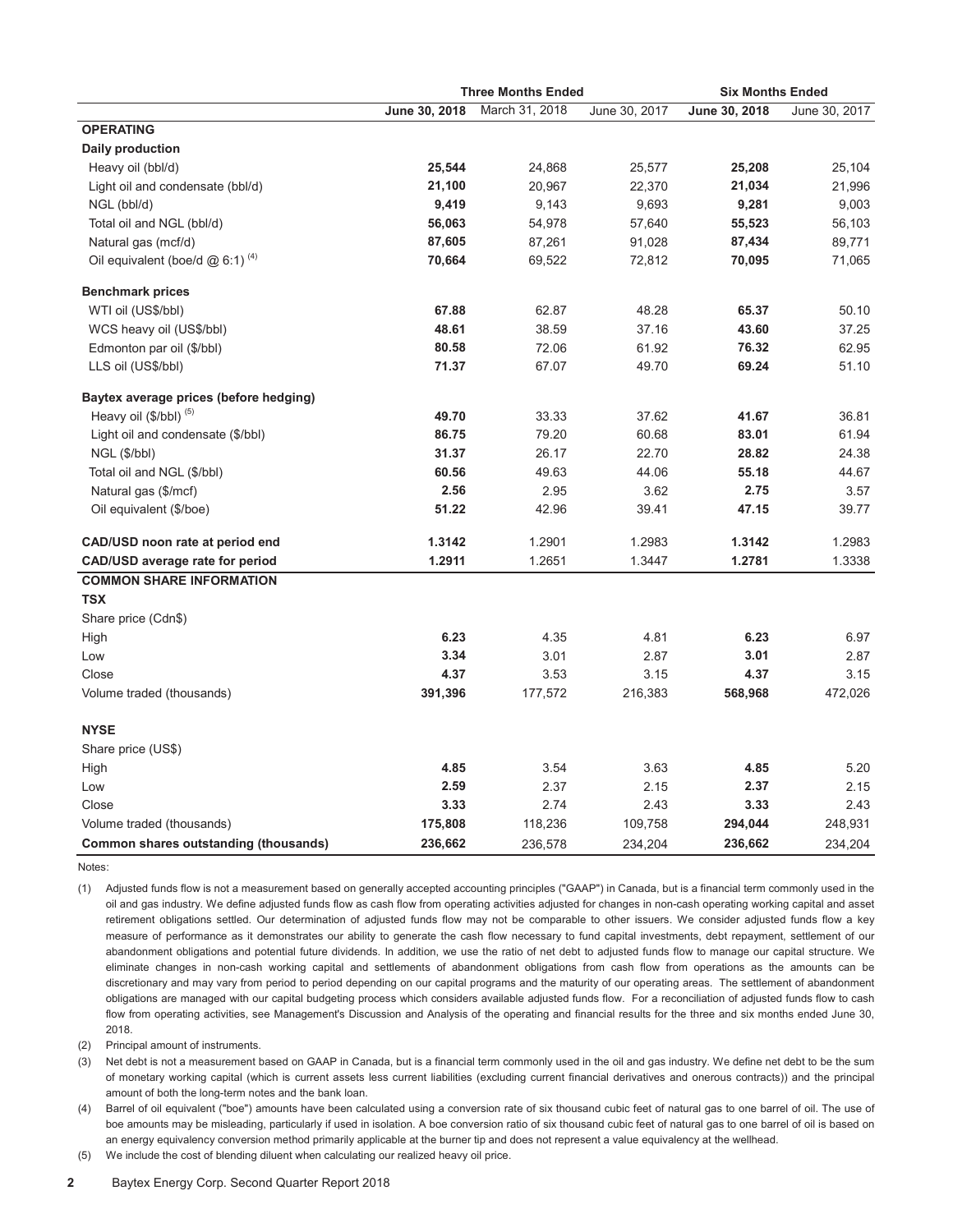#### **Strategic Combination with Raging River**

On June 18, 2018, Baytex and Raging River announced that their respective boards of directors had unanimously agreed to a strategic combination of the two companies (the "Transaction"). The combined company, which will operate under the Baytex name, will be a well-capitalized, oil-weighted company with an attractive growth and free cash flow profile provided by its world class assets across North America.

The combined company is expected to have production of approximately 94,000 boe/d from a diverse portfolio of high quality oil assets, including Viking, Peace River, Lloydminster and East Duvernay Shale properties in Canada and the Eagle Ford in Texas. The combined company will have a deep inventory of high quality drilling prospects that generate top tier returns on invested capital and have the capability to deliver meaningful organic production growth.

The Transaction will result in holders of common shares of Raging River receiving, directly or indirectly, 1.36 common shares of Baytex for each Raging River Share owned. The Transaction is subject to approval by the shareholders of both companies, the Court of Queen's Bench of Alberta and certain regulatory and other authorities, and is subject to the satisfaction or waiver of other customary closing conditions.

The joint management information circular was mailed to shareholders of each of Baytex and Raging River on July 20, 2018. Baytex and Raging River shareholders will hold their respective shareholder meetings on August 21, 2018 and the Transaction is expected to close on August 22, 2018. For further information on the Transaction, please see the joint management information circular dated July 12, 2018 and the joint press release dated June 18, 2018.

#### **Operating Results**

Our operating results for the second quarter were consistent with our expectations as we continued to deliver on our operational and financial targets. We successfully executed our drilling program with strong results realized in the Eagle Ford and Canada.

Production increased 2% to average 70,664 boe/d (79% oil and NGL) in Q2/2018, as compared to 69,522 boe/d (79% oil and NGL) in Q1/2018. Production in the first half of 2018 averaged 70,095 boe/d. During the second quarter, exploration and development capital expenditures totaled \$79 million, bringing the aggregate spending in the first half of 2018 to \$172 million. We participated in the drilling of 36 (8.1 net) wells with a 100% success rate during the second quarter.

Our 2018 production guidance range is unchanged at 68,000 to 72,000 boe/d with budgeted exploration and development capital expenditures of \$325 to \$375 million, and does not include the integration of Raging River, which is expected to close on August 22, 2018. Following closing of the Transaction, Baytex will provide revised guidance for full-year 2018.

#### *Eagle Ford*

Our Eagle Ford asset in South Texas is one of the premier oil resource plays in North America. The asset generates the highest cash netbacks in our portfolio and contains a significant inventory of development prospects. In Q2/2018, we allocated 61% of our exploration and development expenditures to this asset and production averaged 36,622 boe/d (78% oil and NGL) during the second quarter, as compared to 36,017 boe/d in Q1/2018.

We continue to see strong well performance driven by enhanced completions in Karnes County. In addition, early results from Atascosa County are encouraging as we exploit the oil window on the western portion of our lands. In Q2/2018, we participated in the drilling of 18 (2.6 net) wells, commenced production from 32 (7.6 net) wells and at June 30, 2018 had 70 (18.5 net) wells waiting on completion. The wells that have been on production for more than 30 days established 30-day initial production rates of approximately 1,850 boe/d (65% light oil and condensate), which represents an approximate 25% improvement over wells brought on production in 2017. These wells were completed with approximately 28 effective frac stages per well (compared to 23 in 2015) and proppant per completed foot of approximately 2,100 pounds (compared to 1,100 pounds in 2015).

#### *Peace River*

Our Peace River region, located in northwest Alberta, has been a core asset since we commenced operations in the area in 2004. Through our innovative multi-lateral horizontal drilling and production techniques, we are able to generate some of the strongest capital efficiencies in the oil and gas industry.

Production averaged 16,800 boe/d (92% heavy oil) during the second quarter, as compared to 16,500 boe/d in Q1/2018. In Q2/2018, we drilled one (1.0 net) well and commenced production from four (4.0 net) wells. Our first two northern Seal wells at Peace River generated 30-day initial production rates of 918 boe/d and 660 boe/d, respectively. Approximately 10 wells are anticipated to be drilled in the northern Seal area in 2018. We expect to have a second rig starting up in August as we continue to build operational momentum heading into 2019.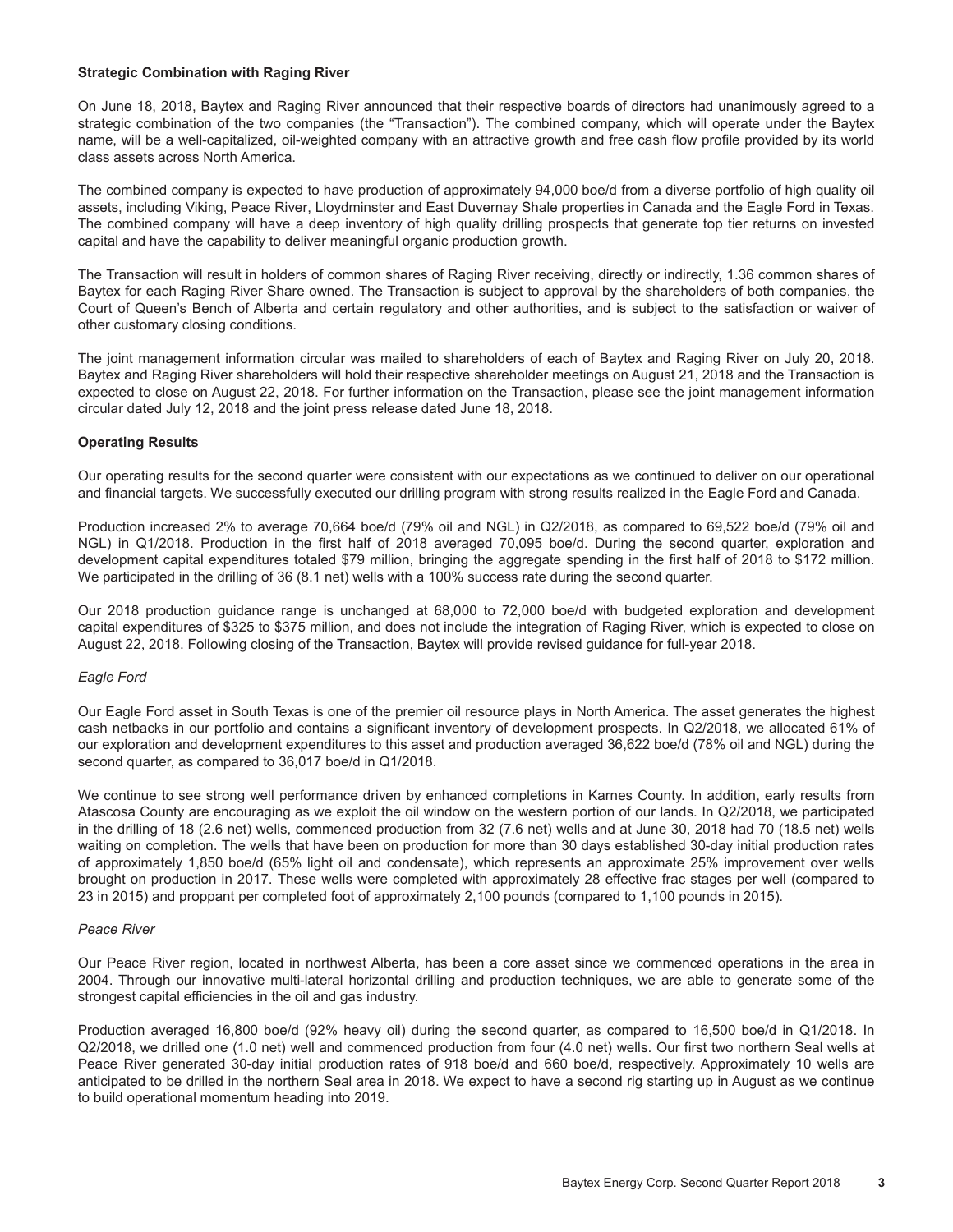#### *Lloydminster*

Our Lloydminster region is characterized by multiple stacked pay formations at relatively shallow depths. The area has been successfully developed through vertical and horizontal drilling, water flood, steam-assisted gravity drainage operations and, more recently, the implementation of polymer flooding to further enhance reserves recovery. We have also adopted, where applicable, the multi-lateral well design and geosteering capability that we have successfully utilized at Peace River.

Production averaged 10,300 boe/d (99% heavy oil) during the second quarter as compared to 10,000 boe/d in Q1/2018. We drilled 12 (3.3 net) crude oil wells in Q2/2018. During the second quarter, seven (7.0 net) wells drilled in Q1/2018 established peak 30-day initial production rates of approximately 200 bbl/d per well. In addition, we continued to advance our Kerrobert thermal project. Production at Kerrobert averaged 600 boe/d in H1/2018 and we expect to exit 2018 producing approximately 2,000 boe/d. We recommenced our Soda Lake multi-lateral drilling program in June and expect to have two rigs running in the second half of the year.

#### **Financial Review**

We generated adjusted funds flow of \$107 million (\$0.45 per basic share) in Q2/2018, compared to \$84 million (\$0.36 per basic share) in Q1/2018 and \$83 million (\$0.35 per basic share) in Q2/2017. The increase in adjusted funds flow is largely attributable to stronger oil price realizations, partially offset by realized financial derivatives losses.

Excluding realized financial derivatives gains and losses, adjusted funds flow in Q2/2018 was \$136 million, compared to \$94 million in Q1/2018. This represents the highest quarterly adjusted funds flow (excluding realized financial derivatives gains and losses) since Q4/2014 and demonstrates the strength of our diversified asset portfolio.

#### *Financial Liquidity*

We maintain strong financial liquidity with our US\$575 million revolving credit facilities approximately 70% undrawn and our first long-term note maturity not until 2021. With our strategy to target exploration and development capital expenditures at a level that approximates our adjusted funds flow, we expect this liquidity position to be stable going forward. In the first six months of 2018, exploration and development capital expenditures totaled \$172 million, as compared to adjusted funds flow of \$191 million (\$230 million excluding realized financial derivatives losses).

On April 25, 2018, we extended the maturity of our revolving credit facilities by one year to June 2020. These facilities are covenant-based and do not require annual or semi-annual reviews. We are well within the financial covenants on these facilities as our Senior Secured Debt to Bank EBITDA ratio as at June 30, 2018 was 0.6:1.0, compared to a maximum permitted ratio of 3.5:1.0, and our interest coverage ratio was 4.1:1.0, compared to a minimum required ratio of 2.0:1.0.

Our net debt totaled \$1.78 billion at June 30, 2018, which is down from \$1.82 billion at June 30, 2017.

#### *Operating Netback*

Our operating netback (excluding realized financial derivatives gains and losses) improved 48% to \$27.08/boe in Q2/2018, as compared to \$18.30/boe in Q2/2017. During the second quarter, we benefited from continued strong liquids pricing in the Eagle Ford and improved heavy oil price realizations in Canada. The Eagle Ford generated an operating netback of \$35.42/boe during Q2/2018 while our Canadian operations generated an operating netback of \$18.12/boe.

In Q2/2018, the price for West Texas Intermediate light oil ("WTI") averaged US\$67.88/bbl, as compared to US\$48.28/bbl in Q2/2017. The discount for Canadian heavy oil, as measured by the price differential between Western Canadian Select ("WCS") and WTI, averaged US\$19.27/bbl in Q2/2018, as compared to US\$11.12/bbl in Q2/2017.

In the Eagle Ford, our assets are proximal to Gulf Coast markets with light oil and condensate production priced off the Louisiana Light Sweet ("LLS") crude oil benchmark, which is a function of the Brent price. In Q2/2018, the price for LLS averaged US\$71.37/bbl, as compared to US\$49.70/bbl in Q2/2017. During the second quarter, our light oil and condensate realized price in the Eagle Ford of US\$67.62/bbl (or \$87.38/bbl) represented a US\$3.75/bbl discount to LLS.

The following table summarizes our operating netbacks for the periods noted.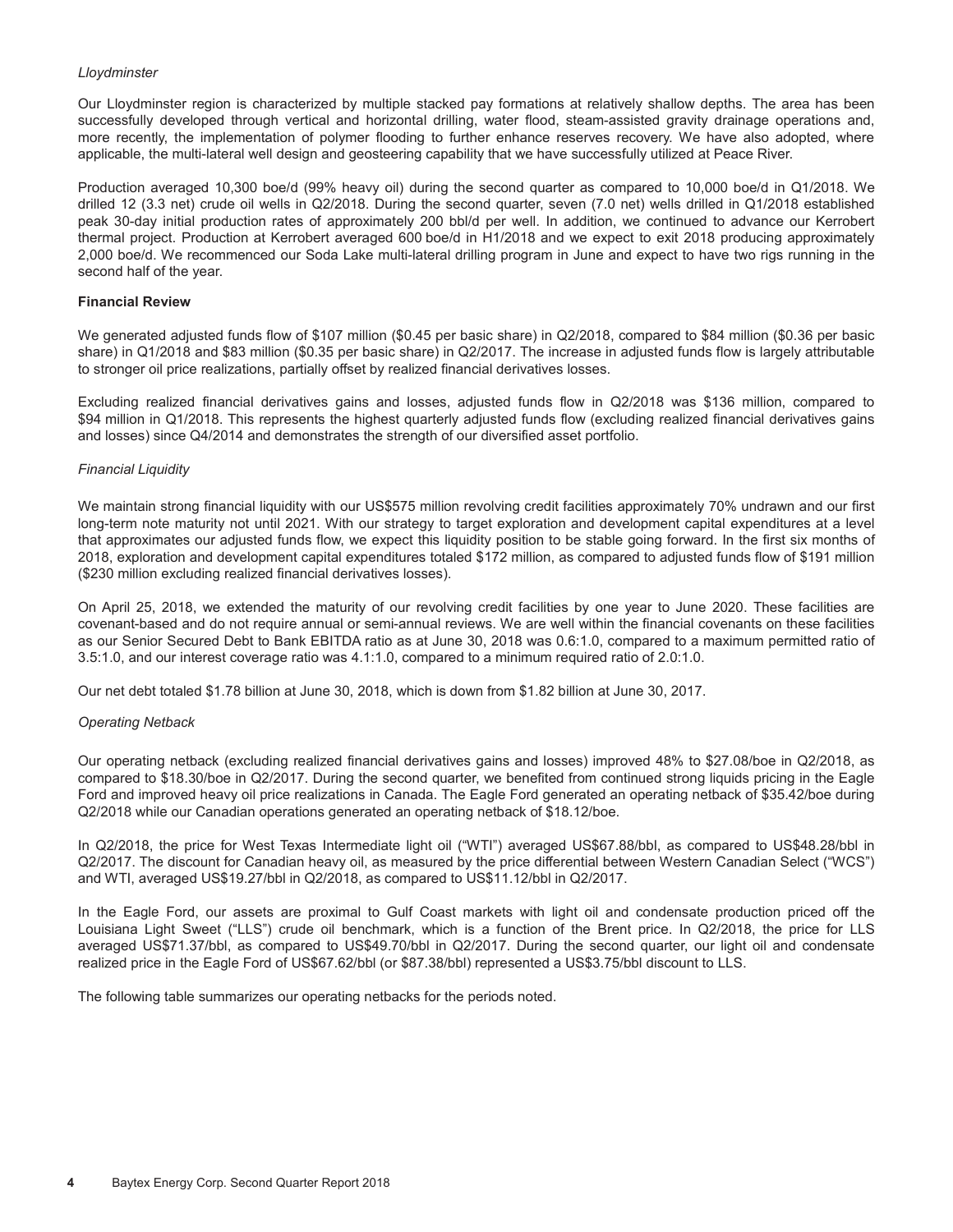|                                                              |                  |            | Three Months Ended June 30 |            |            |                 |  |  |  |
|--------------------------------------------------------------|------------------|------------|----------------------------|------------|------------|-----------------|--|--|--|
|                                                              |                  | 2018       |                            | 2017       |            |                 |  |  |  |
| (\$ per boe except for sales volume)                         | Canada           | U.S.       | Total                      | Canada     | U.S.       | Total<br>72,812 |  |  |  |
| Sales volume (boe/d)                                         | 34,042           | 36,622     | 70.664                     | 34.284     | 38,528     |                 |  |  |  |
| Total sales, net of blending and other expense               | \$<br>$41.61$ \$ | 60.16 \$   | $51.22$ \$                 | 33.86 \$   | 44.34 \$   | 39.41           |  |  |  |
| Less:                                                        |                  |            |                            |            |            |                 |  |  |  |
| Royalties                                                    | 5.81             | 17.77      | 12.01                      | 4.53       | 13.09      | 9.06            |  |  |  |
| Operating expense                                            | 15.15            | 6.97       | 10.91                      | 14.74      | 7.11       | 10.70           |  |  |  |
| Transportation expense                                       | 2.53             |            | 1.22                       | 2.88       |            | 1.35            |  |  |  |
| Operating netback                                            | $18.12$ \$       | $35.42$ \$ | 27.08 \$                   | $11.71$ \$ | $24.14$ \$ | 18.30           |  |  |  |
| Realized financial derivatives (loss) gain                   |                  |            | (4.57)                     |            |            | 0.40            |  |  |  |
| Operating netback after financial derivatives (loss) gain \$ | $18.12$ \$       | $35.42$ \$ | $22.51$ \$                 | $11.71$ \$ | 24.14 \$   | 18.70           |  |  |  |

#### **Risk Management**

As part of our normal operations, we are exposed to movements in commodity prices, foreign exchange rates and interest rates. In an effort to manage these exposures, we utilize various financial derivative contracts which are intended to partially reduce the volatility in our adjusted funds flow. We realized a financial derivatives loss of \$29 million in Q2/2018 due to the increased price of crude oil relative to the prices set in our contracts. A complete listing of our financial derivative contracts can be found in Note 17 to our Q2/2018 financial statements.

As part of our risk management program, we also transport crude oil to markets by rail when economics warrant. In Q2/2018, we delivered 8,300 bbl/d (approximately 33%) of our heavy oil volumes to market by rail, up from 6,500 bbl/d in Q1/2018. We have secured additional rail capacity, which will see our crude oil volumes delivered to market by rail increase to approximately 9,500 bbl/d in Q3/2018 and 10,500 bbl/d in Q4/2018. We have also successfully commenced the re-contracting of future year crude by rail commitments, which to-date total 7,500 bbl/d for 2019 and 5,000 bbl/d for 2020.

#### **2018 Guidance**

The following table summarizes our 2018 annual guidance and compares it to our 2018 year-to-date actual results. Following closing of the strategic combination with Raging River, we will provide revised guidance for the combined company.

|                                                   | Guidance <sup>(1)</sup> | H1/2018         | Variance |
|---------------------------------------------------|-------------------------|-----------------|----------|
| Exploration and development capital (\$ millions) | $325 - 375$             | 172.4           | $-$ %    |
| Production (boe/d)                                | 68,000 - 72,000         | 70.095          | $-$ %    |
|                                                   |                         |                 |          |
| Expenses:                                         |                         |                 |          |
| Royalty rate (%)                                  | ~23.0                   | 23.7            | 1%       |
| Operating (\$/boe)                                | $10.50 - 11.25$         | 10.72           | $-9/6$   |
| Transportation (\$/boe)                           | $1.35 - 1.45$           | 1.29            | (4)%     |
| General and administrative (\$ millions)          | $~\sim$ 44 (1.72/boe)   | 21.6 (1.70/boe) | (1)%     |
| Interest (\$ millions)                            | $\sim$ 100 (3.95/boe)   | 50.0 (3.94/boe) | $-$ %    |

Note:

(1) As announced on December 7, 2017.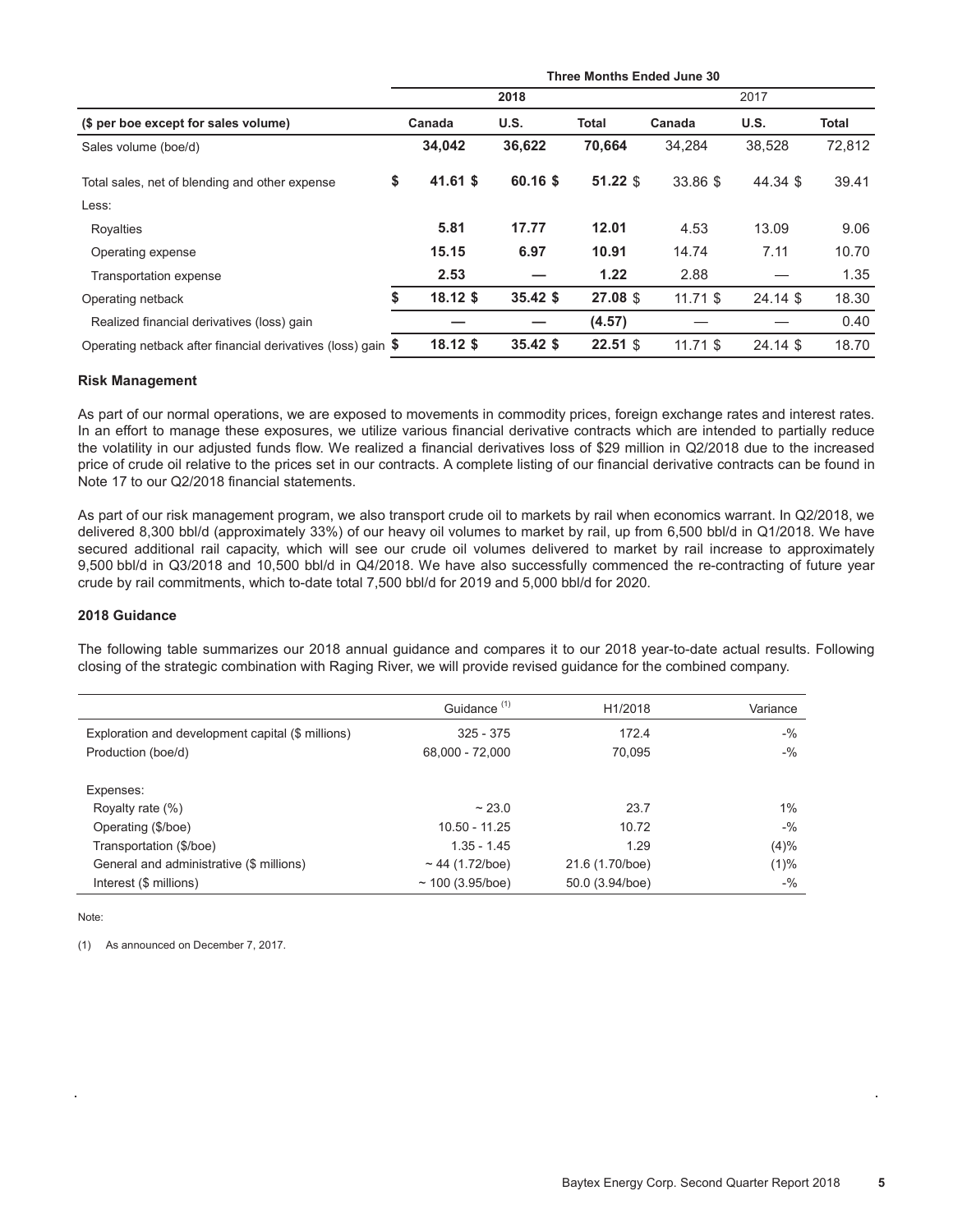#### **Advisory Regarding Forward-Looking Statements**

In the interest of providing Baytex's shareholders and potential investors with information regarding Baytex, including management's assessment<br>of Baytex's future plans and operations, certain statements in this press rele *United States Private Securities Litigation Reform Act of 1995 and "forward-looking information" within the meaning of applicable Canadian*  securities legislation (collectively, "forward-looking statements"). In some cases, forward-looking statements can be identified by terminology<br>such as "anticipate", "believe", "continue", "could", "estimate", "expect", "f *"project", "plan", "should", "target", "would", "will" or similar words suggesting future outcomes, events or performance. The forward-looking statements contained in this press release speak only as of the date thereof and are expressly qualified by this cautionary statement.*

*Specifically, this press release contains forward-looking statements relating to but not limited to: our business strategies, plans and objectives;*  that the combined enterprise of Baytex and Raging River will deliver per share production growth and strong free cash flow and be able to<br>optimize capital investment; the expected closing date of the strategic combination *deliver to market by rail in Q3/2018 and Q4/2018; the anticipated attributes of Baytex and Raging River as a combined company, including its daily production rate; Baytex's standalone 2018 production and capital expenditure guidance; that revised guidance will be provided on closing*  of the Raging River merger; our Eagle Ford assets, including our assessment that: it is a premier oil resource play, generates our highest cash<br>netbacks and has a significant development inventory; our assessment that we c *and gas industry at our Peace River assets; our drilling plans in Peace River for the balance of 2018; the expected 2018 exit production rate for*  our Kerrobert thermal project; our drilling plans in Soda Lake for the balance of 2018; our strategy to target capital expenditures at a level that<br>approximates our adjusted funds flow; our belief that we have strong finan forward; our ability to partially reduce the volatility in our adjusted funds flow by utilizing financial derivative contracts for commodity prices,<br>foreign exchange rates and interest rates; and Baytex's standalone expect *administration and interest expenses for 2018. In addition, information and statements relating to reserves and contingent resources are deemed to be forward-looking statements, as they involve implied assessment, based on certain estimates and assumptions, that the reserves and contingent resources described exist in quantities predicted or estimated, and that they can be profitably produced in the future.*

*These forward-looking statements are based on certain key assumptions regarding, among other things: petroleum and natural gas prices and differentials between light, medium and heavy oil prices; well production rates and reserve volumes; our ability to add production and reserves*  through our exploration and development activities; capital expenditure levels; our ability to borrow under our credit agreements; the receipt, in a<br>timely manner, of regulatory and other required approvals for our operati *services; interest and foreign exchange rates; the continuance of existing and, in certain circumstances, proposed tax and royalty regimes; our ability to develop our crude oil and natural gas properties in the manner currently contemplated; and current industry conditions, laws and regulations continuing in effect (or, where changes are proposed, such changes being adopted as anticipated). Readers are cautioned that such assumptions, although considered reasonable by Baytex at the time of preparation, may prove to be incorrect.*

*Actual results achieved will vary from the information provided herein as a result of numerous known and unknown risks and uncertainties and other factors. Such factors include, but are not limited to: the volatility of oil and natural gas prices and price differentials; the availability and cost of capital or borrowing; that our credit facilities may not provide sufficient liquidity or may not be renewed; failure to comply with the covenants in our debt agreements; risks associated with a third-party operating our Eagle Ford properties; availability and cost of gathering, processing and pipeline systems; public perception and its influence on the regulatory regime; changes in government regulations that affect the oil and gas*  industry; changes in environmental, health and safety regulations; restrictions or costs imposed by climate change initiatives; variations in *interest rates and foreign exchange rates; risks associated with our hedging activities; the cost of developing and operating our assets; depletion of our reserves; risks associated with the exploitation of our properties and our ability to acquire reserves; changes in income tax or other laws or government incentive programs; uncertainties associated with estimating oil and natural gas reserves; our inability to fully insure against all risks; risks of counterparty default; risks associated with acquiring, developing and exploring for oil and natural gas and other aspects of our operations; risks associated with large projects; risks related to our thermal heavy oil projects; risks associated with our use of information technology systems; risks associated with the ownership of our securities, including changes in market-based factors; risks for United States and other non-resident shareholders, including the ability to enforce civil remedies, differing practices for reporting reserves and production, additional taxation applicable to non-residents and foreign exchange risk; and other factors, many of which are beyond our control. These and additional risk factors are discussed in our Annual Information Form, Annual Report on Form 40-F and Management's Discussion and Analysis*  for the year ended December 31, 2017, as filed with Canadian securities regulatory authorities and the U.S. Securities and Exchange *Commission.* 

*The above summary of assumptions and risks related to forward-looking statements has been provided in order to provide shareholders and potential investors with a more complete perspective on Baytex's current and future operations and such information may not be appropriate for other purposes.*

*There is no representation by Baytex that actual results achieved will be the same in whole or in part as those referenced in the forward-looking statements and Baytex does not undertake any obligation to update publicly or to revise any of the included forward-looking statements, whether as a result of new information, future events or otherwise, except as may be required by applicable securities law.*

*All amounts in this press release are stated in Canadian dollars unless otherwise specified.*

#### **Non-GAAP Financial and Capital Management Measures**

*Adjusted funds flow is not a measurement based on generally accepted accounting principles ("GAAP") in Canada, but is a financial term commonly used in the oil and gas industry. We define adjusted funds flow as cash flow from operating activities adjusted for changes in noncash operating working capital and asset retirement obligations settled. Our determination of adjusted funds flow may not be comparable to other issuers. We consider adjusted funds flow a key measure of performance as it demonstrates our ability to generate the cash flow necessary to fund capital investments, debt repayment, settlement of our abandonment obligations and potential future dividends. In addition, we use the*  ratio of net debt to adjusted funds flow to manage our capital structure. We eliminate changes in non-cash working capital and settlements of abandonment obligations from cash flow from operations as the amounts can be discretionary and may vary from period to period depending on<br>our capital programs and the maturity of our operating areas. The settlement of aba *budgeting process which considers available adjusted funds flow. For a reconciliation of adjusted funds flow to cash flow from operating activities, see Management's Discussion and Analysis of the operating and financial results for the three and six months ended June 30, 2018.*

*Free cash flow is not a measurement based on GAAP in Canada. We define free cash flow as adjusted funds flow less sustaining capital. Sustaining capital is an estimate of the amount of exploration and development capital required to offset production declines on an annual basis and maintain flat production volumes.*

*Net debt is not a measurement based on GAAP in Canada. We define net debt to be the sum of monetary working capital (which is current* assets less current liabilities (excluding current financial derivatives and onerous contracts)) and the principal amount of both the long-term notes *and the bank loan. We believe that this measure assists in providing a more complete understanding of our cash liabilities.*

*Bank EBITDA is not a measurement based on GAAP in Canada. We define Bank EBITDA as our consolidated net income attributable to shareholders before interest, taxes, depletion and depreciation, and certain other non-cash items as set out in the credit agreement governing our revolving credit facilities. Bank EBITDA is used to measure compliance with certain financial covenants.*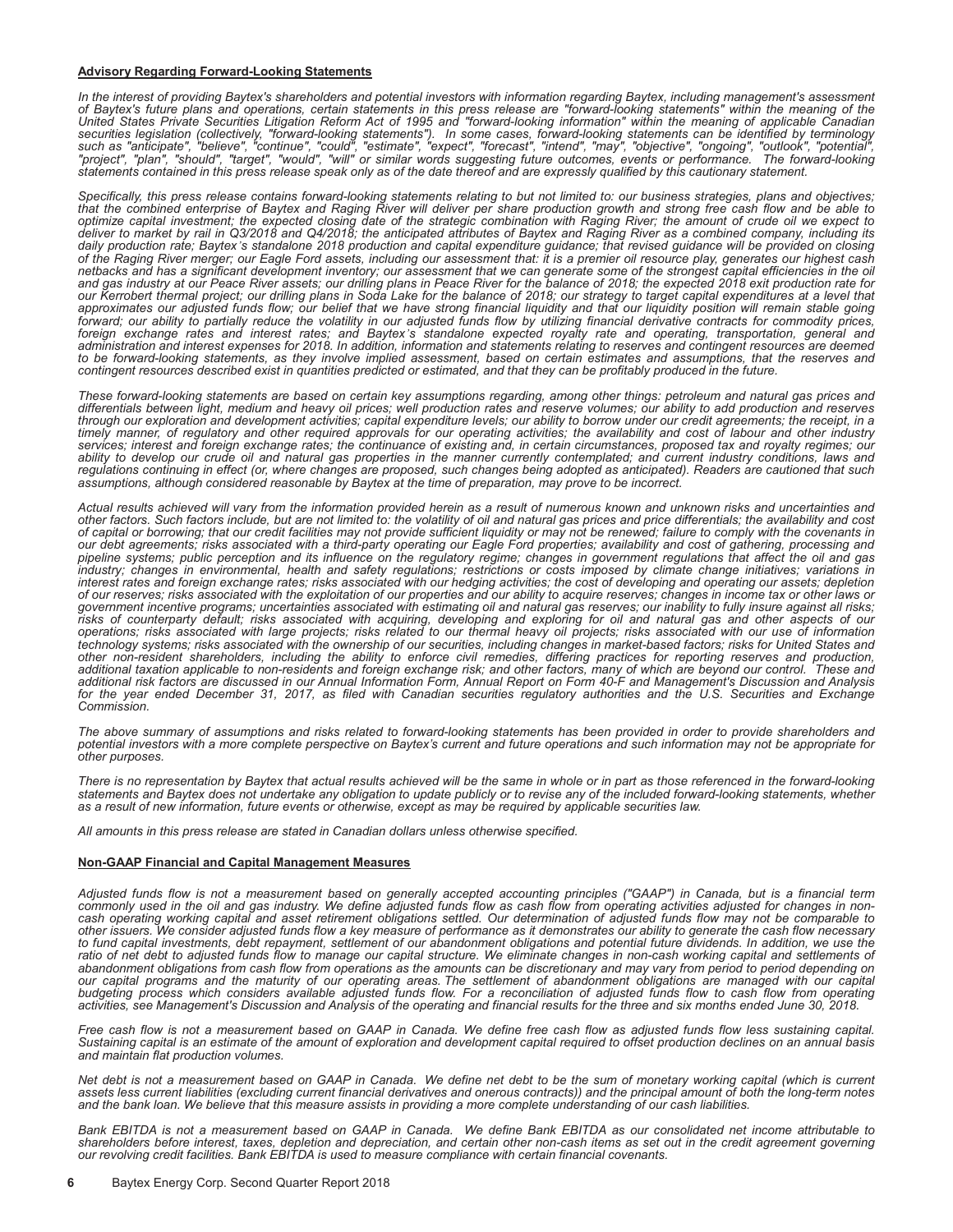*Operating netback is not a measurement based on GAAP in Canada, but is a financial term commonly used in the oil and gas industry.*  Operating netback is equal to petroleum and natural gas sales less blending expense, royalties, production and operating expense and<br>transportation expense divided by barrels of oil equivalent sales volume for the applicab *not be comparable with the calculation of similar measures for other entities. We believe that this measure assists in characterizing our ability to generate cash margin on a unit of production basis.*

#### **Advisory Regarding Oil and Gas Information**

*Where applicable, oil equivalent amounts have been calculated using a conversion rate of six thousand cubic feet of natural gas to one barrel of oil. The use of boe amounts may be misleading, particularly if used in isolation. A boe conversion ratio of six thousand cubic feet of natural gas to one barrel of oil is based on an energy equivalency conversion method primarily applicable at the burner tip and does not represent a value equivalency at the wellhead.*

*References herein to average 30-day initial production rates and other short-term production rates are useful in confirming the presence of hydrocarbons, however, such rates are not determinative of the rates at which such wells will commence production and decline thereafter and*  are not indicative of long term performance or of ultimate recovery. While encouraging, readers are cautioned not to place reliance on such rates<br>in calculating aggregate production for us or the assets for which such rate *has not been carried out in respect of all wells. Accordingly, we caution that the test results should be considered to be preliminary.*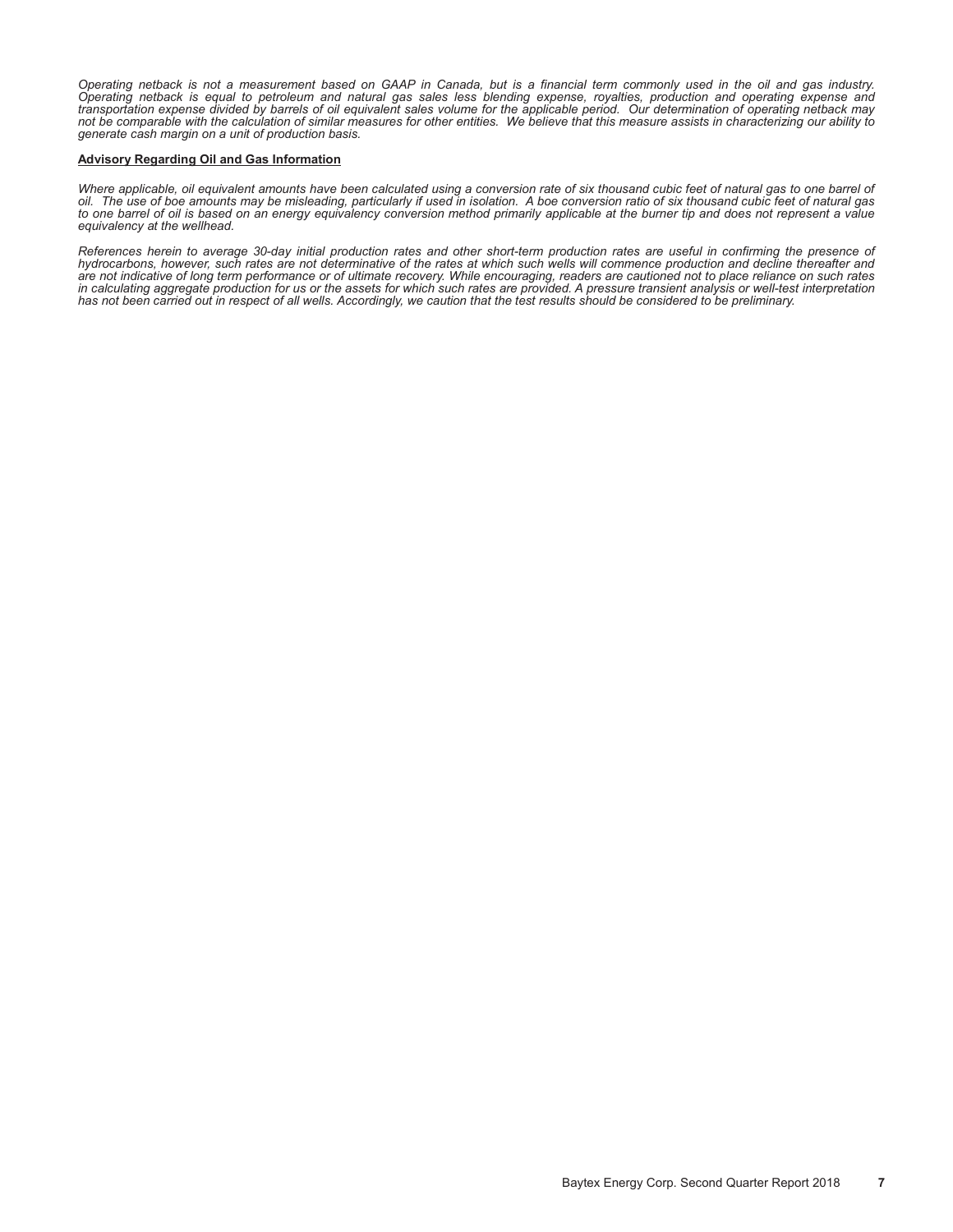## **MANAGEMENT'S DISCUSSION AND ANALYSIS**

The following is management's discussion and analysis ("MD&A") of the operating and financial results of Baytex Energy Corp. for the three and six months ended June 30, 2018. This information is provided as of July 30, 2018. In this MD&A, references to "Baytex", the "Company", "we", "us" and "our" and similar terms refer to Baytex Energy Corp. and its subsidiaries on a consolidated basis, except where the context requires otherwise. The results for the three and six months ended June 30, 2018 ("Q2/2018" and "YTD 2018") have been compared with the results for the three and six months ended June 30, 2017 ("Q2/2017" and "YTD 2017"). This MD&A should be read in conjunction with the Company's condensed consolidated interim unaudited financial statements ("consolidated financial statements") for the three and six months ended June 30, 2018, its audited comparative consolidated financial statements for the years ended December 31, 2017 and 2016, together with the accompanying notes, and its Annual Information Form for the year ended December 31, 2017. These documents and additional information about Baytex are accessible on the SEDAR website at www.sedar.com and through the U.S. Securities and Exchange Commission at www.sec.gov. All amounts are in Canadian dollars, unless otherwise stated, and all tabular amounts are in thousands of Canadian dollars, except for percentages, per common share amounts or as otherwise noted.

In this MD&A, barrel of oil equivalent ("boe") amounts have been calculated using a conversion rate of six thousand cubic feet of natural gas to one barrel of oil, which represents an energy equivalency conversion method applicable at the burner tip and does not represent a value equivalency at the wellhead. While it is useful for comparative measures, it may not accurately reflect individual product values and may be misleading if used in isolation.

This MD&A contains forward-looking information and statements along with certain measures which do not have any standardized meaning prescribed by Canadian Generally Accepted Accounting Principles ("GAAP"). We refer you to the end of the MD&A for our advisory on forward-looking information and statements and a summary of our non-GAAP measures.

#### **SECOND QUARTER HIGHLIGHTS**

#### *Business combination*

On June 18, 2018, Baytex and Raging River Exploration Inc. ("Raging River") announced that their respective boards of directors unanimously agreed to a strategic combination of the two companies (the "Transaction"). The combined entity will be well-capitalized and oil-weighted with core assets across North America. The companies entered into an agreement (the "Arrangement Agreement") to effect the Transaction by way of a plan of arrangement under the *Business Corporations Act* (Alberta). Under the Transaction, Baytex will issue 1.36 common shares for each common share of Raging River.

The business combination is subject to approval by the shareholders of both companies, the Court of Queen's Bench of Alberta and certain regulatory and other authorities, and is subject to the satisfaction or waiver of other customary closing conditions. A joint information circular containing information relevant to the Arrangement was filed on July 20, 2018. Each company will hold a special meeting of shareholders on August 21, 2018. The shareholders of Raging River will be asked to approve the Arrangement. The shareholders of Baytex will be asked to approve the issuance of common shares of Baytex pursuant to the Arrangement. The business combination is anticipated to close on August 22, 2018. Baytex will update its 2018 guidance upon completion of the arrangement.

#### *Second quarter operating and financial results*

Baytex generated operating and financial results during Q2/2018 that were in line with our annual guidance. We generated adjusted funds flow of \$106.7 million while investing \$78.8 million on exploration and development activities. Strong well performance in the U.S. and Canada resulted in average production of 70,664 boe/d which approximates the mid-point of our annual guidance range of 68,000 - 72,000 boe/d.

Production of 70,664 boe/d for Q2/2018 was slightly higher than Q1/2018 production of 69,522 boe/d and was slightly lower than 72,812 boe/d reported for Q2/2017. In the U.S., strong performance from wells that commenced production during Q2/2018 resulted in average daily production of 36,622 boe/d that was slightly higher than 36,017 boe/d for Q1/2018 while lower completion activity during YTD 2018 resulted in lower average daily production for Q2/2018 relative to 38,528 boe/d in Q2/2017. In Canada, our capital programs at Lloydminster and Peace River continue to deliver strong production results and contributed to slightly higher daily production for our Canadian operations in Q2/2018 as compared to Q1/2018.

Our capital program in Canada was focused on our Peace River and Lloydminster properties with a total of \$30.6 million invested on exploration and development activities during Q2/2018. At Peace River, we drilled one (1.0 net) well and commenced production from four (4.0 net) wells during Q2/2018. Our first multi-lateral horizontal well on our northern Seal acreage (acquired in January 2017) commenced production during Q2/2018 and established a 30-day initial production rate of approximately 918 boe/d. The second multilateral horizontal well on our northern Seal acreage was brought online at the end of June and recently established a 30-day initial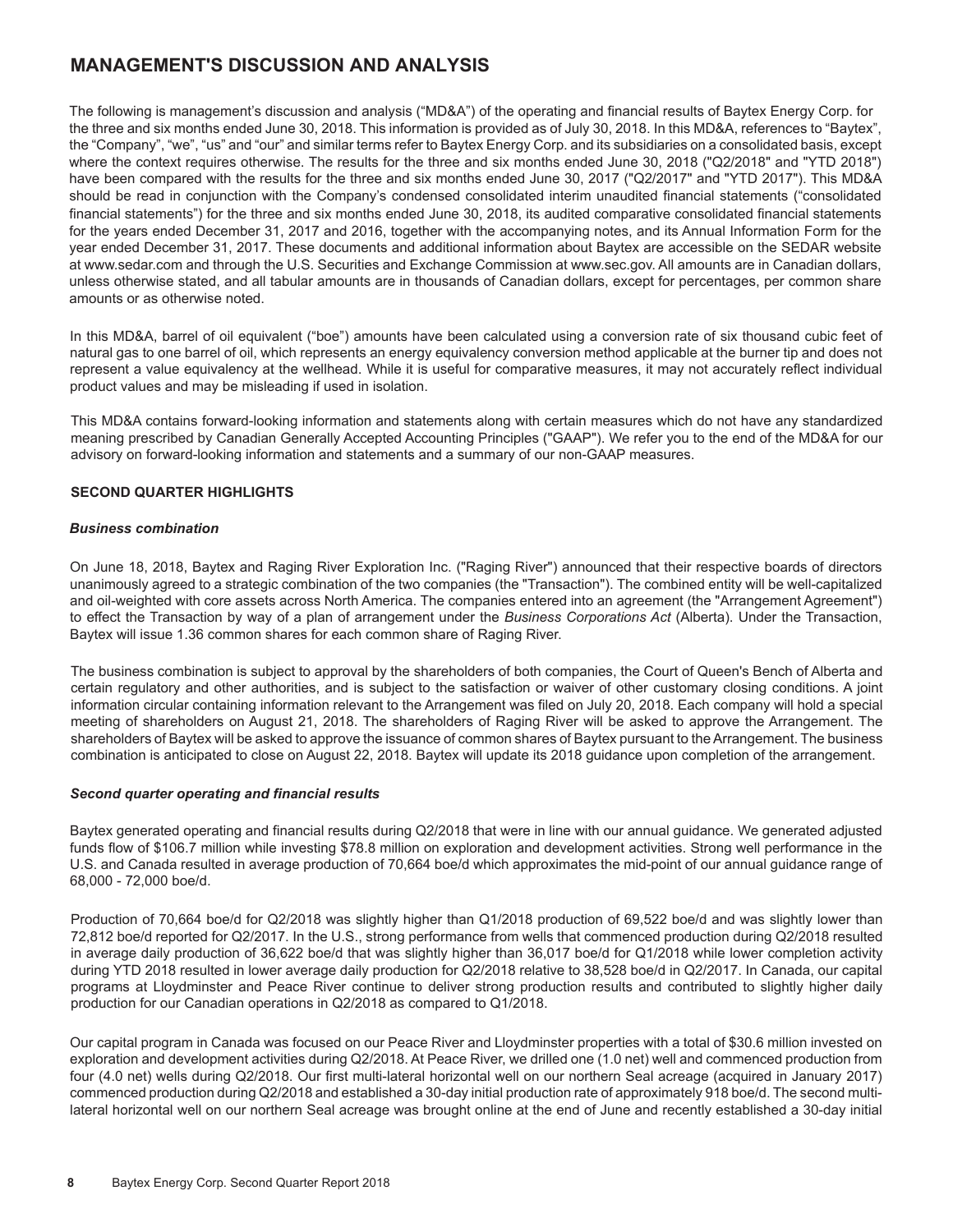production rate of approximately 660 boe/d. Drilling operations at Lloydminster included 12 (3.3 net) wells during Q2/2018. Strong well performance resulted in average production of 34,042 boe/d during Q2/2018 which is slightly higher than 33,505 boe/d for Q1/2018 and consistent with 34,284 boe/d for Q2/2017.

In the U.S., we invested \$48.2 million on exploration and development activity during Q2/2018 and drilled 18 (2.6 net) wells and commenced production from 32 (7.6 net) wells. As expected, drilling and completion activity was lower in Q2/2018 relative to Q2/2017. We continue to see strong well performance from enhanced completions techniques utilizing higher proppant loading and increased frac stages. Wells that commenced production during Q2/2018 have established 30-day initial gross production rates of approximately 1,850 boe/d per well. U.S. production was 36,622 boe/d for Q2/2018 which is slightly higher than 36,017 boe/d during Q1/2018 and down from 38,528 boe/d for Q2/2017 due to the lower completion activity during YTD 2018.

During Q2/2018, strong global oil demand along with ongoing compliance with production curtailments by the Organization of Petroleum Exporting Countries ("OPEC") resulted in further reductions in global crude oil inventories. The West Texas Intermediate ("WTI") benchmark oil price averaged US\$67.88/bbl for Q2/2018 which is an increase of 41% from US\$48.28/bbl for Q2/2017 and an increase of 8% from US\$62.87/bbl for Q1/2018. The improvement in WTI market prices was partially offset by wider heavy oil differentials in Canada and resulted in an increase in our realized sales price to \$51.22/boe in Q2/2018 from \$39.41/boe in Q2/2017. Pipeline outages in late 2017 compounded existing transportation bottlenecks for heavy grades of Canadian crude oil and resulted in a widening of the price differential for Canadian heavy oil relative to WTI from US\$11.12/bbl in Q2/2017 to US\$19.27/bbl in Q2/2018.

We generated adjusted funds flow of \$106.7 million for Q2/2018, an increase of \$23.6 million from adjusted funds flow of \$83.1 million reported for Q2/2017 and an increase of \$22.4 million from \$84.3 million reported for Q1/2018. The increase in adjusted funds flow in Q2/2018 was primarily due to higher realized prices relative to Q2/2017 and Q1/2018. Higher realized prices resulted in a \$68.3 million increase in total sales, net of blending and other expense, relative to Q2/2017 and a \$60.6 million increase in total sales, net of blending and other expense, relative to Q1/2018. The increase in realized prices for Q2/2018 was partially offset by higher royalties which were \$17.2 million higher than Q2/2017 and \$12.4 million higher than Q1/2018. We recorded hedging losses of \$29.4 million million in Q2/2018 as compared to a gains of \$2.6 million for Q2/2017 and losses of \$9.8 million for Q1/2018.

At June 30, 2018, net debt was \$1,784.8 million, an increase of \$50.5 million from \$1,734.3 million at December 31, 2017. The weakening of the Canadian dollar relative to the U.S. dollar increased the reported amount of our U.S. dollar denominated long-term notes at June 30, 2018 by \$59.3 million.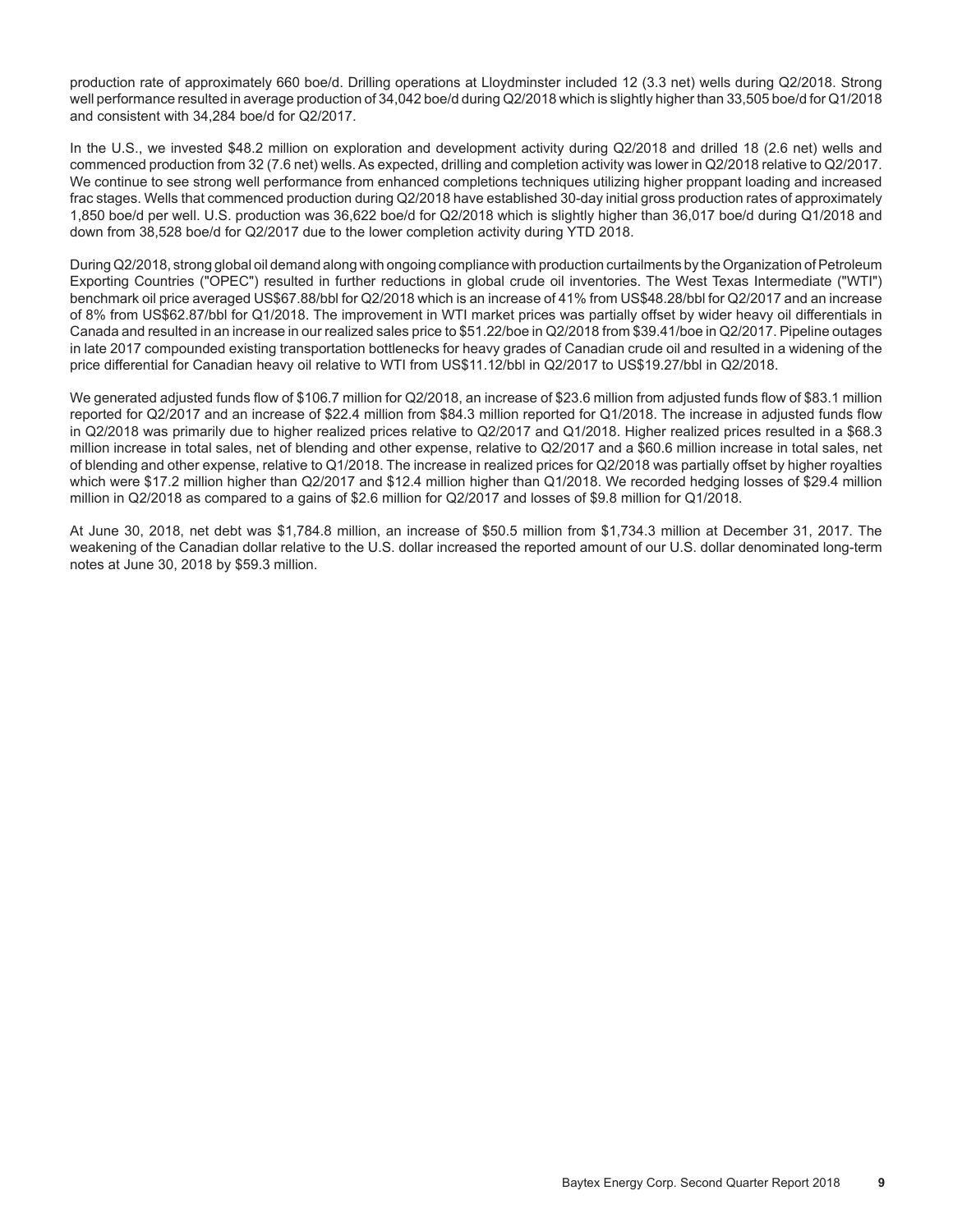### **RESULTS OF OPERATIONS**

The Canadian operating segment includes our heavy oil assets in Peace River and Lloydminster and our conventional oil and natural gas assets in Western Canada. The U.S. operating segment includes our Eagle Ford assets in Texas.

#### **Production**

| Three Months Ended June 30  |        |        |              |        |        |        |  |  |  |  |  |
|-----------------------------|--------|--------|--------------|--------|--------|--------|--|--|--|--|--|
|                             |        | 2018   |              |        |        |        |  |  |  |  |  |
| <b>Daily Production</b>     | Canada | U.S.   | <b>Total</b> | Canada | U.S.   | Total  |  |  |  |  |  |
| Liquids (bbl/d)             |        |        |              |        |        |        |  |  |  |  |  |
| Heavy oil                   | 25,544 |        | 25,544       | 25,577 |        | 25,577 |  |  |  |  |  |
| Light oil and condensate    | 842    | 20,258 | 21,100       | 1,258  | 21,112 | 22,370 |  |  |  |  |  |
| Natural Gas Liquids ("NGL") | 1,214  | 8,205  | 9,419        | 964    | 8,729  | 9,693  |  |  |  |  |  |
| Total liquids (bbl/d)       | 27,600 | 28,463 | 56,063       | 27,799 | 29,841 | 57,640 |  |  |  |  |  |
| Natural gas (mcf/d)         | 38,650 | 48,955 | 87,605       | 38,908 | 52,120 | 91,028 |  |  |  |  |  |
| Total production (boe/d)    | 34,042 | 36,622 | 70,664       | 34,284 | 38,528 | 72,812 |  |  |  |  |  |
| <b>Production Mix</b>       |        |        |              |        |        |        |  |  |  |  |  |
| Heavy oil                   | 75%    | $-\%$  | 36%          | 75%    | $-\%$  | 35%    |  |  |  |  |  |
| Light oil and condensate    | 2%     | 56%    | 30%          | 4%     | 55%    | 31%    |  |  |  |  |  |
| <b>NGL</b>                  | 4%     | 22%    | 13%          | 3%     | 23%    | 13%    |  |  |  |  |  |
| Natural gas                 | 19%    | 22%    | 21%          | 18%    | 22%    | 21%    |  |  |  |  |  |

|                          | Six Months Ended June 30 |        |        |        |        |        |  |  |  |  |  |
|--------------------------|--------------------------|--------|--------|--------|--------|--------|--|--|--|--|--|
|                          |                          | 2018   |        |        |        |        |  |  |  |  |  |
| <b>Daily Production</b>  | Canada                   | U.S.   | Total  | Canada | U.S.   | Total  |  |  |  |  |  |
| Liquids (bbl/d)          |                          |        |        |        |        |        |  |  |  |  |  |
| Heavy oil                | 25,208                   |        | 25,208 | 25,104 |        | 25,104 |  |  |  |  |  |
| Light oil and condensate | 850                      | 20,184 | 21,034 | 1,255  | 20,741 | 21,996 |  |  |  |  |  |
| Natural Gas Liquids      | 1,256                    | 8,025  | 9,281  | 1,031  | 7,972  | 9,003  |  |  |  |  |  |
| Total liquids (bbl/d)    | 27,314                   | 28,209 | 55,523 | 27,390 | 28,713 | 56,103 |  |  |  |  |  |
| Natural gas (mcf/d)      | 38,761                   | 48,673 | 87,434 | 38,181 | 51,590 | 89,771 |  |  |  |  |  |
| Total production (boe/d) | 33,774                   | 36,321 | 70,095 | 33,754 | 37,311 | 71,065 |  |  |  |  |  |
| <b>Production Mix</b>    |                          |        |        |        |        |        |  |  |  |  |  |
| Heavy oil                | 75%                      | $-\%$  | 36%    | 74%    | $-$ %  | 35%    |  |  |  |  |  |
| Light oil and condensate | 3%                       | 56%    | 30%    | 4%     | 56%    | 31%    |  |  |  |  |  |
| <b>NGL</b>               | 4%                       | 22%    | 13%    | 3%     | 21%    | 13%    |  |  |  |  |  |
| Natural gas              | 18%                      | 22%    | 21%    | 19%    | 23%    | 21%    |  |  |  |  |  |

Average production for Q2/2018 was 70,664 boe/d which is slightly lower than 72,812 boe/d reported for Q2/2017 and approximates the mid-point of our 2018 annual guidance range of 68,000 - 72,000 boe/d. Completion activity on our U.S. properties was lower in YTD 2018 relative to YTD 2017 which resulted in lower average daily production for Q2/2018 compared to 72,812 boe/d reported for Q2/2017. Strong well performance in Canada and the U.S. resulted in production for Q2/2018 that was up from 69,522 boe/d reported for Q1/2018.

Production in Canada averaged 34,042 boe/d for Q2/2018 which is consistent with average production of 34,284 boe/d reported for Q2/2017 and an increase of 2% from 33,505 boe/d reported for Q1/2018. Strong production results from operated wells brought online at Peace River during Q2/2018 contributed to the increase in average daily production from Q1/2018 and resulted in average daily production for Q2/2018 that is consistent with Q2/2017.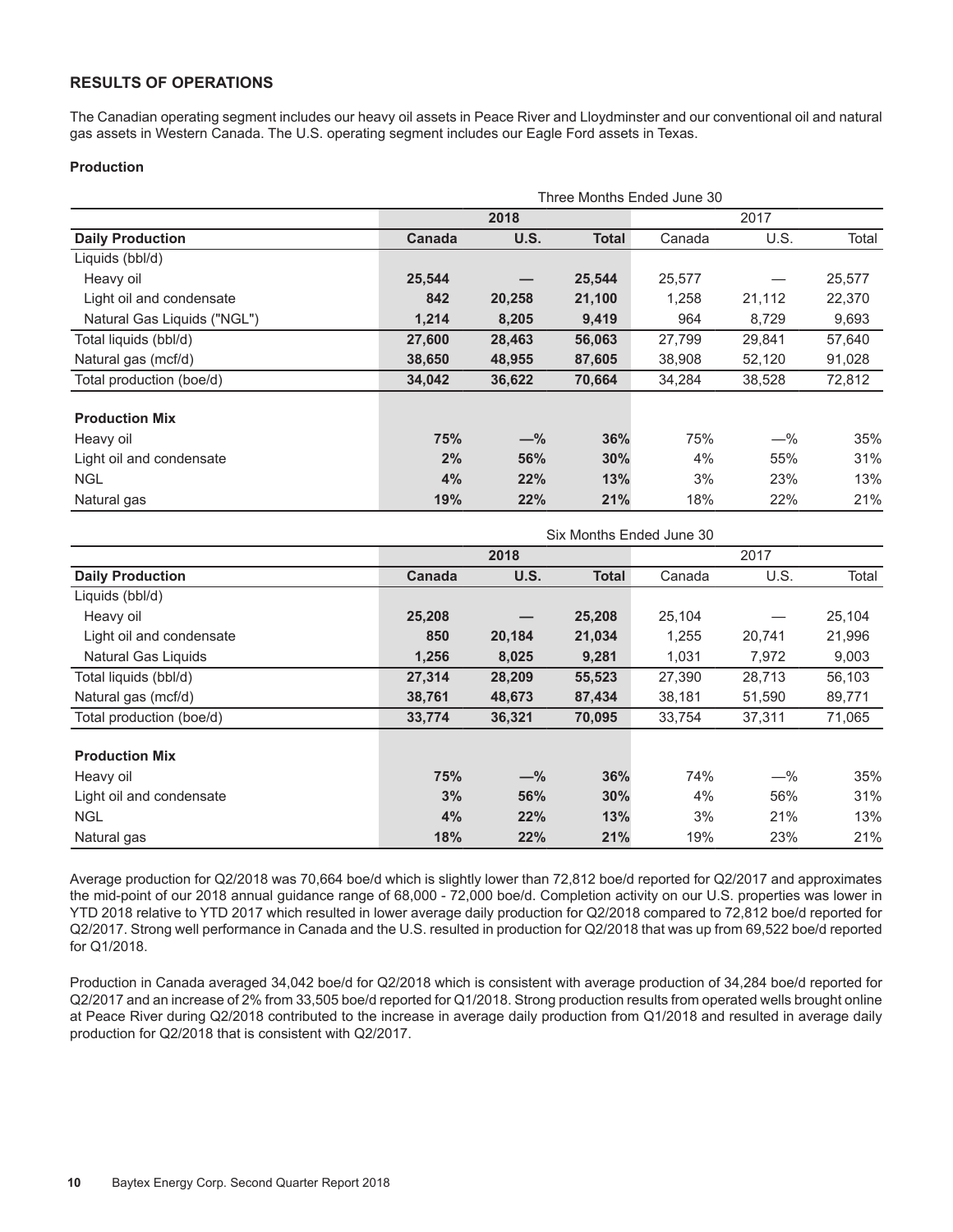In the U.S., production averaged 36,622 boe/d in Q2/2018 which is 5% lower than 38,528 boe/d reported for Q2/2017 and up 2% from 36,017 boe/d for Q1/2018. Strong well performance from 32 (7.6 net) wells that commenced production during Q2/2018 contributed to the increase in average daily production relative to Q1/2018. We commenced production from 59 (13.1 net) wells during YTD 2018 as compared to 68 (17.5 net) wells brought on production in YTD 2017, which resulted in lower average daily production for Q2/2018 relative to the same period of 2017.

Our average daily production of 70,095 boe/d for YTD 2018 was slightly lower than 71,065 boe/d reported for YTD 2017 and approximates the mid-point of our annual guidance range of 68,000 - 72,000 boe/d for 2018. Strong well performance at Lloydminster and Peace River during YTD 2018 offset the impact of natural declines along with the impact of minor property dispositions and resulted in average daily production of 33,774 boe/d for Canada which is consistent with YTD 2017. Lower completion activity in the U.S. during YTD 2018 resulted in average daily production of 36,321 boe/d which is slightly lower than 37,311 boe/d reported for YTD 2017.

#### **Commodity Prices**

The prices received for our crude oil and natural gas production directly impact our earnings, adjusted funds flow and our financial position.

#### *Crude Oil*

Global benchmark prices for crude oil have continued to strengthen in 2018 as robust global demand and sustained compliance with OPEC production curtailments continue to reduce global inventory levels. We compare our liquids pricing to the WTI benchmark oil price which is the representative index for inland North American light oil at Cushing, Oklahoma. The WTI benchmark price averaged US\$67.88/bbl during Q2/2018, which is an increase of 41% compared to an average of US\$48.28/bbl during Q2/2017 and an increase of 8% compared to an average of US\$62.87/bbl during Q1/2018. During YTD 2018, the WTI benchmark price averaged US\$65.37/bbl representing a 30% increase relative to an average of US\$50.10/bbl during the same period of 2017.

Our U.S. crude oil production is primarily priced off the Louisiana Light Sweet ("LLS") stream at St. James, Louisiana, which is the representative benchmark for light oil pricing at the U.S. Gulf coast. The LLS benchmark price remained strong during Q2/2018 averaging US\$71.37/bbl which is 44% higher than US\$49.70/bbl during Q2/2017 and 6% higher than US\$67.07/bbl during Q1/2018. The LLS benchmark price continued to improve relative to WTI during YTD 2018 as a result of higher global crude oil pricing. During YTD 2018, LLS averaged US\$69.24/bbl, which is a premium of US\$3.87/bbl relative to WTI, compared to US\$51.10/bbl or a US\$1.00/bbl premium to WTI for the same period of 2017.

The price received for our heavy oil production in Canada is based on the Western Canadian Select ("WCS") benchmark price which trades at a discount to WTI due to the quality and lack of egress for the heavier Canadian grades of crude oil. Pipeline outages in late 2017 and increased heavy oil production have compounded existing transportation constraints and have resulted in increased crude inventories in Western Canada and a widening of the WCS heavy oil differential during YTD 2018. The WCS heavy oil differential averaged US\$19.27/bbl in Q2/2018 and US\$21.77/bbl in YTD 2018 as compared to US\$11.12/bbl and US\$12.85/bbl for the same periods of 2017, respectively.

#### *Natural Gas*

North American natural gas prices were lower during YTD 2018 relative to YTD 2017 as natural gas supply growth has outpaced growth in demand. Canadian natural gas prices remained challenged during YTD 2018 as lack of egress in Western Canada have impacted natural gas prices in the region. Increasing supply from U.S. shale production has resulted in a decline in U.S. natural gas benchmark prices during YTD 2018 as compared to YTD 2017.

Our U.S. natural gas production is priced in reference to the New York Mercantile Exchange ("NYMEX") natural gas index. During Q2/2018, the NYMEX natural gas benchmark averaged US\$2.80/mmbtu, a decrease of 12% from US\$3.18/mmbtu for the same period of 2017. The NYMEX natural gas benchmark averaged US\$2.90/mmbtu during YTD 2018 which is 11% lower than US\$3.25/ mmbtu for YTD 2017.

In Canada, we receive natural gas pricing based on the AECO benchmark which averaged \$1.03/mcf during Q2/2018 which is 63% lower than \$2.77/mcf during Q2/2017. The AECO benchmark continues to trade at a significant discount to NYMEX as a result of increasing supply and limited market access for Canadian natural gas production. The AECO benchmark averaged \$1.44/mcf during YTD 2018 which is a decrease of 50% as compared to an average of \$2.86/mcf during YTD 2017.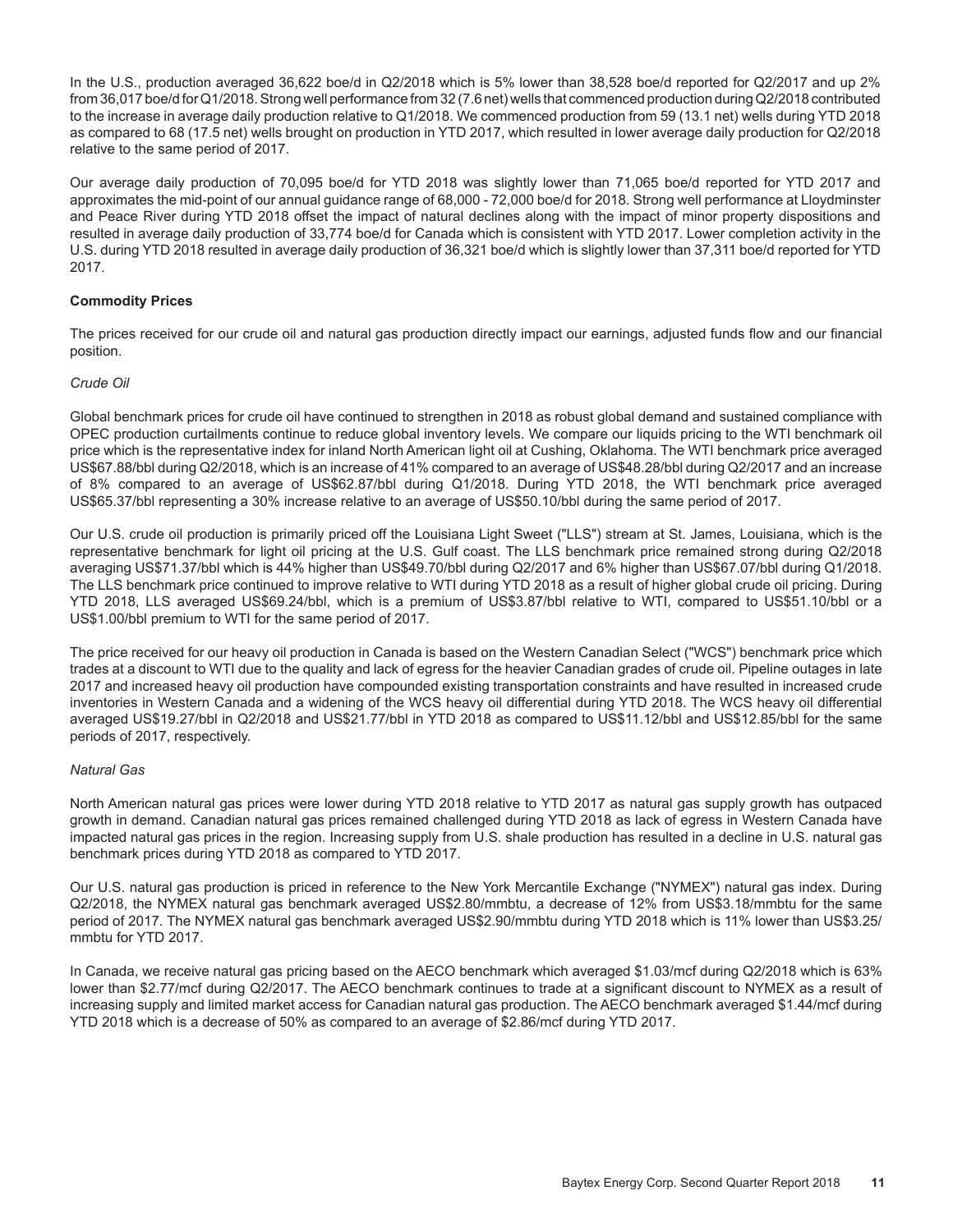|                                                     |         | Three Months Ended June 30 |        | Six Months Ended June 30 |         |        |  |
|-----------------------------------------------------|---------|----------------------------|--------|--------------------------|---------|--------|--|
|                                                     | 2018    | 2017                       | Change | 2018                     | 2017    | Change |  |
| <b>Benchmark Averages</b>                           |         |                            |        |                          |         |        |  |
| WTI oil (US\$/bbl) <sup>(1)</sup>                   | 67.88   | 48.28                      | 41 %   | 65.37                    | 50.10   | 30%    |  |
| WTI oil (CAD\$/bbl)                                 | 87.64   | 64.93                      | 35 %   | 83.56                    | 66.82   | 25 %   |  |
| WCS heavy oil differential (US\$/bbl)               | (19.27) | (11.12)                    | 73 %   | (21.77)                  | (12.85) | 69 %   |  |
| WCS heavy oil differential (CAD\$/bbl)              | (24.89) | (14.96)                    | 66 %   | (27.83)                  | (17.14) | 62 %   |  |
| WCS heavy oil $(US$/bbI)^{(2)}$                     | 48.61   | 37.16                      | 31 %   | 43.60                    | 37.25   | 17 %   |  |
| WCS heavy oil (CAD\$/bbl)                           | 62.75   | 49.97                      | 26 %   | 55.73                    | 49.68   | 12%    |  |
| LLS oil $(US$/bbI)^{(3)}$                           | 71.37   | 49.70                      | 44 %   | 69.24                    | 51.10   | 35 %   |  |
| LLS oil (CAD\$/bbl)                                 | 92.14   | 66.83                      | 38 %   | 88.49                    | 68.15   | 30 %   |  |
| CAD/USD average exchange rate                       | 1.2911  | 1.3447                     | (4)%   | 1.2781                   | 1.3338  | (4)%   |  |
| Edmonton par oil (\$/bbl)                           | 80.58   | 61.92                      | 30 %   | 76.32                    | 62.95   | 21%    |  |
| AECO natural gas price $(\$/mcf)^{(4)}$             | 1.03    | 2.77                       | (63)%  | 1.44                     | 2.86    | (50)%  |  |
| NYMEX natural gas price (US\$/mmbtu) <sup>(5)</sup> | 2.80    | 3.18                       | (12)%  | 2.90                     | 3.25    | (11)%  |  |

The following tables compare selected benchmark prices and our average realized selling prices for the three and six months ended June 30, 2018 and 2017.

*(1) WTI refers to the arithmetic average of NYMEX prompt month WTI for the applicable period.* 

*(2) WCS refers to the average posting price for the benchmark WCS heavy oil.* 

*(3) LLS refers to the Argus trade month average for Louisiana Light Sweet oil.*

*(4) AECO refers to the AECO arithmetic average month-ahead index price published by the Canadian Gas Price Reporter ("CGPR").*

*(5) NYMEX refers to the NYMEX last day average index price as published by the CGPR.*

|                                                 | Three Months Ended June 30 |            |       |          |              |      |          |  |          |  |       |  |
|-------------------------------------------------|----------------------------|------------|-------|----------|--------------|------|----------|--|----------|--|-------|--|
|                                                 |                            |            | 2018  |          |              | 2017 |          |  |          |  |       |  |
|                                                 |                            | Canada     |       | U.S.     | <b>Total</b> |      | Canada   |  | U.S.     |  | Total |  |
| Average Realized Sales Prices <sup>(1)</sup>    |                            |            |       |          |              |      |          |  |          |  |       |  |
| Heavy oil $(\$/bbl)^{(2)}$                      | S                          | 49.70 \$   |       | $-$ \$   | 49.70 \$     |      | 37.62 \$ |  | $-$ \$   |  | 37.62 |  |
| Light oil and condensate (\$/bbl)               |                            | 71.61      | 87.38 |          | 86.75        |      | 54.07    |  | 61.07    |  | 60.68 |  |
| NGL (\$/bbl)                                    |                            | 37.05      | 30.53 |          | 31.37        |      | 28.17    |  | 22.10    |  | 22.70 |  |
| Natural gas (\$/mcf)                            |                            | 1.07       |       | 3.73     | 2.56         |      | 2.66     |  | 4.34     |  | 3.62  |  |
| Weighted average $(\frac{6}{\b}$ /boe $)^{(2)}$ |                            | $41.61$ \$ |       | 60.16 \$ | 51.22S       |      | 33.86 \$ |  | 44.34 \$ |  | 39.41 |  |

|                                              | Six Months Ended June 30 |            |  |          |              |  |            |  |          |       |  |
|----------------------------------------------|--------------------------|------------|--|----------|--------------|--|------------|--|----------|-------|--|
|                                              |                          |            |  | 2018     |              |  | 2017       |  |          |       |  |
|                                              |                          | Canada     |  | U.S.     | <b>Total</b> |  | Canada     |  | U.S.     | Total |  |
| Average Realized Sales Prices <sup>(1)</sup> |                          |            |  |          |              |  |            |  |          |       |  |
| Heavy oil $(\$/bbl)^{(2)}$                   | S                        | $41.67$ \$ |  | $-s$     | 41.67 \$     |  | 36.81 \$   |  | - \$     | 36.81 |  |
| Light oil and condensate (\$/bbl)            |                          | 67.18      |  | 83.68    | 83.01        |  | 56.04      |  | 62.30    | 61.94 |  |
| $NGL$ (\$/bbl)                               |                          | 32.76      |  | 28.21    | 28.82        |  | 29.17      |  | 23.76    | 24.38 |  |
| Natural gas (\$/mcf)                         |                          | 1.50       |  | 3.75     | 2.75         |  | 2.65       |  | 4.25     | 3.57  |  |
| Weighted average $(\$/boe)^{(2)}$            | <b>S</b>                 | $35.73$ \$ |  | 57.76 \$ | 47.15 \$     |  | $33.35$ \$ |  | 45.59 \$ | 39.77 |  |

*(1) Baytex's risk management strategy employs both oil and natural gas financial and physical forward contracts (fixed price forward sales and collars) and heavy oil differential physical delivery contracts (fixed price and percentage of WTI). The pricing information in this table excludes the impact of financial derivatives.* 

*(2) Realized heavy oil prices are calculated based on sales volumes and sales dollars, net of blending and other expense.*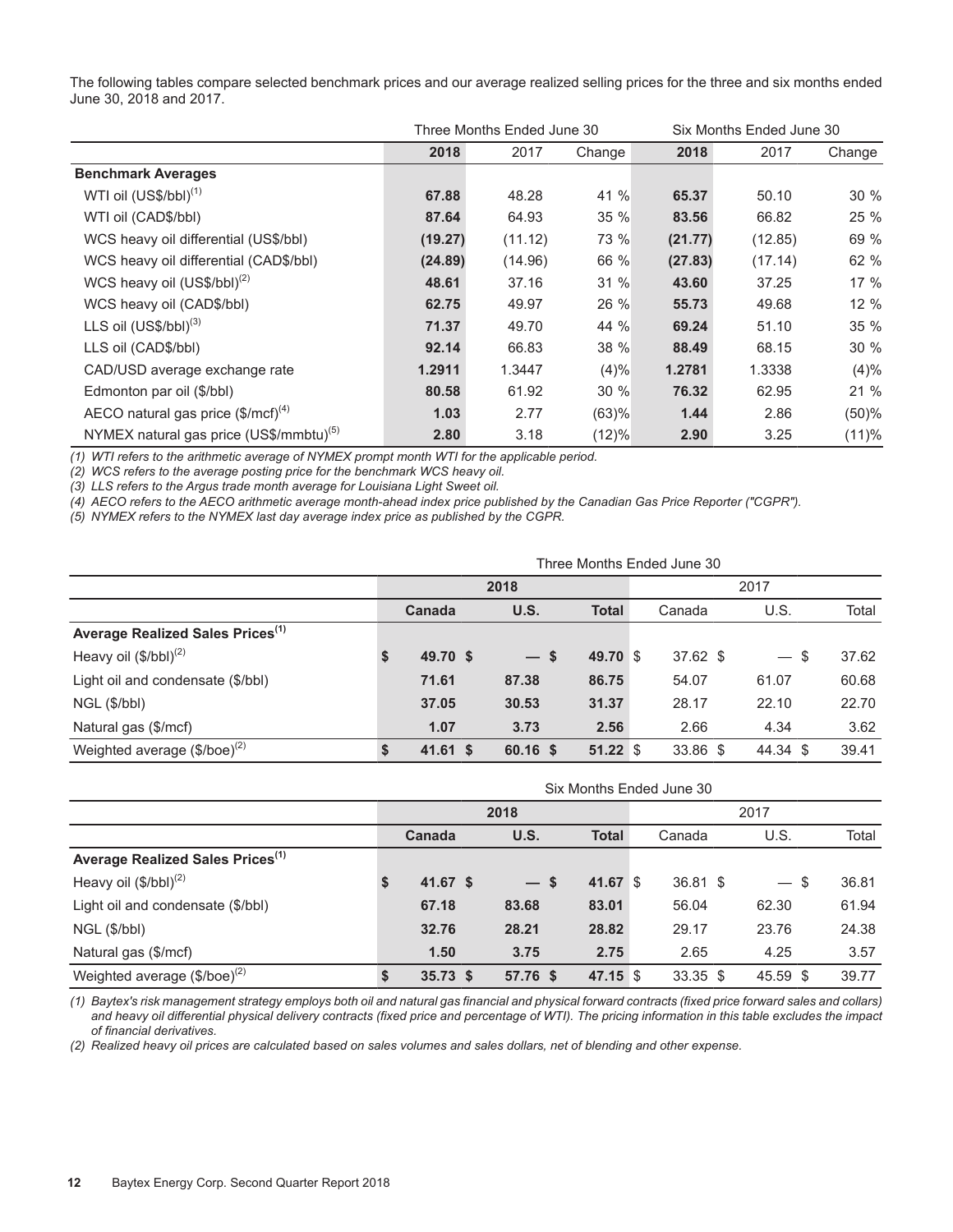#### *Average Realized Sales Prices*

Our weighted average sales price was \$47.15/boe for YTD 2018, up \$7.38/boe from \$39.77/boe for the first six months of 2017. The increase is primarily a result of higher crude oil pricing in 2018 relative to 2017 which helped to increase the weighted average sales price for our production in the U.S. and Canada.

In Canada, our realized heavy oil sales price, net of blending and other expense, averaged \$49.70/bbl for Q2/2018 which is \$12.08/bbl higher than realized pricing of \$37.62/bbl for Q2/2017. Our Canadian heavy oil production requires blending with diluent in order to meet pipeline transportation specifications. The price received for the blended product is recorded as heavy oil sales revenue. We include the cost of blending diluent in our realized heavy oil sales price in order to compare our realized pricing on our produced volumes to the WCS benchmark. The increase in our realized heavy oil sale price, net of blending and other expense, reflects the \$12.78/bbl increase in the WCS benchmark in Q2/2018 relative to the same period of 2017. Our realized heavy oil sales price, net of blending and other expense, increased \$4.86/bbl from \$36.81/bbl for YTD 2017 to \$41.67/bbl for YTD 2018 which is relatively consistent with the \$6.05/bbl increase in the WCS benchmark price over the same period.

Our realized Canadian light oil and condensate price of \$71.61/bbl for Q2/2018 and \$67.18/bbl for YTD 2018 increased from \$54.07/bbl for Q2/2017 and \$56.04/bbl for YTD 2017 due to the increase in market prices for crude oil over the same periods. During Q3/2017, we disposed of certain oil and natural gas properties in our Conventional business unit which produced a higher quality light oil than our remaining Canadian properties. As a result, the increase in our realized light oil and condensate price for Q2/2018 and YTD 2018 was slightly lower than the increase in Edmonton par pricing relative to the same periods of 2017.

In the U.S., our realized light oil and condensate price was \$87.38/bbl for Q2/2018 and \$83.68/bbl for YTD 2018 compared to \$61.07/bbl for Q2/2017 and \$62.30/bbl for YTD 2017. Our realized light oil and condensate pricing realizations improved in Q3/2017 following the re-negotiation of certain marketing arrangements along with increased pipeline capacity which has reduced the pricing differential on our U.S. light oil and condensate realized price relative to the LLS benchmark. As a result, the increase in our realized light oil and condensate pricing for Q2/2018 and YTD 2018 was slightly higher than the increase in the LLS benchmark price (expressed in Canadian dollars) of \$25.31/bbl and \$20.34/bbl relative to the same periods of 2017, respectively.

For Q2/2018, our realized NGL price was \$31.37/bbl or 36% of WTI (expressed in Canadian dollars) compared to \$22.70/bbl or 35% of WTI in Q2/2017. Our realized NGL price for YTD 2018 was \$28.82/bbl or 34% of WTI (expressed in Canadian dollars) relative to \$24.38/bbl or 36% of WTI for YTD 2017. Our realized price as a percentage of WTI can vary from period to period based on the product mix of our NGL volumes and changes in the market prices of the underlying products. The decrease in our realized price relative to WTI in YTD 2018 is consistent with market prices for the component products of NGL which were lower relative to WTI in 2018 as compared to 2017.

Our realized natural gas price in Canada was \$1.07/mcf for Q2/2018 and \$1.50/mcf for YTD 2018 compared to realized pricing of \$2.66/mcf in Q2/2017 and \$2.65/mcf in YTD 2017. The decrease is primarily due to lower AECO benchmark pricing in Q2/2018 and YTD 2018 relative to the comparative periods. A portion of our Canadian natural gas sales are referenced to the AECO daily index which was higher throughout YTD 2018 relative to the AECO monthly average index. Accordingly, our realized sales price for Q2/2018 decreased by \$1.59/mcf from Q2/2017 relative to a \$1.74/mcf decrease in the AECO monthly average over the same periods. Our realized natural gas price for YTD 2018 was \$1.15/mcf lower compared to a \$1.42/mcf decrease in AECO benchmark pricing over the same periods.

Our U.S. realized natural gas price was \$3.73/mcf in Q2/2018 and \$3.75/mcf for YTD 2018 compared to \$4.34/mcf for Q2/2017 and \$4.25/mcf for YTD 2017. The NYMEX natural gas benchmark (expressed in Canadian dollars) was lower in Q2/2018 and YTD 2018 and resulted in lower realized natural gas pricing for our U.S. properties relative to the same periods of 2017.

#### **Petroleum and Natural Gas Sales**

|                                                |    |            |                                |              |  | Three Months Ended June 30 |            |           |
|------------------------------------------------|----|------------|--------------------------------|--------------|--|----------------------------|------------|-----------|
|                                                |    |            | 2018                           | 2017         |  |                            |            |           |
| (\$ thousands)                                 |    | Canada     | <b>U.S.</b>                    | <b>Total</b> |  | Canada                     | U.S.       | Total     |
| Oil sales                                      |    |            |                                |              |  |                            |            |           |
| Heavy oil                                      | \$ | 133,768 \$ | \$<br>$\overline{\phantom{0}}$ | $133,768$ \$ |  | 103,996 \$                 | \$         | 103,996   |
| Light oil and condensate                       |    | 5.484      | 161,078                        | 166,562      |  | 6.189                      | 117,335    | 123,524   |
| <b>NGL</b>                                     |    | 4,092      | 22,794                         | 26,886       |  | 2,472                      | 17,555     | 20,027    |
| Total liquids sales                            |    | 143,344    | 183,872                        | 327,216      |  | 112,657                    | 134,890    | 247,547   |
| Natural gas sales                              |    | 3.778      | 16,611                         | 20,389       |  | 9,406                      | 20,583     | 29,989    |
| Total petroleum and natural gas sales          |    | 147,122    | 200,483                        | 347,605      |  | 122,063                    | 155,473    | 277,536   |
| Blending and other expense                     |    | (18, 239)  |                                | (18, 239)    |  | (16, 427)                  |            | (16, 427) |
| Total sales, net of blending and other expense | S. | 128,883 \$ | 200.483 \$                     | 329,366 \$   |  | 105.636 \$                 | 155.473 \$ | 261.109   |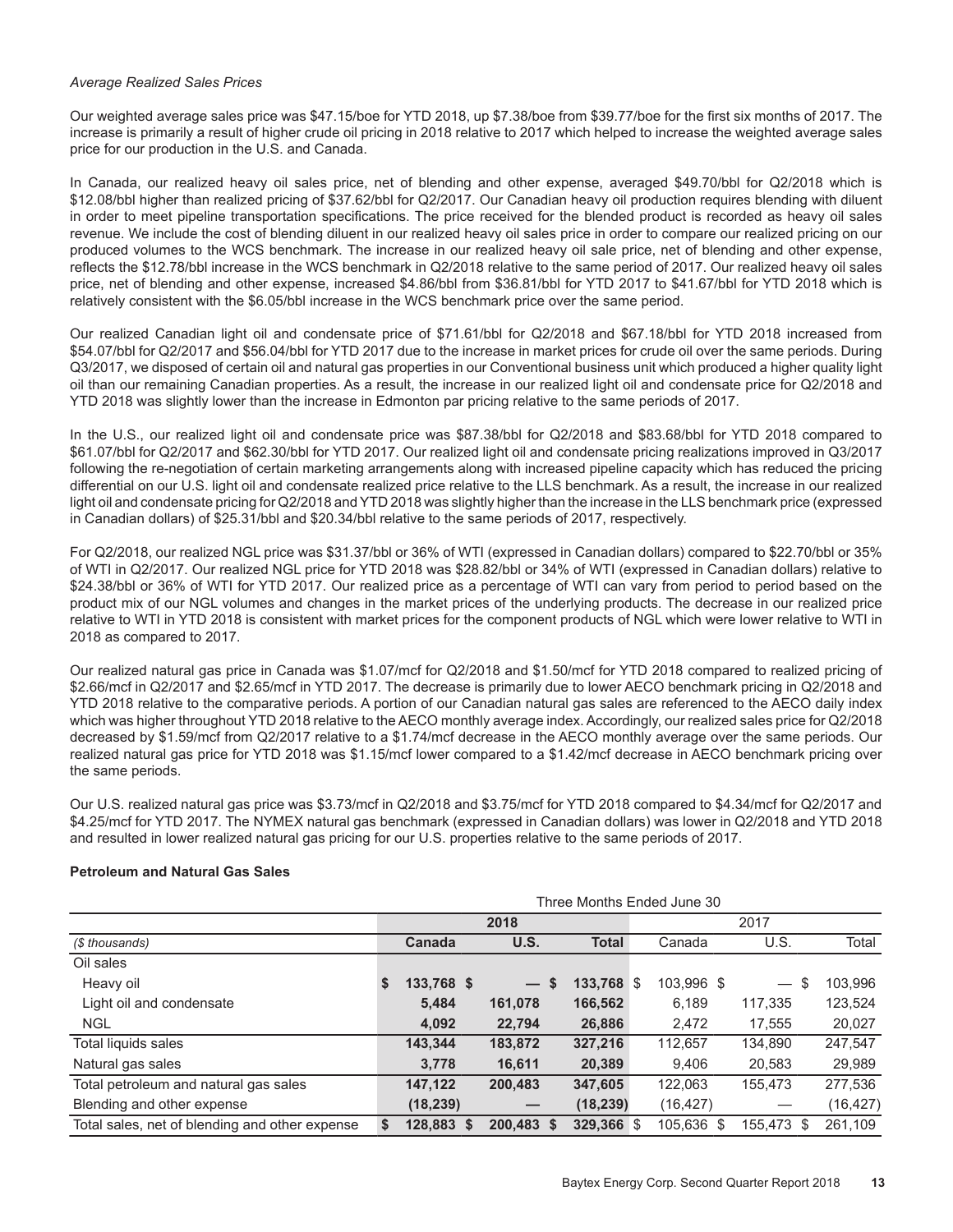|                                                | SIX MONTHS ENGED JUNE 30 |               |  |                      |              |    |            |                                        |           |  |  |  |
|------------------------------------------------|--------------------------|---------------|--|----------------------|--------------|----|------------|----------------------------------------|-----------|--|--|--|
|                                                |                          |               |  | 2018                 | 2017         |    |            |                                        |           |  |  |  |
| (\$ thousands)                                 |                          | <b>Canada</b> |  | U.S.                 | <b>Total</b> |    | Canada     | U.S.                                   | Total     |  |  |  |
| Oil sales                                      |                          |               |  |                      |              |    |            |                                        |           |  |  |  |
| Heavy oil                                      | -S                       | 225,651 \$    |  | S<br>$\qquad \qquad$ | 225,651      | -S | 193,747 \$ | \$<br>$\overbrace{\phantom{12322111}}$ | 193,747   |  |  |  |
| Light oil and condensate                       |                          | 10,336        |  | 305,684              | 316,020      |    | 12,726     | 233,869                                | 246,595   |  |  |  |
| <b>NGL</b>                                     |                          | 7,448         |  | 40,972               | 48,420       |    | 5.444      | 34,279                                 | 39,723    |  |  |  |
| Total liquids sales                            |                          | 243,435       |  | 346,656              | 590,091      |    | 211,917    | 268,148                                | 480,065   |  |  |  |
| Natural gas sales                              |                          | 10,502        |  | 33,079               | 43,581       |    | 18,297     | 39,723                                 | 58,020    |  |  |  |
| Total petroleum and natural gas sales          |                          | 253,937       |  | 379,735              | 633,672      |    | 230,214    | 307,871                                | 538,085   |  |  |  |
| Blending and other expense                     |                          | (35, 529)     |  |                      | (35, 529)    |    | (26, 484)  |                                        | (26, 484) |  |  |  |
| Total sales, net of blending and other expense | S                        | 218,408 \$    |  | 379,735 \$           | $598,143$ \$ |    | 203,730 \$ | 307.871 \$                             | 511,601   |  |  |  |

Six Months Ended June 30

Total sales, net of blending and other expense, was \$329.4 million for Q2/2018 which is an increase of \$68.3 million or 26% from \$261.1 million reported for Q2/2017. Total sales, net of blending and other expense, for Q2/2018 increased due to higher commodity prices which increased our weighted average realized sales price by 30% and a \$78.3 million increase in total sales, net of blending and other expense relative to Q2/2017. This was offset by lower average daily production which was 3% lower compared to Q2/2017 which reduced total sales, net of blending and other expense, by \$10.0 million in Q2/2018.

In Canada, total sales, net of blending and other expense, were \$128.9 million for Q2/2018, up \$23.2 million or 22% from \$105.6 million in the same period of 2017. Total sales, net of blending and other expense, increased as a result of higher benchmark prices which increased our weighted average realized price and was partially offset by a \$1.8 million increase in blending and other expense over Q2/2017. The benefit of a higher weighted average benchmark price was partially offset by lower average daily production for Q2/2018 which was slightly lower compared to the same period of 2017.

Petroleum and natural gas sales of \$200.5 million during Q2/2018 in the U.S. increased 29% or \$45.0 million from \$155.5 million reported for Q2/2017. The increase was driven by higher benchmark pricing which resulted in a 36% increase in our weighted average realized price for Q2/2018 as compared to Q2/2017. The impact of higher weighted average realized pricing was partially offset by lower average daily production in the U.S. which was 5% lower than the comparative period of 2017.

Total sales, net of blending and other expense, of \$598.1 million for YTD 2018 were \$86.5 million or 17% higher than \$511.6 million reported for the first six months of 2017. Benchmark prices for crude oil have been higher during YTD 2018 which resulted in a 19% increase in our weighted averaged realized price and a \$94.8 million increase in total sales, net of blending and other expense, relative to YTD 2017. Average daily production of 70,095 boe/d for YTD 2018 was slightly lower than 71,065 boe/d for YTD 2017, which partially offset the impact of higher realized prices in 2018 and reduced total sales, net of blending and other expense by \$8.3 million.

#### **Royalties**

Royalties are paid to various government entities and to land and mineral rights owners. Royalties are calculated based on gross revenues or on operating netbacks less capital investment for specific heavy oil projects, and are generally expressed as a percentage of total sales, net of blending and other expense. The actual royalty rates can vary for a number of reasons, including the commodity produced, royalty contract terms, commodity price level, royalty incentives and the area or jurisdiction. The following table summarizes our royalties and royalty rates for the three and six months ended June 30, 2018 and 2017.

|                                         |        |        | Three Months Ended June 30 |          |          |      |        |      |        |
|-----------------------------------------|--------|--------|----------------------------|----------|----------|------|--------|------|--------|
|                                         |        | 2018   |                            |          |          |      | 2017   |      |        |
| (\$ thousands except for % and per boe) | Canada | U.S.   | <b>Total</b>               |          | Canada   |      | U.S.   |      | Total  |
| Rovalties                               | 17.998 | 59.207 | \$<br>77.205               | \$       | 14.119   | - \$ | 45.895 | - \$ | 60.014 |
| Average royalty rate <sup>(1)</sup>     | 14.0%  | 29.5%  | 23.4%                      |          | $13.4\%$ |      | 29.5%  |      | 23.0%  |
| Royalty rate per boe                    | 5.81   | 17.77  | 12.01                      | <b>S</b> | 4.53     |      | 13.09  |      | 9.06   |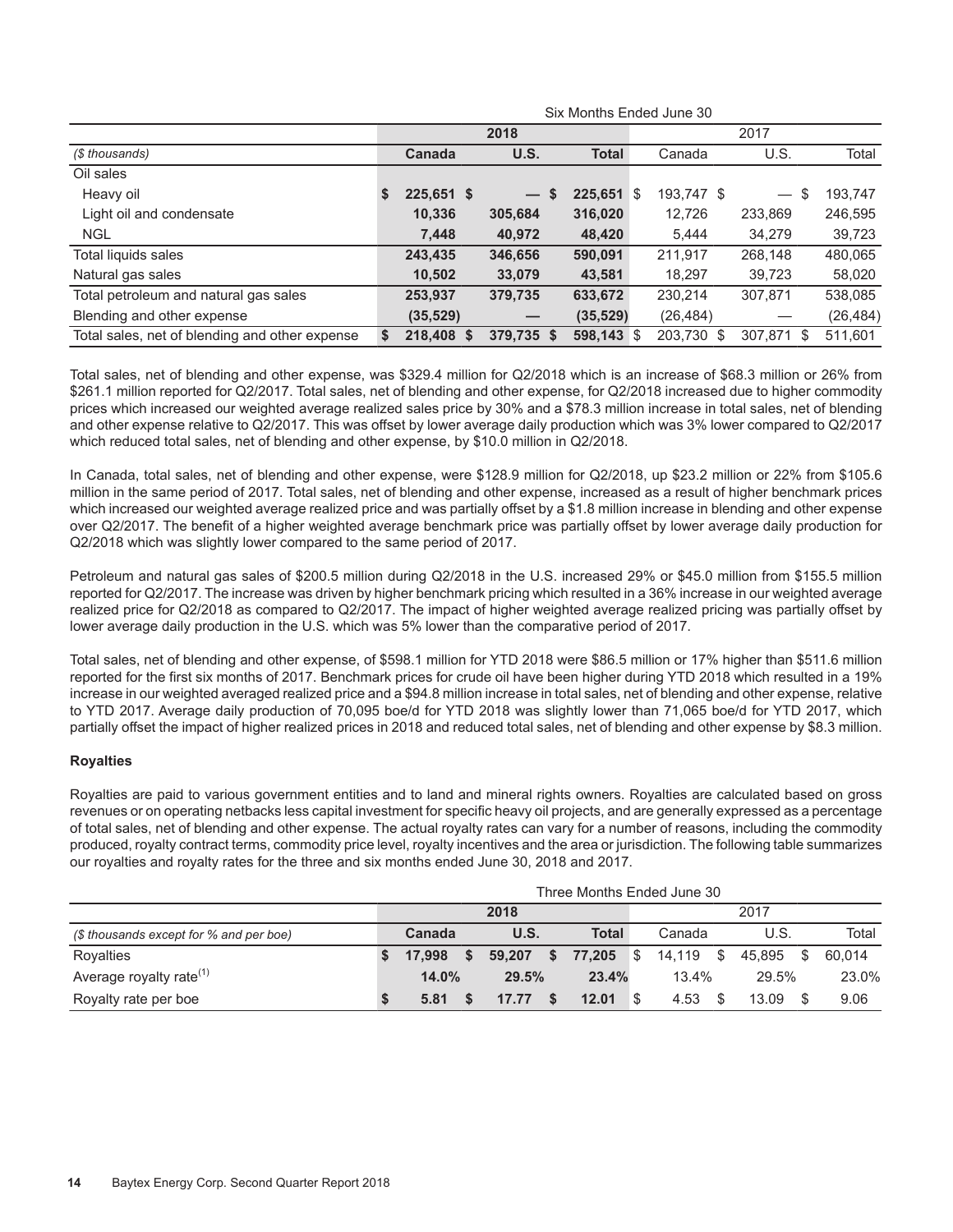|                                         | Six Months Ended June 30 |        |  |                          |   |       |          |           |  |                  |  |       |  |
|-----------------------------------------|--------------------------|--------|--|--------------------------|---|-------|----------|-----------|--|------------------|--|-------|--|
|                                         |                          |        |  | 2018                     |   |       |          |           |  | 2017             |  |       |  |
| (\$ thousands except for % and per boe) |                          | Canada |  | <b>U.S.</b>              |   | Total |          | Canada    |  | U.S.             |  | Total |  |
| Rovalties                               |                          | 29.332 |  | \$ 112,712 \$ 142,044 \$ |   |       |          | 26.752 \$ |  | 90.439 \$117.191 |  |       |  |
| Average royalty rate <sup>(1)</sup>     |                          | 13.4%  |  | 29.7%                    |   | 23.7% |          | $13.1\%$  |  | 29.4%            |  | 22.9% |  |
| Royalty rate per boe                    |                          | 4.80   |  | 17.14                    | S | 11.20 | <b>S</b> | 4.38      |  | 13.39            |  | 9.11  |  |

*(1) Average royalty rate is calculated as royalties divided by total sales, net of blending and other expense.* 

Total royalties for Q2/2018 were \$77.2 million and averaged 23.4% of total sales, net of blending and other expense, which is higher than \$60.0 million and 23.0% for Q2/2017. Total royalties were \$142.0 million for YTD 2018 and averaged 23.7% of total sales, net of blending and other expense, as compared to \$117.2 million or 22.9% reported for YTD 2017. Higher commodity prices have increased our overall royalty expense and resulted in a slight increase in our average royalty rate during 2018 compared to 2017. Our average royalty rate of 23.7% for YTD 2018 is consistent with our 2018 annual guidance of approximately 23%.

Our Canadian royalty rate averaged 14.0% of total sales, net of blending and other expense, for Q2/2018 and 13.4% for YTD 2018 which is slightly higher than the same periods of 2017 due to higher commodity prices in 2018. In the U.S., royalties for Q2/2018 and YTD 2018 averaged 29.5% and 29.7% of total petroleum and natural gas sales respectively, which is consistent with the comparative periods of 2017 as the royalty rate on our U.S. production does not vary with price but can vary across our acreage.

#### **Operating Expense**

|                                   | Three Months Ended June 30 |            |  |                     |  |              |  |           |  |                       |  |        |  |
|-----------------------------------|----------------------------|------------|--|---------------------|--|--------------|--|-----------|--|-----------------------|--|--------|--|
|                                   |                            |            |  | 2018                |  |              |  |           |  | 2017                  |  |        |  |
| (\$ thousands except for per boe) |                            | Canada     |  | U.S. <sup>(1)</sup> |  | <b>Total</b> |  | Canada    |  | $U.S.$ <sup>(1)</sup> |  | Total  |  |
| Operating expense                 |                            | 46.924 \$  |  | $23.225$ \$         |  | 70.149 \$    |  | 45.981 \$ |  | 24.944 \$             |  | 70.925 |  |
| Operating expense per boe         |                            | $15.15$ \$ |  | 6.97 <sup>5</sup>   |  | 10.91 S      |  | 14.74 \$  |  | $7.11$ \$             |  | 10.70  |  |

|                                   | Six Months Ended June 30 |             |                     |  |              |  |            |  |                       |         |  |  |
|-----------------------------------|--------------------------|-------------|---------------------|--|--------------|--|------------|--|-----------------------|---------|--|--|
|                                   |                          |             | 2018                |  |              |  |            |  | 2017                  |         |  |  |
| (\$ thousands except for per boe) |                          | Canada      | U.S. <sup>(1)</sup> |  | <b>Total</b> |  | Canada     |  | $U.S.$ <sup>(1)</sup> | Total   |  |  |
| Operating expense                 |                          | $92.344$ \$ | 43,693 \$           |  | 136.037 \$   |  | 89.384 \$  |  | 45.671 \$             | 135.055 |  |  |
| Operating expense per boe         |                          | $15.11$ \$  | $6.65$ \$           |  | $10.72$ \$   |  | $14.63$ \$ |  | 6.76 \$               | 10.50   |  |  |

*(1) Operating expense related to the Eagle Ford assets includes transportation expense.* 

Total operating expense was \$70.1 million (\$10.91/boe) for Q2/2018, which is consistent with \$70.9 million (\$10.70/boe) for Q2/2017. Operating expense of \$10.91/boe for Q2/2018 approximates the midpoint of our annual guidance range of \$10.50 - \$11.25/boe.

In Canada, operating expense of \$46.9 million (\$15.15/boe) for Q2/2018, is consistent with \$46.0 million (\$14.74/boe) for the same period of 2017. Operating expense per boe was slightly higher in Q2/2018 relative to Q2/2017 primarily due to planned facility turnaround maintenance and regulatory inspection activity completed during Q2/2018.

U.S. operating expense of \$23.2 million (\$6.97/boe) for Q2/2018 was relatively consistent with \$24.9 million (\$7.11/boe) reported for Q2/2017. The reported amount of our U.S. operating expense expressed in Canadian dollars changes with fluctuations in the CAD/USD exchange rate which was 1.2911 CAD/USD in Q2/2018 as compared to 1.3447 CAD/USD in Q2/2017. Expressed in U.S. dollars, operating expense for our U.S. properties during Q2/2018 was US\$5.40/boe which is fairly consistent with US\$5.29/boe in Q2/2017.

YTD 2018 operating expense of \$136.0 million (\$10.72/boe) was slightly higher than \$135.1 million (\$10.50/boe) for the first six months of 2017. In Canada, YTD 2018 operating expense of \$92.3 million (\$15.11/boe) is slightly higher than \$89.4 million (\$14.63/boe) for YTD 2017 due to planned repair and maintenance activities and facility turnarounds completed during YTD 2018. YTD 2018 operating expense in the U.S. of \$43.7 million (\$6.65/boe) was slightly lower than \$45.7 million (\$6.76/boe) for YTD 2017 due to a stronger Canadian dollar in YTD 2018 relative to YTD 2017 which reduces the U.S. operating expense expressed in Canadian dollars. Operating expense on our U.S. properties expressed in U.S. dollars was US\$5.20/boe for YTD 2018 which is relatively consistent with US\$5.07/ boe for the first six months of 2017.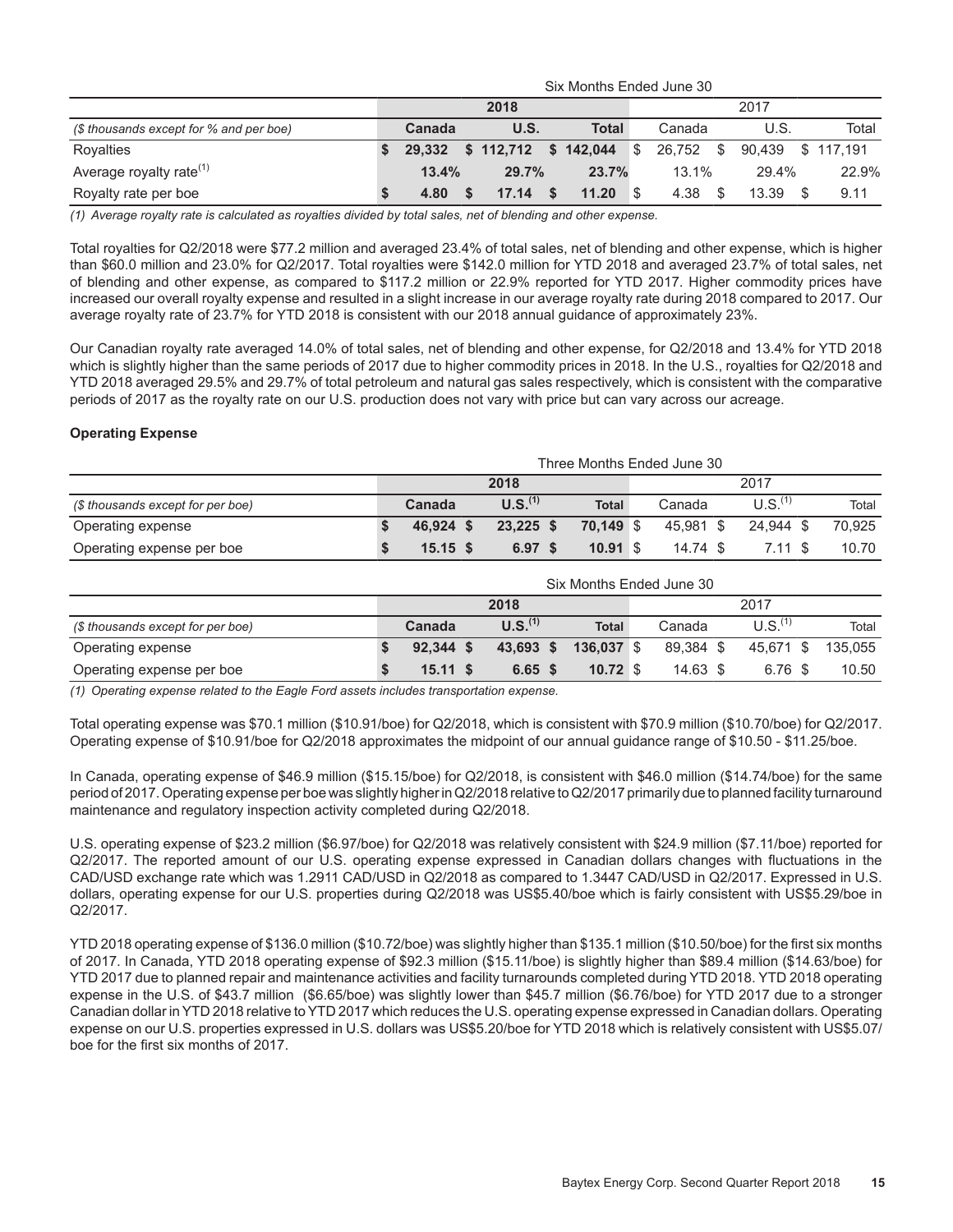#### **Transportation Expense**

Transportation expense includes the costs to move production from the field to the sales point. The largest component of transportation expense relates to the trucking of heavy oil in Canada to pipeline and rail terminals which can vary from period to period depending on hauling distances to optimize sales prices and trucking rates. The following table compares our transportation expense for the three and six months ended June 30, 2018 and 2017.

|                                   |                   |                     |              | Three Months Ended June 30 |                                       |       |
|-----------------------------------|-------------------|---------------------|--------------|----------------------------|---------------------------------------|-------|
|                                   |                   | 2018                |              |                            | 2017                                  |       |
| (\$ thousands except for per boe) | Canada            | U.S. <sup>(1)</sup> | <b>Total</b> | Canada                     | U.S. <sup>(1)</sup>                   | Total |
| Transportation expense            | 7.836 \$          | $-s$                | 7.836 \$     | 8.973 \$                   | - \$<br>$\overbrace{\phantom{12333}}$ | 8.973 |
| Transportation expense per boe    | 2.53 <sup>5</sup> | $-$ s               | 1.22S        | $2.88$ \$                  | $\hspace{0.05cm}$                     | 1.35  |

|                                   |                   |                     |              | Six Months Ended June 30 |                     |        |
|-----------------------------------|-------------------|---------------------|--------------|--------------------------|---------------------|--------|
|                                   |                   | 2018                |              |                          | 2017                |        |
| (\$ thousands except for per boe) | Canada            | U.S. <sup>(1)</sup> | <b>Total</b> | Canada                   | U.S. <sup>(1)</sup> | Total  |
| Transportation expense            | $16,355$ \$       | $-s$                | $16,355$ \$  | 17.015 \$                | $-$ \$              | 17.015 |
| Transportation expense per boe    | 2.68 <sup>5</sup> | $-$ s               | 1.29S        | $2.79$ \$                | $-$ \$              | 1.32   |

*(1) Transportation expense related to the Eagle Ford assets is included in operating expenses.* 

Transportation expense was \$7.8 million (\$1.22/boe) for Q2/2018 which is relatively consistent with \$9.0 million (\$1.35/boe) for Q2/2017. YTD 2018 transportation expense of \$16.4 million (\$1.29/boe) is consistent with \$17.0 million (\$1.32/boe) for YTD 2017 and was slightly below our annual guidance range of \$1.35-\$1.45/boe for 2018. Gas transportation costs were slightly lower for YTD 2018 relative to YTD 2017 as a result of a change in certain marketing arrangements.

#### **Blending and Other Expense**

Blending and other expense primarily includes the cost of blending diluent purchased in order to reduce the viscosity of our heavy oil transported through pipelines to meet pipeline specifications. We purchase blending diluent to reduce the viscosity and record a blending and other expense. The sales price received for the blended product is recorded as heavy oil sales. Our heavy oil blending and other expense is netted against our heavy oil sales to compare the realized price on our produced volumes to benchmark pricing. Accordingly, our heavy oil sales price realization can fluctuate depending on the quantities and price of blending diluent required to meet pipeline specifications.

Blending and other expense was \$18.2 million for Q2/2018 and \$35.5 million for YTD 2018 compared, to \$16.4 million for Q2/2017 and \$26.5 million for the first six months of 2017. The increase in blending and other expense during Q2/2018 and YTD 2018 is due to higher diluent prices combined with an increase in the quantity of diluent required to meet pipeline specifications relative to the same periods of 2017. The density of blending diluent available in YTD 2018 was heavier relative to YTD 2017 which resulted in higher quantities needed for blending in order to meet pipeline specifications.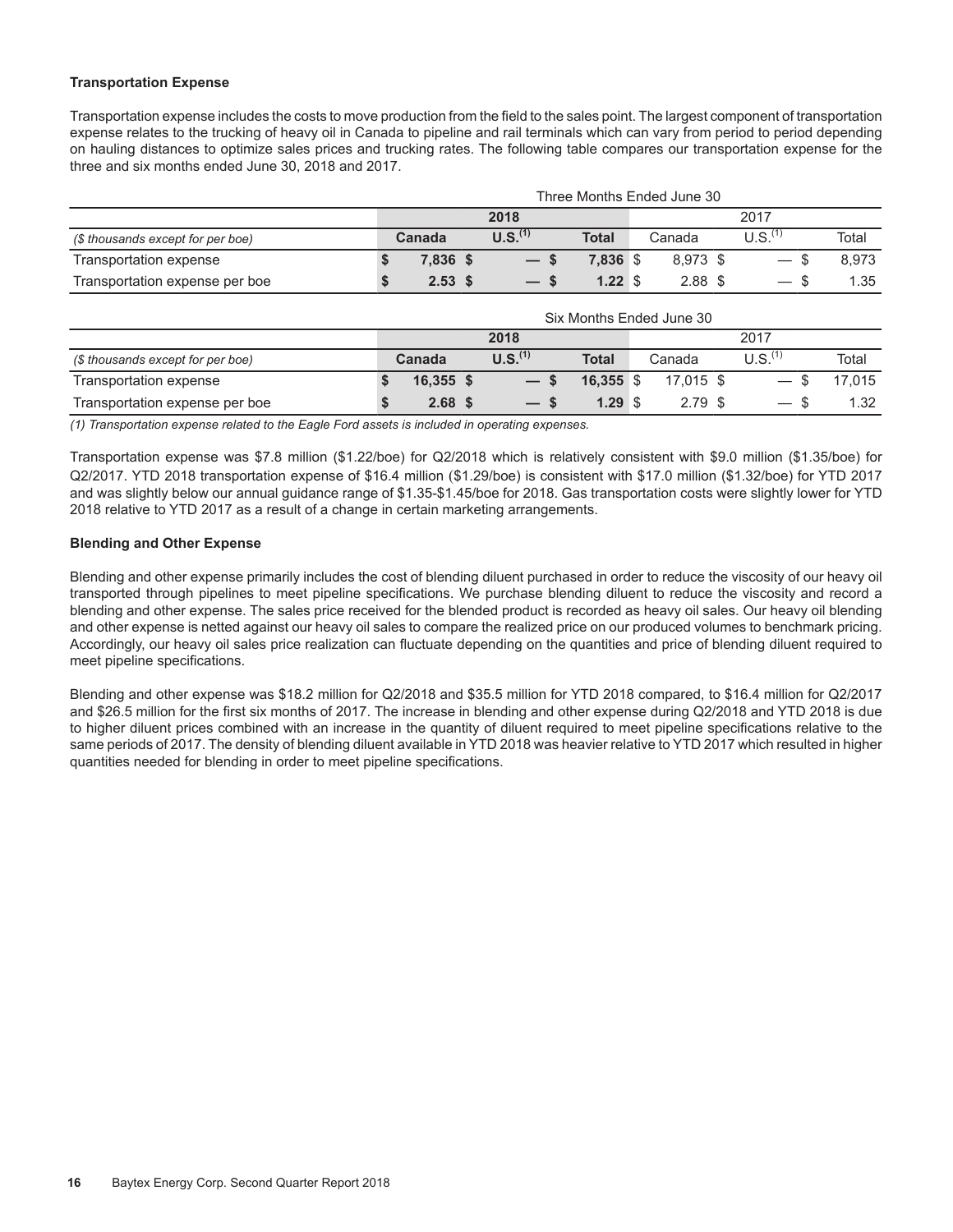#### **Financial Derivatives**

As part of our normal operations, we are exposed to movements in commodity prices, foreign exchange rates and interest rates. In an effort to manage these exposures, we utilize various financial derivative contracts which are intended to partially reduce the volatility in our adjusted funds flow. Contracts settled in the period result in realized gains or losses based on the market price compared to the contract price and the notional volume outstanding. Changes in the fair value of unsettled contracts are reported as unrealized gains or losses in the period as the forward markets for commodities and currencies fluctuate and as new contracts are executed. The following table summarizes the results of our financial derivative contracts for the three and six months ended June 30, 2018 and 2017.

|                                              |                      | Three Months Ended June 30 |                |                 | Six Months Ended June 30 |     |            |
|----------------------------------------------|----------------------|----------------------------|----------------|-----------------|--------------------------|-----|------------|
| (\$ thousands)                               | 2018                 | 2017                       | Change         | 2018            | 2017                     |     | Change     |
| Realized financial derivatives gain (loss)   |                      |                            |                |                 |                          |     |            |
| Crude oil                                    | \$<br>$(30, 558)$ \$ | 2,772 \$                   | $(33,330)$ \$  | $(40, 824)$ \$  | $3,856$ \$               |     | (44, 680)  |
| Natural gas                                  | 1,150                | (123)                      | 1,273          | 1,575           | (933)                    |     | 2,508      |
| Total                                        | \$<br>$(29, 408)$ \$ | $2,649$ \$                 | $(32,057)$ \$  | $(39, 249)$ \$  | $2,923$ \$               |     | (42, 172)  |
| Unrealized financial derivatives gain (loss) |                      |                            |                |                 |                          |     |            |
| Crude oil                                    | \$<br>$(45,800)$ \$  | $9,958$ \$                 | $(55,758)$ \$  | $(63, 459)$ \$  | 35,848 \$                |     | (99, 307)  |
| Natural gas                                  | (1,585)              | 3,271                      | (4,856)        | (1,635)         | 12,995                   |     | (14, 630)  |
| Total                                        | \$<br>$(47, 385)$ \$ | 13,229 \$                  | $(60, 614)$ \$ | $(65,094)$ \$   | 48,843                   | \$  | (113, 937) |
| Total financial derivatives gain (loss)      |                      |                            |                |                 |                          |     |            |
| Crude oil                                    | \$<br>$(76, 358)$ \$ | 12,730 \$                  | $(89,088)$ \$  | $(104, 283)$ \$ | 39,704                   | \$  | (143.987)  |
| Natural gas                                  | (435)                | 3.148                      | (3,583)        | (60)            | 12.062                   |     | (12, 122)  |
| Total                                        | \$<br>$(76, 793)$ \$ | 15,878 \$                  | $(92,671)$ \$  | $(104, 343)$ \$ | 51,766                   | -\$ | (156,109)  |

Realized financial derivatives losses of \$29.4 million for Q2/2018 and \$39.2 million for YTD 2018 are primarily a result of the market prices for crude oil settling at levels above those set in our fixed price contracts.

Realized losses of \$40.8 million related to our crude oil financial derivatives in place for YTD 2018 were driven by \$42.5 million of losses on our WTI swap contracts and \$9.1 million of losses on our Brent swap contracts as the market price of WTI and Brent settled above our contract prices. We also recorded \$2.5 million of realized losses on our 3-way option contract as the market price of WTI settled above the sold call price during YTD 2018. Losses on WTI and Brent contracts were partially offset by gains of \$13.3 million on our WCS differential contracts as the index was wider than the differentials set in our contracts throughout the first six months of 2018.

We recorded realized gains of \$1.6 million on our natural gas financial derivatives during YTD 2018. These gains were primarily a result of the AECO price index for the first six months of 2018 averaging lower than the average fixed price on AECO contracts in place for YTD 2018.

At June 30, 2018, the fair value of our financial derivative contracts represent a net liability of \$96.7 million compared to a net liability of \$31.6 million at December 31, 2017. The net liability of \$96.7 million as at June 30, 2018 is primarily a result of futures pricing for WTI and Brent crude oil indices being higher than the prices in our crude oil financial derivatives in place for the remainder of 2018 and 2019.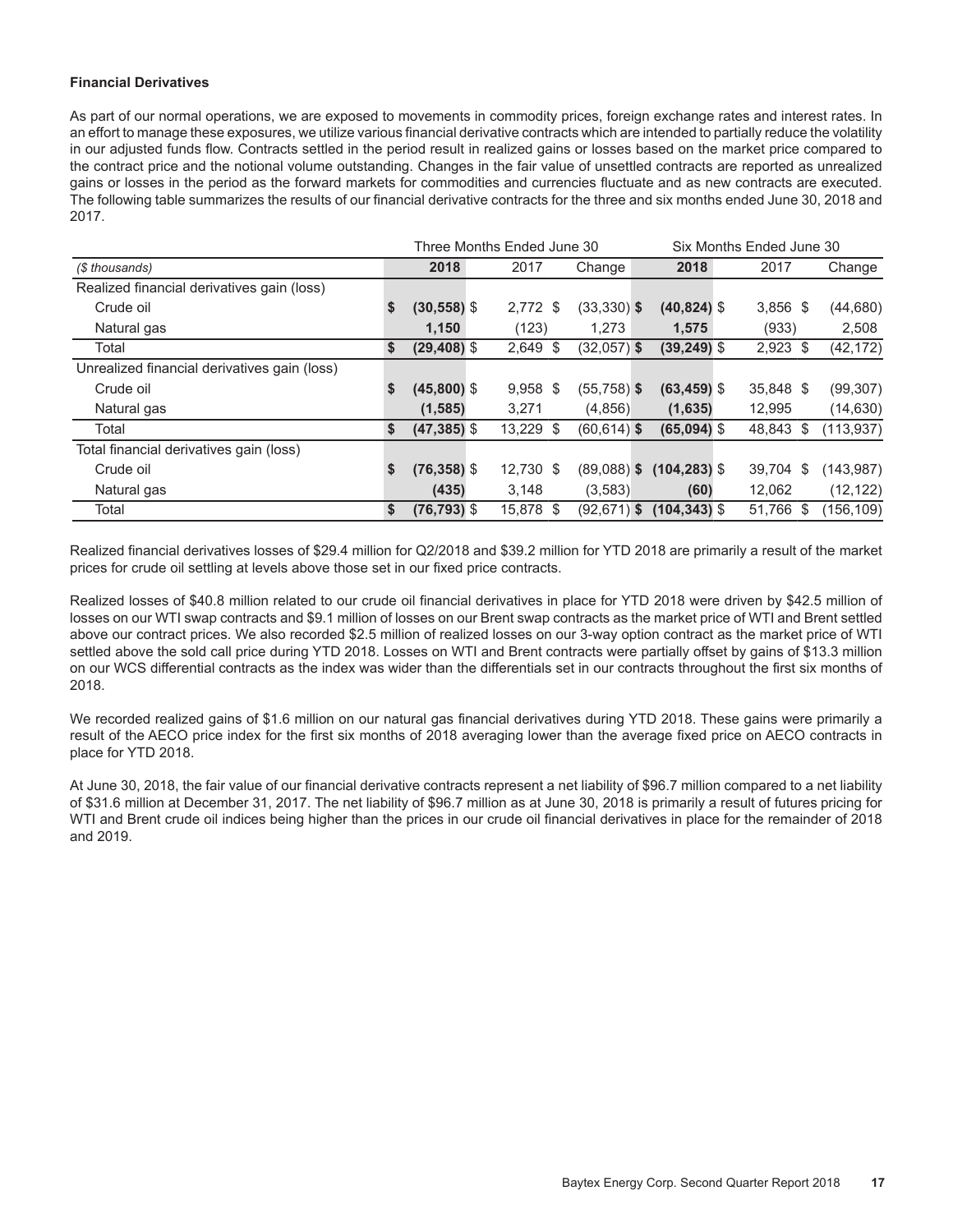We had the following commodity financial derivative contracts as at July 30, 2018.

|                             | Period               | Volume         | $Price/Unit^{(1)}$            | Index        |
|-----------------------------|----------------------|----------------|-------------------------------|--------------|
| Oil                         |                      |                |                               |              |
| Basis swap                  | Jul 2018 to Dec 2018 | 6,000 bbl/d    | WTI less US\$14.24/bbl        | <b>WCS</b>   |
| 3-way option <sup>(2)</sup> | Jul 2018 to Dec 2018 | 2,000 bbl/d    | US\$60.00/US\$54.40/US\$40.00 | WTI          |
| Fixed - Sell                | Jul 2018 to Dec 2018 | 14,000 bbl/d   | US\$52.31/bbl                 | WTI          |
| Fixed - Sell                | Jul 2018 to Dec 2018 | 4,000 bbl/d    | US\$61.31/bbl                 | <b>Brent</b> |
| Fixed - Sell                | Jan 2019 to Jun 2019 | 2,000 bbl/d    | US\$62.85/bbl                 | WTI          |
| Fixed - Sell                | Jan 2019 to Dec 2019 | 2,000 bbl/d    | US\$61.70/bbl                 | WTI          |
| Swaption <sup>(3)</sup>     | Jan 2019 to Dec 2019 | 2,000 bbl/d    | US\$61.70/bbl                 | <b>WTI</b>   |
| Swaption <sup>(3)</sup>     | Jan 2019 to Dec 2019 | 2,000 bbl/d    | US\$59,60/bbl                 | <b>WTI</b>   |
| 3-way option <sup>(2)</sup> | Jan 2019 to Dec 2019 | 2,000 bbl/d    | US\$70.00/US\$60.00/US\$50.00 | <b>WTI</b>   |
| 3-way option <sup>(2)</sup> | Jan 2019 to Dec 2019 | 1,000 bbl/d    | US\$75.50/US\$65.50/US\$55.50 | <b>Brent</b> |
| 3-way option $(2)$          | Jan 2019 to Dec 2019 | 1,000 bbl/d    | US\$77.55/US\$70.00/US\$60.00 | <b>Brent</b> |
| 3-way option <sup>(2)</sup> | Jan 2019 to Dec 2019 | 1,000 bbl/d    | US\$83.00/US\$73.00/US\$63.00 | <b>Brent</b> |
| <b>Natural Gas</b>          |                      |                |                               |              |
| Fixed - Sell                | Jul 2018 to Dec 2018 | 15,000 mmbtu/d | US\$3.01                      | <b>NYMEX</b> |
| Fixed - Sell                | Jul 2018 to Dec 2018 | 5,000 GJ/d     | \$2.67                        | <b>AECO</b>  |

*(1) Based on the weighted average price per unit for the period.* 

*(2) Producer 3-way option consists of a sold call, a bought put and a sold put. To illustrate, in a US\$60/US\$54.40/US\$40 contract, Baytex receives WTI plus US\$14.40/bbl when WTI is at or below US\$40/bbl; Baytex receives US\$54.40/bbl when WTI is between US\$40/bbl and US\$54.40/bbl; Baytex receives the market price when WTI is between US\$54.40/bbl and US\$60/bbl; and Baytex receives US\$60/bbl when WTI is above US\$60/bbl.*

*(3) For these contracts, the counterparty has the right, if exercised on December 31, 2018, to enter a swap transaction for the remaining term, notional volume and fixed price per unit indicated above.*

#### *Physical Delivery Contracts*

The following physical delivery contracts were held for the purpose of delivery of non-financial items in accordance with the Company's expected sale requirements. Physical delivery contracts are not considered financial instruments, and as a result no asset or liability has been recognized in the consolidated statements of financial position.

As at July 30, 2018, Baytex had committed to deliver the following volumes of raw bitumen to market on rail:

| Period               | Volume      |
|----------------------|-------------|
| Jul 2018 to Dec 2018 | 8,000 bbl/d |
| Sep 2018 to Dec 2019 | 2,500 bbl/d |
| Jan 2019 to Dec 2020 | 5,000 bbl/d |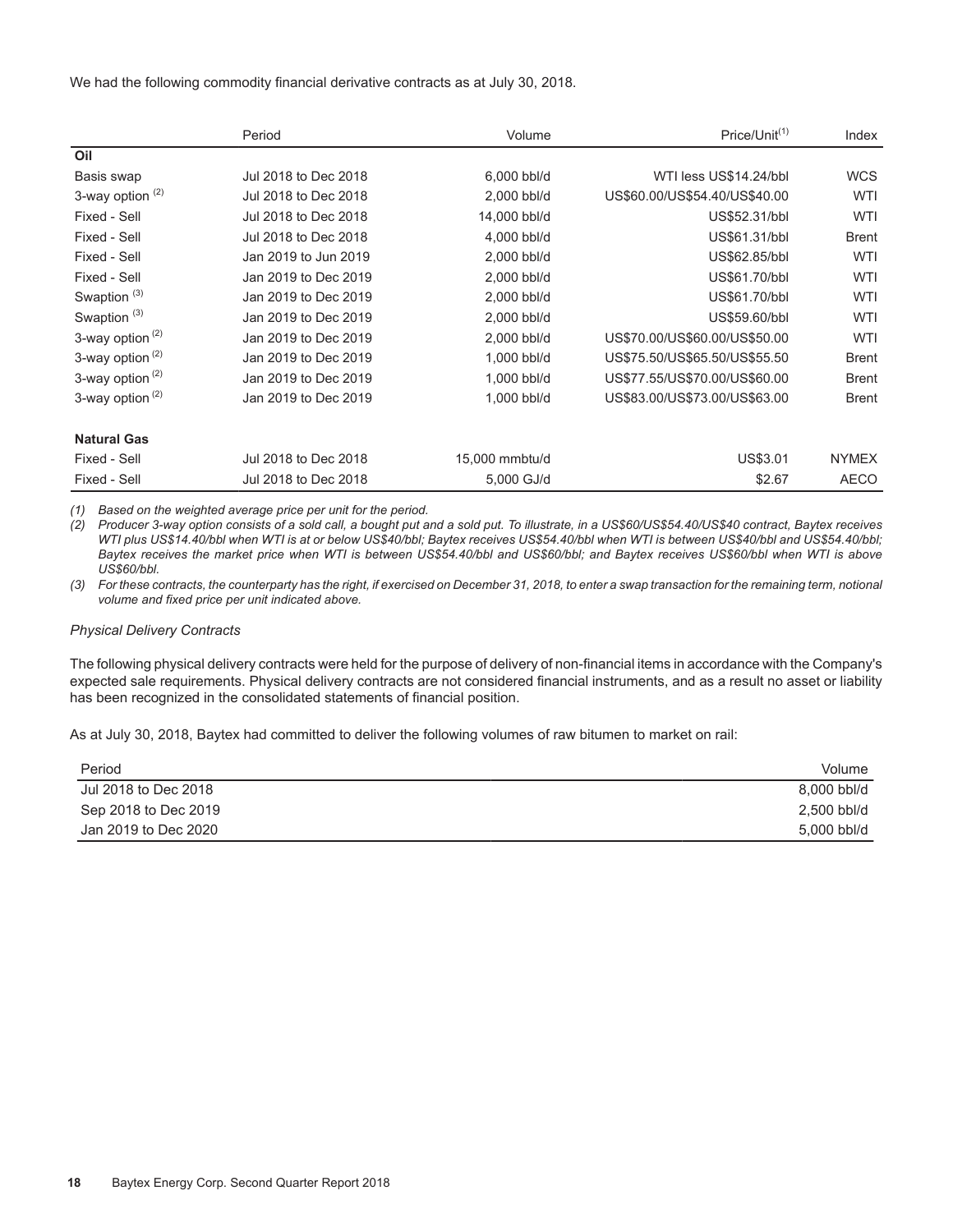#### **Operating Netback**

The following table summarizes our operating netback on a per boe basis for our Canadian and U.S. operations for the three and six months ended June 30, 2018 and 2017.

|                                                | Three Months Ended June 30<br>2017 |               |  |          |  |              |  |          |  |            |  |        |  |  |
|------------------------------------------------|------------------------------------|---------------|--|----------|--|--------------|--|----------|--|------------|--|--------|--|--|
|                                                |                                    |               |  | 2018     |  |              |  |          |  |            |  |        |  |  |
| (\$ per boe except for volume)                 |                                    | <b>Canada</b> |  | U.S.     |  | <b>Total</b> |  | Canada   |  | U.S.       |  | Total  |  |  |
| Total production (boe/d)                       |                                    | 34,042        |  | 36,622   |  | 70,664       |  | 34,284   |  | 38,528     |  | 72,812 |  |  |
| Operating netback:                             |                                    |               |  |          |  |              |  |          |  |            |  |        |  |  |
| Total sales, net of blending and other expense | \$                                 | $41.61$ \$    |  | 60.16 \$ |  | 51.22S       |  | 33.86 \$ |  | 44.34 \$   |  | 39.41  |  |  |
| Less:                                          |                                    |               |  |          |  |              |  |          |  |            |  |        |  |  |
| Royalties                                      |                                    | 5.81          |  | 17.77    |  | 12.01        |  | 4.53     |  | 13.09      |  | 9.06   |  |  |
| Operating expense                              |                                    | 15.15         |  | 6.97     |  | 10.91        |  | 14.74    |  | 7.11       |  | 10.70  |  |  |
| Transportation expense                         |                                    | 2.53          |  |          |  | 1.22         |  | 2.88     |  |            |  | 1.35   |  |  |
| Operating netback                              | S                                  | $18.12$ \$    |  | 35.42 S  |  | 27.08 \$     |  | 11.71S   |  | $24.14$ \$ |  | 18.30  |  |  |
| Realized financial derivatives (loss) gain     |                                    |               |  |          |  | (4.57)       |  |          |  |            |  | 0.40   |  |  |
| Operating netback after financial derivatives  | \$                                 | $18.12$ \$    |  | 35.42 S  |  | $22.51$ \$   |  | 11.71S   |  | $24.14$ \$ |  | 18.70  |  |  |

|                                                |    |            |          |              |      | Six Months Ended June 30 |  |            |  |        |  |
|------------------------------------------------|----|------------|----------|--------------|------|--------------------------|--|------------|--|--------|--|
|                                                |    |            | 2018     |              | 2017 |                          |  |            |  |        |  |
| (\$ per boe except for volume)                 |    | Canada     | U.S.     | <b>Total</b> |      | Canada                   |  | U.S.       |  | Total  |  |
| Total production (boe/d)                       |    | 33,774     | 36,321   | 70,095       |      | 33.754                   |  | 37.311     |  | 71,065 |  |
| Operating netback:                             |    |            |          |              |      |                          |  |            |  |        |  |
| Total sales, net of blending and other expense | \$ | $35.73$ \$ | 57.76 \$ | 47.15 \$     |      | $33.35$ \$               |  | 45.59 \$   |  | 39.77  |  |
| Less:                                          |    |            |          |              |      |                          |  |            |  |        |  |
| Royalties                                      |    | 4.80       | 17.14    | 11.20        |      | 4.38                     |  | 13.39      |  | 9.11   |  |
| Operating expense                              |    | 15.11      | 6.65     | 10.72        |      | 14.63                    |  | 6.76       |  | 10.50  |  |
| Transportation expense                         |    | 2.68       |          | 1.29         |      | 2.79                     |  |            |  | 1.32   |  |
| Operating netback                              | \$ | $13.14$ \$ | 33.97 S  | 23.94 \$     |      | $11.55$ \$               |  | $25.44$ \$ |  | 18.84  |  |
| Realized financial derivatives (loss) gain     |    |            |          | (3.09)       |      |                          |  |            |  | 0.23   |  |
| Operating netback after financial derivatives  | S  | $13.14$ \$ | 33.97 \$ | $20.85$ \$   |      | $11.55$ \$               |  | $25.44$ \$ |  | 19.07  |  |

Operating netback after financial derivatives of \$22.51/boe for Q2/2018 and \$20.85/boe for YTD 2018 increased from \$18.70/boe for Q2/2017 and \$19.07/boe for YTD 2017. The increase in our realized sales price per boe during Q2/2018 and YTD 2018 resulting from higher oil prices was partially offset by higher royalties and slightly higher operating expenses compared to same periods of 2017. The increase in royalty expense per boe is primarily due to higher realized prices in Q2/2018 and YTD 2018. Operating expense per boe was slightly higher in Q2/2018 and YTD 2018 due to planned repair and maintenance activity and facility turnarounds completed during YTD 2018. We recorded realized losses on financial derivatives of \$4.57/boe in Q2/2018 and \$3.09/boe in YTD 2018 as losses recorded on our WTI and Brent contracts were partially offset by gains recorded on our WCS differential and natural gas contracts.

#### **Exploration and Evaluation Expense**

Exploration and evaluation ("E&E") expense is related to the expiry of leases and the derecognition of costs for exploration programs that have not demonstrated commercial viability and technical feasibility. E&E expense will vary depending on the timing of lease expiries, the accumulated costs of expiring leases, and the economic facts and circumstances related to the Company's exploration programs. Exploration and evaluation expense was \$1.4 million for Q2/2018 and \$3.4 million for YTD 2018 compared to \$3.7 million for Q2/2017 and \$5.0 million for YTD 2017.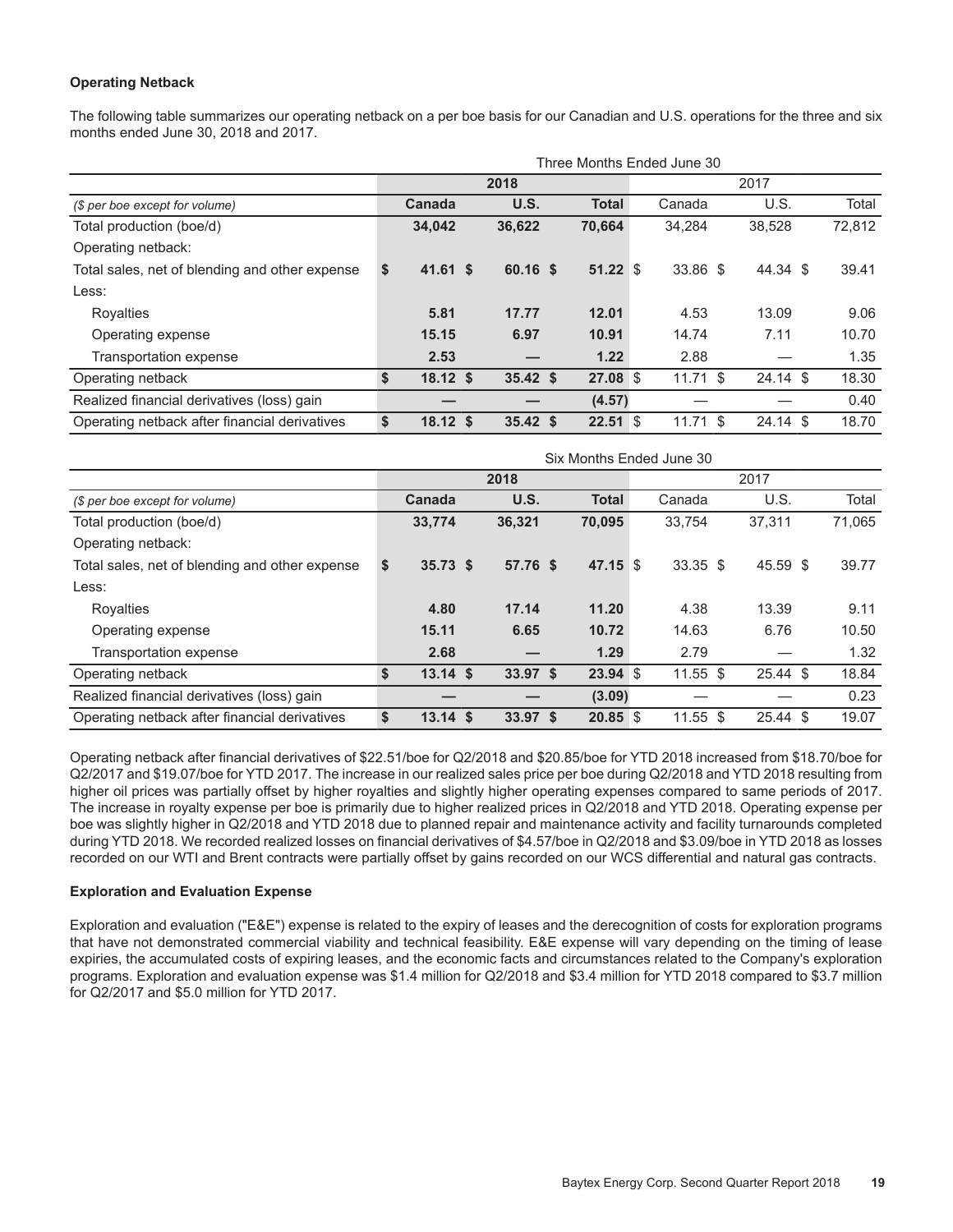#### **Depletion and Depreciation**

Depletion and depreciation expense varies with the carrying amount of the Company's oil and gas properties, the amount of proved plus probable reserves volumes, and the rate of production for the period. The following table summarizes depletion and depreciation expense for the three and six months ended June 30, 2018 and 2017.

|                                           | Three Months Ended June 30 |           |  |             |  |                      |  |            |  |            |                   |  |  |
|-------------------------------------------|----------------------------|-----------|--|-------------|--|----------------------|--|------------|--|------------|-------------------|--|--|
|                                           |                            |           |  | 2018        |  |                      |  |            |  | 2017       |                   |  |  |
| (\$ thousands except for per boe)         |                            | Canada    |  | <b>U.S.</b> |  | <b>Total</b>         |  | Canada     |  | U.S.       | Total             |  |  |
| Depletion and depreciation <sup>(1)</sup> |                            | 47.602 \$ |  |             |  | 64,262 \$ 111,864 \$ |  | 52.538 \$  |  |            | 78,617 \$ 131,155 |  |  |
| Depletion and depreciation per boe        |                            | 15.37 S   |  | 19.28 S     |  | $17.40 \text{ }$     |  | $16.84$ \$ |  | $22.42$ \$ | 19.79             |  |  |

|                                           | Six Months Ended June 30 |            |  |            |  |              |  |            |  |            |         |  |  |
|-------------------------------------------|--------------------------|------------|--|------------|--|--------------|--|------------|--|------------|---------|--|--|
|                                           |                          |            |  | 2018       |  |              |  |            |  | 2017       |         |  |  |
| (\$ thousands except for per boe)         |                          | Canada     |  | U.S.       |  | <b>Total</b> |  | Canada     |  | U.S.       | Total   |  |  |
| Depletion and depreciation <sup>(1)</sup> |                          | 94.771 \$  |  | 125,382 \$ |  | 220,153 \$   |  | 103,516 \$ |  | 149.970 \$ | 253.486 |  |  |
| Depletion and depreciation per boe        |                          | $15.50$ \$ |  | 19.07 S    |  | $17.35$ \$   |  | $16.94$ \$ |  | $22.21$ \$ | 19.71   |  |  |

*(1) Canada includes corporate depreciation.*

Depletion and depreciation expense was \$111.9 million (\$17.40/boe) for Q2/2018 and \$220.2 million (\$17.35/boe) for YTD 2018 which is lower than \$131.2 million (\$19.79/boe) for Q2/2017 and \$253.5 million (\$19.71/boe) for YTD 2017. In Canada, depletion expense was lower in 2018 compared to 2017 primarily due to a lower depletion rate from an increase in proved plus probable reserve volumes recorded in Q4/2017. The U.S. depletion rate for 2018 is also lower than 2017 due to a lower average CAD/USD exchange rate in 2018 relative to 2017 along with an increase in proved plus probable reserve volumes recorded in Q4/2017.

#### **General and Administrative Expense**

General and administrative ("G&A") expense includes head office and corporate costs such as salaries and employee benefits, public company costs, and administrative recoveries earned for operating capital and production activities on behalf of our working interest partners. G&A expense fluctuates with head office staffing levels and the level of operated capital and production activity during the period.

The following table summarizes our G&A expense for the three and six months ended June 30, 2018 and 2017.

|                                            | Three Months Ended June 30 |                    |  |                    |  |              |  | Six Months Ended June 30 |  |           |  |         |
|--------------------------------------------|----------------------------|--------------------|--|--------------------|--|--------------|--|--------------------------|--|-----------|--|---------|
| (\$ thousands except for per boe)          |                            | 2018               |  | 2017               |  | Change       |  | 2018                     |  | 2017      |  | Change  |
| General and administrative expense         |                            | $10.563$ \$        |  | 14.015 \$          |  | $(3,452)$ \$ |  | <b>21.571 \$</b>         |  | 26.598 \$ |  | (5,027) |
| General and administrative expense per boe |                            | $1.64 \text{ }$ \$ |  | $2.12 \text{ }$ \$ |  | $(0.48)$ \$  |  | 1.70S                    |  | 2.07S     |  | (0.37)  |

G&A expense for Q2/2018 and YTD 2018 are lower than the comparative periods of 2017 and are slightly ahead of our 2018 annual guidance of approximately \$1.72/boe and \$44 million. We reported G&A expense of \$10.6 million (\$1.64/boe) for Q2/2018 and \$21.6 million (\$1.70/boe) for YTD 2018 which is lower than \$14.0 million (\$2.12/boe) for Q2/2017 and \$26.6 million (\$2.07/boe) for YTD 2017. Reduced staffing levels and our ongoing cost savings efforts have resulted in lower G&A expense in 2018 relative to 2017.

#### **Share-Based Compensation Expense**

Share-based compensation ("SBC") expense associated with the Share Award Incentive Plan is recognized in net income or loss over the vesting period of the share awards with a corresponding increase in contributed surplus. The issuance of common shares upon the conversion of share awards is recorded as an increase in shareholders' capital with a corresponding reduction in contributed surplus. SBC expense varies with the quantity of unvested share awards outstanding and the grant date fair value assigned to the share awards.

We recorded SBC expense of \$3.9 million for Q2/2018 and \$7.8 million for YTD 2018 which is down from \$5.6 million for Q2/2017 and \$10.1 million reported for YTD 2017. SBC expense is lower in 2018 due to a lower fair value assigned to share awards granted in YTD 2018 as compared to awards granted in YTD 2017.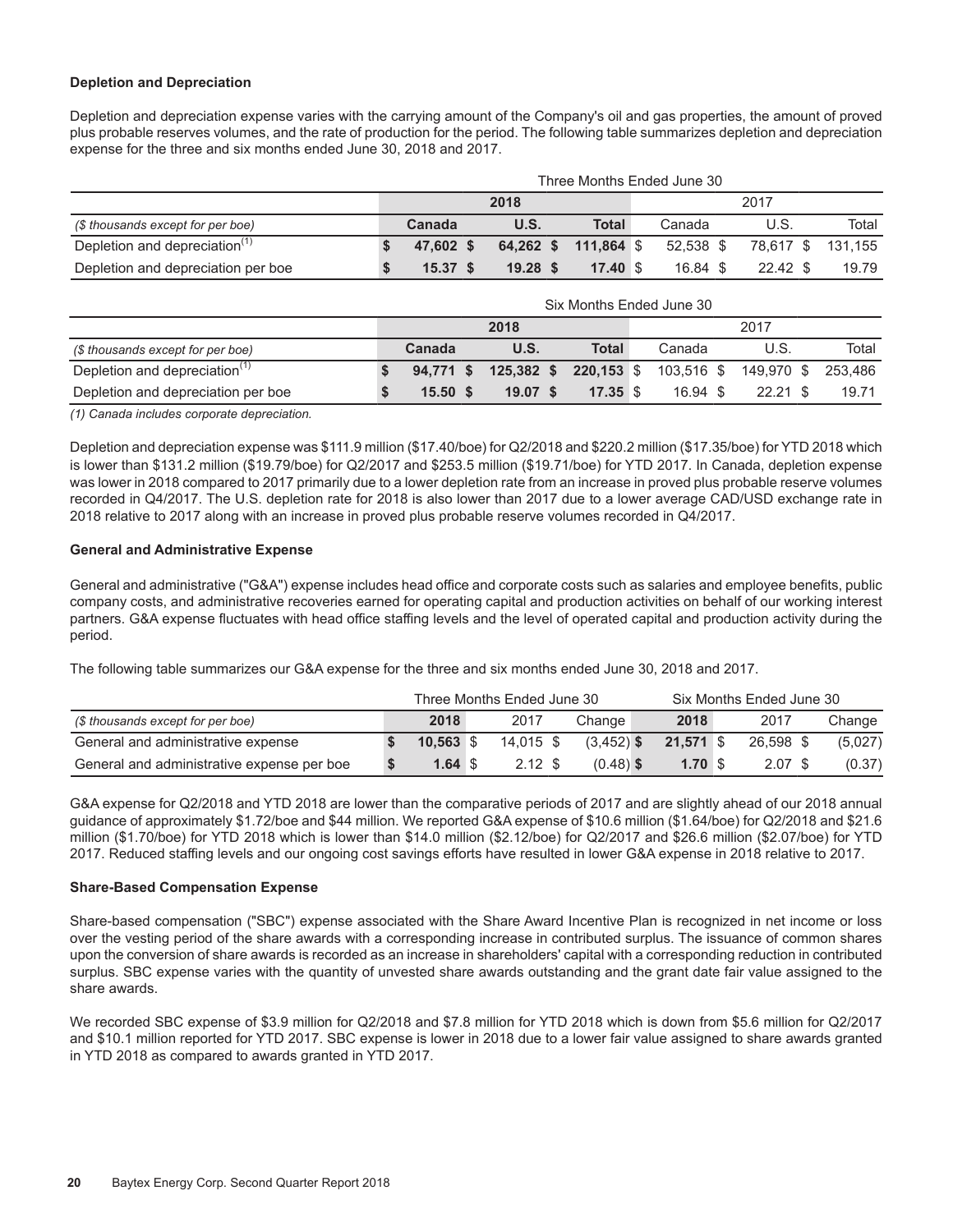#### **Financing and Interest Expense**

Financing and interest expense includes interest on our bank loan and long-term notes, non-cash financing costs and the accretion on our asset retirement obligations. Financing and interest expense varies depending on debt levels outstanding during the period and the applicable borrowing rates, CAD/USD foreign exchange rates, along with the carrying amount of asset retirement obligations and discount rates used to present value these obligations.

Financing and interest expense was \$28.8 million for Q2/2018 and \$56.8 million for YTD 2018 which is slightly lower than \$29.3 million reported for Q2/2017 and \$57.8 million for YTD 2017. Cash interest expense of \$50.0 million for YTD 2018 was slightly lower than \$51.1 million reported for the same period of 2017 due to lower reported interest on our long-term notes as a result of a stronger Canadian dollar during YTD 2018 which reduced the amount of U.S. dollar interest reported in Canadian dollars. Cash interest of \$50.0 million (\$3.94/boe) the first six months of 2018 is consistent with our full year guidance of approximately \$100 million and \$3.95/boe.

#### **Foreign Exchange**

Unrealized foreign exchange gains and losses represent the change in value of the long-term notes and bank loan denominated in U.S. dollars. The long-term notes and bank loan are translated to Canadian dollars on the balance sheet date using the closing CAD/USD exchange rate. When the Canadian dollar strengthens against the U.S. dollar at the end of the current period compared to the previous period an unrealized gain is recorded and conversely when the Canadian dollar weakens at the end of the current period compared to the previous period an unrealized loss is recorded. Realized foreign exchange gains and losses are due to dayto-day U.S. dollar denominated transactions occurring in our Canadian operations.

|                                          | Three Months Ended June 30 |  |               |           |  |           | Six Months Ended June 30 |                |         |  |  |
|------------------------------------------|----------------------------|--|---------------|-----------|--|-----------|--------------------------|----------------|---------|--|--|
| (\$ thousands except for exchange rates) | 2018                       |  | 2017          | Change    |  | 2018      |                          | 2017           | Change  |  |  |
| Unrealized foreign exchange loss (gain)  | 22,673 \$                  |  | $(32,045)$ \$ | 54,718 \$ |  | 58,719 \$ |                          | $(43, 383)$ \$ | 102,102 |  |  |
| Realized foreign exchange loss (gain)    | 2,076                      |  | (907)         | 2,983     |  | 2,247     |                          | (157)          | 2,404   |  |  |
| Foreign exchange loss (gain)             | 24.749 \$                  |  | $(32,952)$ \$ | 57,701 \$ |  | 60.966 \$ |                          | $(43,540)$ \$  | 104,506 |  |  |
| CAD/USD exchange rates:                  |                            |  |               |           |  |           |                          |                |         |  |  |
| At beginning of period                   | 1.2901                     |  | 1.3322        |           |  | 1.2518    |                          | 1.3427         |         |  |  |
| At end of period                         | 1.3142                     |  | 1.2983        |           |  | 1.3142    |                          | 1.2983         |         |  |  |

We recorded an unrealized foreign exchange loss of \$22.7 million for Q2/2018 and \$58.7 million for YTD 2018 due to a weakening of the Canadian dollar relative to the U.S. dollar. The CAD/USD exchange rate was 1.3142 as at June 30, 2018 compared to 1.2901 as at March 31, 2018 and 1.2518 as at December 31, 2017.

Realized foreign exchange gains and losses will fluctuate depending on the amount and timing of day-to-day U.S. dollar denominated transactions for our Canadian operations. We recorded a realized foreign exchange loss of \$2.2 million for the first six months of 2018 compared to a gain of \$0.2 million for the same period of 2017.

#### **Income Taxes**

|                                        | Three Months Ended June 30<br>Six Months Ended June 30 |                |  |               |            |  |               |                |           |
|----------------------------------------|--------------------------------------------------------|----------------|--|---------------|------------|--|---------------|----------------|-----------|
| (\$ thousands)                         |                                                        | 2018           |  | 2017          | Change     |  | 2018          | 2017           | Change    |
| Current income tax expense (recovery)  |                                                        | 2 <sup>5</sup> |  | $(705)$ \$    | 707 \$     |  | $(71)$ \$     | $(1.441)$ \$   | 1.370     |
| Deferred income tax expense (recovery) |                                                        | (24.561)       |  | (23.295)      | (1.266)    |  | (47.478)      | (35.740)       | (11, 738) |
| Total income tax recovery              |                                                        | $(24, 559)$ \$ |  | $(24,000)$ \$ | $(559)$ \$ |  | $(47,549)$ \$ | $(37, 181)$ \$ | (10, 368) |

Current income taxes were nominal for the three and six months ended June 30, 2018 and 2017. During all of these periods, tax pool claims were sufficient to shelter the income associated with our adjusted funds flow.

We recorded a deferred income tax recovery of \$24.6 million for Q2/2018 and \$47.5 million for YTD 2018 as compared to \$23.3 million for Q2/2017 and \$35.7 million for YTD 2017. The effect of the increase in adjusted funds flow and decrease in depletion and depreciation were largely offset by an increase in unrealized financial derivative losses and resulted in a higher deferred income tax recovery in Q2/2018 and YTD 2018 compared to the same periods of 2017.

In June 2016, certain indirect subsidiary entities received reassessments from the Canada Revenue Agency (the "CRA") that deny non-capital loss deductions relevant to the calculation of income taxes for the years 2011 through 2015. These reassessments followed a previously disclosed letter which we received in November 2014 from the CRA, proposing to issue such reassessments.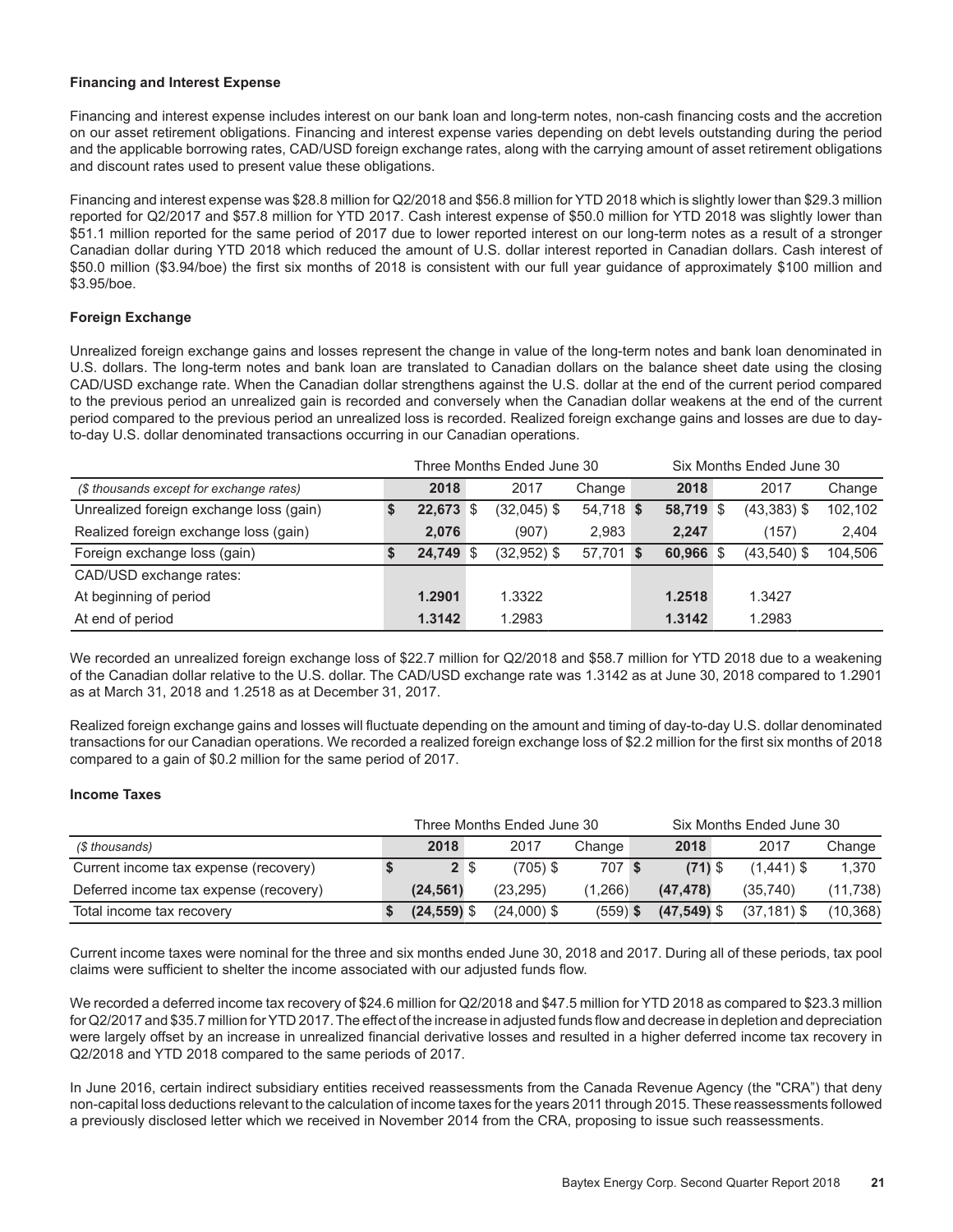We remain confident that the tax filings of the affected entities are correct and are defending our tax filing positions. The reassessments do not require us to pay any amounts in order to participate in the appeals process.

In September 2016, we filed a notice of objection for each notice of reassessment received which will be reviewed by the Appeals Division of the CRA. An Appeals Officer was assigned to our file in July 2018 and we estimate the appeals process could take up to one year. If the Appeals Division upholds the notices of reassessment, we have the right to appeal to the Tax Court of Canada; a process that we estimate could take a further two years. Should we be unsuccessful at the Tax Court of Canada, additional appeals are available; a process that we estimate could take another two years and potentially longer.

By way of background, we acquired several privately held commercial trusts in 2010 with accumulated non-capital losses of \$591 million (the "Losses"). The Losses were subsequently used to reduce the taxable income of those trusts. The reassessments disallow the deduction of the Losses under the general anti-avoidance rule of the Income Tax Act (Canada). If, after exhausting available appeals, the deduction of Losses continues to be disallowed, we will owe cash taxes for the years 2012 through 2015 and an additional amount for late payment interest. The amount of cash taxes owing and the late payment interest are dependent upon the amount of unused tax shelter available to offset the reassessed income, including tax shelter from future years available to recover taxes paid in the years 2012 through 2015.

#### **Net Income (Loss) and Adjusted Funds Flow**

The components of adjusted funds flow and net income or loss for the three and six months ended June 30, 2018 and 2017 are set forth in the following table.

|                                                      |                      | Three Months Ended June 30 | Six Months Ended June 30 |                 |  |            |            |  |  |
|------------------------------------------------------|----------------------|----------------------------|--------------------------|-----------------|--|------------|------------|--|--|
| (\$ thousands)                                       | 2018                 | 2017                       | Change                   | 2018            |  | 2017       | Change     |  |  |
| Petroleum and natural gas sales                      | \$<br>347,605 \$     | 277,536 \$                 | 70,069 \$                | 633,672 \$      |  | 538,085 \$ | 95,587     |  |  |
| Royalties                                            | (77, 205)            | (60, 014)                  | (17, 191)                | (142, 044)      |  | (117, 191) | (24, 853)  |  |  |
| Revenue, net of royalties                            | 270,400              | 217,522                    | 52,878                   | 491,628         |  | 420,894    | 70,734     |  |  |
| <b>Expenses</b>                                      |                      |                            |                          |                 |  |            |            |  |  |
| Operating                                            | (70, 149)            | (70, 925)                  | 776                      | (136, 037)      |  | (135, 055) | (982)      |  |  |
| Transportation                                       | (7, 836)             | (8,973)                    | 1,137                    | (16, 355)       |  | (17, 015)  | 660        |  |  |
| Blending and other                                   | (18, 239)            | (16, 427)                  | (1, 812)                 | (35, 529)       |  | (26, 484)  | (9,045)    |  |  |
| <b>Operating netback</b>                             | \$<br>174,176 \$     | 121,197 \$                 | 52,979 \$                | 303,707 \$      |  | 242,340 \$ | 61,367     |  |  |
| General and administrative                           | (10, 563)            | (14, 015)                  | 3,452                    | (21, 571)       |  | (26, 598)  | 5,027      |  |  |
| Cash financing and interest                          | (25, 530)            | (25, 915)                  | 385                      | (50, 041)       |  | (51, 107)  | 1,066      |  |  |
| Realized financial derivatives (loss) gain           | (29, 408)            | 2,649                      | (32,057)                 | (39, 249)       |  | 2,923      | (42, 172)  |  |  |
| Realized foreign exchange loss                       | (2,076)              | 907                        | (2,983)                  | (2, 247)        |  | 157        | (2, 404)   |  |  |
| Other income (expense)                               | 288                  | (493)                      | 781                      | 567             |  | (906)      | 1,473      |  |  |
| Current income tax (expense) recovery                | (2)                  | 705                        | (707)                    | 71              |  | 1,441      | (1,370)    |  |  |
| Payments on onerous contracts                        | (195)                | (1,899)                    | 1,704                    | (292)           |  | (3,745)    | 3,453      |  |  |
| <b>Adjusted funds flow</b>                           | \$<br>106,690 \$     | 83,136 \$                  | 23,554 \$                | 190,945 \$      |  | 164,505 \$ | 26,440     |  |  |
| Exploration and evaluation                           | (1, 358)             | (3,686)                    | 2,328                    | (3, 377)        |  | (5,008)    | 1,631      |  |  |
| Depletion and depreciation                           | (111, 864)           | (131, 155)                 | 19,291                   | (220, 153)      |  | (253, 486) | 33,333     |  |  |
| Share based compensation                             | (3, 915)             | (5,593)                    | 1,678                    | (7, 830)        |  | (10, 142)  | 2,312      |  |  |
| Non-cash financing and accretion                     | (3,256)              | (3,378)                    | 122                      | (6, 755)        |  | (6,692)    | (63)       |  |  |
| Unrealized financial derivatives (loss) gain         | (47, 385)            | 13,229                     | (60, 614)                | (65,094)        |  | 48,843     | (113, 937) |  |  |
| Unrealized foreign exchange (loss) gain              | (22, 673)            | 32,045                     | (54, 718)                | (58, 719)       |  | 43,383     | (102, 102) |  |  |
| Gain (loss) on disposition of oil and gas properties | 244                  | (524)                      | 768                      | 1,730           |  | (524)      | 2,254      |  |  |
| Deferred income tax (expense) recovery               | 24,561               | 23,295                     | 1,266                    | 47,478          |  | 35,740     | 11,738     |  |  |
| Payments on onerous contracts                        | 195                  | 1,899                      | (1,704)                  | 292             |  | 3,745      | (3, 453)   |  |  |
| Net income (loss) for the period                     | \$<br>$(58, 761)$ \$ | $9,268$ \$                 | $(68,029)$ \$            | $(121, 483)$ \$ |  | 20,364 \$  | (141, 847) |  |  |

We generated adjusted funds flow of \$106.7 million for Q2/2018, an increase of \$23.6 million from adjusted funds flow of \$83.1 million reported for Q2/2017. The increase in adjusted funds flow in the second quarter of 2018 was primarily due to a higher operating netback which increased by \$53.0 million from the same period in 2017. The increase in operating netback was due to higher commodity prices which increased revenues and was partially offset by higher royalties in Q2/2018 as compared to Q2/2017 along with a \$32.1 million increase in realized hedging losses.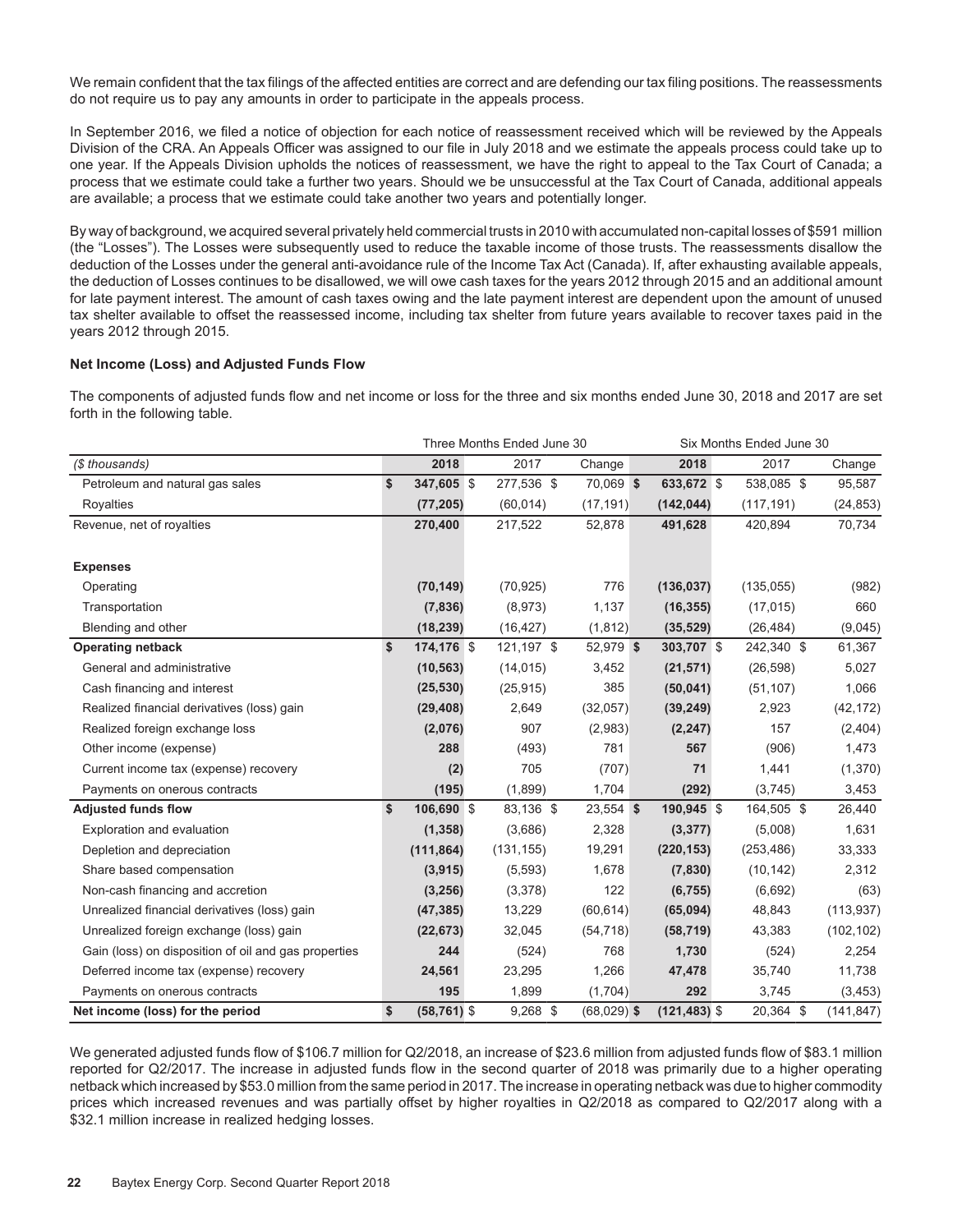In Q2/2018, we recorded a net loss of \$58.8 million compared to income of \$9.3 million for the same period of 2017. The net loss recorded for Q2/2018 includes an unrealized loss on financial derivatives of \$47.4 million, representing a \$60.6 million change from an unrealized gain of \$13.2 million recorded for Q2/2017. We also recorded an unrealized foreign exchange loss of \$22.7 million in Q2/2018 as compared to an unrealized gain of \$32.0 million in the same period of 2017. This was offset by a \$19.3 million reduction in depletion and depreciation expense recorded for Q2/2018 relative to Q2/2017.

Adjusted funds flow of \$190.9 million for YTD 2018 was \$26.4 million higher than \$164.5 million for YTD 2017. The increase in adjusted funds flow for YTD 2018 was driven by higher commodity prices which resulted in a \$70.7 million increase in revenue, net of royalties as compared to YTD 2017. Operating netback for YTD 2018 was \$61.4 million higher than YTD 2017 as the increase in revenue, net of royalties, was partially offset by a \$9.0 million increase in blending and other expense. We recorded realized financial derivative losses of \$39.2 million in YTD 2018 as compared to gains of \$2.9 million for YTD 2017 which reduced the increase in operating netbacks by \$42.2 million.

We recorded a net loss of \$121.5 million for YTD 2018 as compared to net income of \$20.4 million reported for the same period of 2017. The change in net income was primarily a result of strengthening commodity prices which impacted the valuation of our commodity price derivatives and resulted in a \$65.1 million unrealized loss on financial derivatives for YTD 2018 as compared to a \$48.8 million gain for YTD 2017. We also recorded an unrealized foreign exchange loss of \$58.7 million related to the weakening of the Canadian dollar during YTD 2018 which impacted the carrying value of our long-term notes. These factors combined to more than offset the increase in adjusted funds flow and resulted in a \$141.8 million change in net income (loss) reported for YTD 2018 as compared to YTD 2017.

#### **Other Comprehensive Income (Loss)**

Other comprehensive income or loss is comprised of the foreign currency translation adjustment on U.S. net assets not recognized in profit or loss. The \$116.5 million foreign currency translation gain for the six months ended June 30, 2018 relates to the change in value of our U.S. net assets expressed in Canadian dollars and is due to the weakening of the Canadian dollar against the U.S. dollar over the same period. The CAD/USD exchange rate was 1.3142 as at June 30, 2018 compared to 1.2518 as at December 31, 2017.

#### **Capital Expenditures**

Capital expenditures for the three and six months ended June 30, 2018 and 2017 are summarized as follows.

|                                                          | Three Months Ended June 30 |             |              |  |              |  |            |  |           |  |        |  |  |  |
|----------------------------------------------------------|----------------------------|-------------|--------------|--|--------------|--|------------|--|-----------|--|--------|--|--|--|
|                                                          |                            |             | 2018<br>2017 |  |              |  |            |  |           |  |        |  |  |  |
| (\$ thousands)                                           |                            | Canada      | U.S.         |  | <b>Total</b> |  | Canada     |  | U.S.      |  | Total  |  |  |  |
| Land and seismic                                         | \$                         | $1,277$ \$  | $-$ \$       |  | $1,277$ \$   |  | $1,195$ \$ |  | $-$ \$    |  | 1,195  |  |  |  |
| Drilling, completion and equipping                       |                            | 9,193       | 45.945       |  | 55,138       |  | 12,834     |  | 54.701    |  | 67,535 |  |  |  |
| <b>Facilities</b>                                        |                            | 19,378      | 2,175        |  | 21,553       |  | 4.410      |  | 4,867     |  | 9,277  |  |  |  |
| Other                                                    |                            | 760         | 102          |  | 862          |  |            |  |           |  |        |  |  |  |
| Total exploration and development                        | \$                         | 30,608 \$   | 48,222 \$    |  | 78,830 \$    |  | 18,439 \$  |  | 59,568 \$ |  | 78,007 |  |  |  |
| Total acquisitions, net of proceeds<br>from divestitures |                            | (21)        |              |  | (21)         |  | 5.226      |  |           |  | 5,226  |  |  |  |
| Total oil and natural gas expenditures                   | \$                         | $30,587$ \$ | 48,222 \$    |  | 78,809 \$    |  | 23,665 \$  |  | 59,568 \$ |  | 83,233 |  |  |  |

|                                                          | Six Months Ended June 30 |              |             |  |              |  |            |  |            |         |  |  |  |  |
|----------------------------------------------------------|--------------------------|--------------|-------------|--|--------------|--|------------|--|------------|---------|--|--|--|--|
|                                                          |                          | 2018<br>2017 |             |  |              |  |            |  |            |         |  |  |  |  |
| (\$ thousands)                                           |                          | Canada       | U.S.        |  | <b>Total</b> |  | Canada     |  | U.S.       | Total   |  |  |  |  |
| Land and seismic                                         | \$                       | $3,335$ \$   | $-s$        |  | $3,335$ \$   |  | $2,811$ \$ |  | $-$ \$     | 2,811   |  |  |  |  |
| Drilling, completion and equipping                       |                          | 42,736       | 81,116      |  | 123,852      |  | 48,111     |  | 110,060    | 158,171 |  |  |  |  |
| <b>Facilities</b>                                        |                          | 32,368       | 9,013       |  | 41,381       |  | 5.999      |  | 7,585      | 13,584  |  |  |  |  |
| Other                                                    |                          | 3.694        | 102         |  | 3,796        |  |            |  |            |         |  |  |  |  |
| Total exploration and development                        | \$                       | 82,133 \$    | $90,231$ \$ |  | $172,364$ \$ |  | 56,921 \$  |  | 117,645 \$ | 174,566 |  |  |  |  |
| Total acquisitions, net of proceeds<br>from divestitures |                          | (2,047)      |             |  | (2,047)      |  | 71,230     |  |            | 71,230  |  |  |  |  |
| Total oil and natural gas expenditures                   | \$                       | 80,086 \$    | $90,231$ \$ |  | $170,317$ \$ |  | 128.151 \$ |  | 117.645 \$ | 245,796 |  |  |  |  |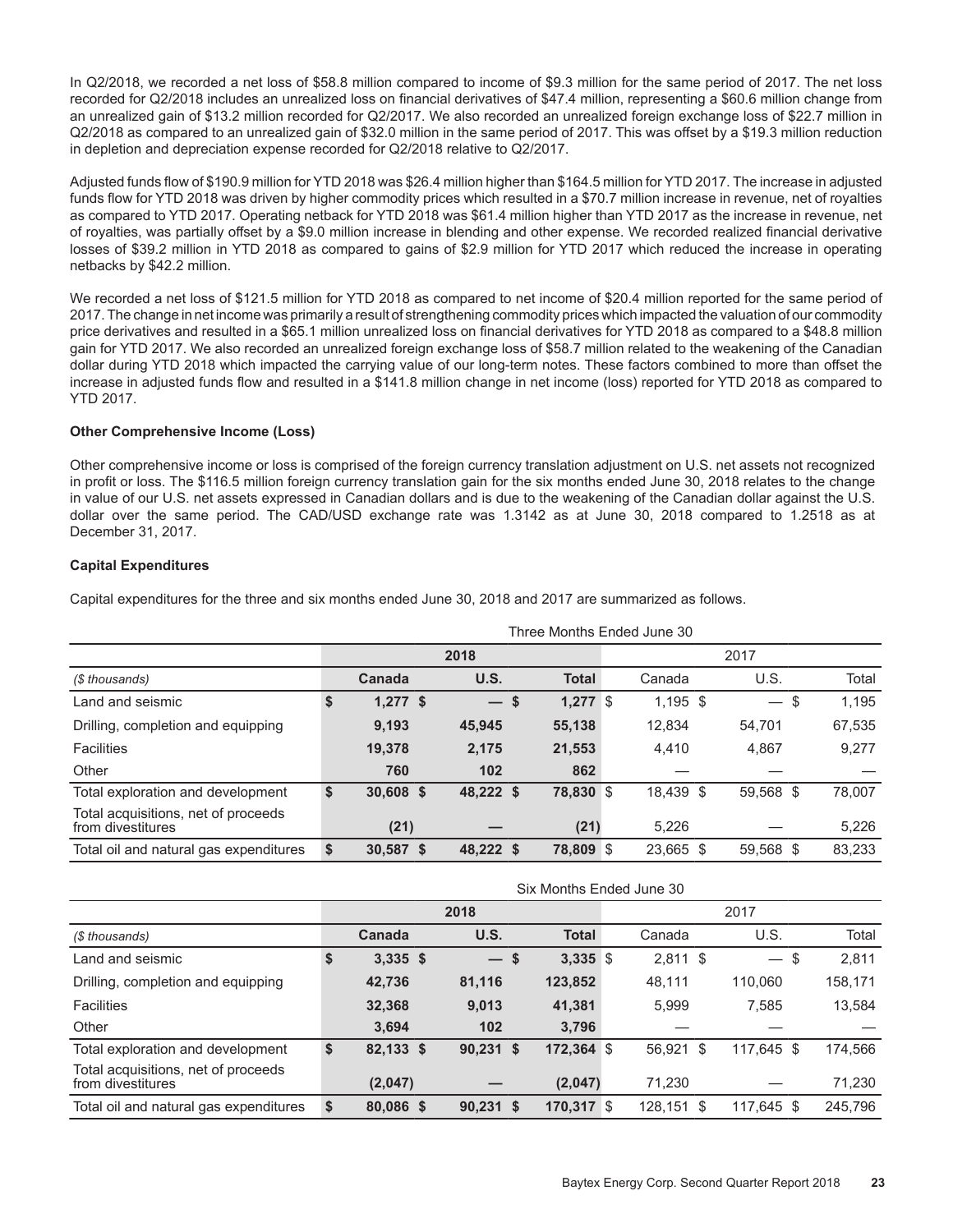We invested \$78.8 million in exploration and development activities during Q2/2018 which is \$0.8 million higher than exploration and development expenditures of \$78.0 million for Q2/2017. Our Q2/2018 capital program was focused on maintaining the pace of development on our heavy oil properties in Canada and our properties in the Eagle Ford.

Total exploration and development expenditures in Canada were \$30.6 million for Q2/2018 compared to \$18.4 million in Q2/2017. We drilled 13 (4.3 net) wells and spent \$9.2 million on drilling, completion and equipping costs during Q2/2018 compared to drilling eight (5.9 net) wells during Q2/2017 for \$12.8 million. At Peace River, we drilled one (1.0 net) well and commenced production from four (4.0 net) wells during Q2/2018. Our first multi-lateral horizontal well on our northern Seal acreage (acquired in January 2017) commenced production during Q2/2018 and established a 30-day initial production rate of approximately 918 boe/d. The second multilateral horizontal well on our northern Seal acreage was brought online at the end of June and recently established a 30-day initial production rate of approximately 660 boe/d. Drilling operations at Lloydminster included 12 (3.3 net) wells drilled during Q2/2018. Facilities spending of \$19.4 million during Q2/2018 includes costs for the construction of a gas plant and strategic infrastructure projects including pipeline expansions to support growth at Peace River.

In the U.S., capital spending of \$48.2 million in Q2/2018 was \$11.3 million lower than \$59.6 million during Q2/2017 due to lower drilling and completion activity on our lands in Q2/2018 relative to the comparative period. We participated in the drilling of 18 (2.6 net) wells and initiated production from 32 (7.6 net) wells during Q2/2018 compared to 38 (9.4 net) wells drilled and 35 (8.1 net) wells on production in the same period of 2017.

Exploration and development expenditures of \$172.4 million for YTD 2018 are \$2.2 million lower than \$174.6 million reported for the first six months of 2017. In Canada, drilling, completion and equipping costs of \$42.7 million were \$5.4 million lower than \$48.1 million reported for YTD 2017 as a higher portion of our capital activity during YTD 2018 was in our Lloydminster division as opposed to YTD 2017 when our capital activity was focused on Peace River. During YTD 2018 we invested \$32.4 million on facilities in Canada including construction of a gas plant and strategic infrastructure projects which is up \$26.4 million from \$6.0 million during the first six months of 2017. In the U.S., exploration and development expenditures of \$90.2 million for YTD 2018 were \$27.4 million lower than \$117.6 million during YTD 2017 due to lower drilling and completion activity on our lands during YTD 2018 relative to YTD 2017. We drilled 43 (9.5 net) wells and initiated production from 59 (13.1 net) wells during YTD 2018 as compared to 74 (17.8 net) wells drilled and 68 (17.5 net) wells brought on production during YTD 2017. Wells on production during YTD 2018 had longer completed lengths and increased proppant concentration which resulted in a slight increase in average well costs relative to YTD 2017.

We completed minor acquisition and disposition activity in YTD 2018 for net proceeds of \$2.0 million compared to YTD 2017 when our acquisition and disposition activities were primarily comprised of the Peace River acquisition which totaled \$66.1 million.

#### **CAPITAL RESOURCES AND LIQUIDITY**

Our objective for capital management involves maintaining a flexible capital structure and sufficient sources of liquidity to execute our capital programs, while meeting our short and long-term commitments. We strive to actively manage our capital structure in response to changes in economic conditions and the risk characteristics of our oil and gas properties. At June 30, 2018, our capital structure was comprised of shareholders' capital, long-term debt, working capital and our bank loan.

The capital intensive nature of our operations requires us to maintain adequate sources of liquidity to fund ongoing exploration and development. Our capital resources consist primarily of adjusted funds flow, available credit facilities and proceeds received from the divestiture of oil and gas properties. We believe that our internally generated adjusted funds flow and our existing undrawn credit facilities will provide sufficient liquidity to sustain our operations and planned capital expenditures. Our adjusted funds flow is dependent on a number of factors, including commodity prices, production and sales volumes, royalties, operating expenses, taxes and foreign exchange rates. In order to manage our capital structure and liquidity, we may from time to time issue equity or debt securities, enter into business transactions including the sale of assets or adjust capital spending to manage current and projected debt levels. There is no certainty that any of these additional sources of capital would be available if required.

Management of debt levels is a priority for Baytex in order to sustain operations and support our plans for long-term growth. At June 30, 2018, net debt was \$1,784.8 million, an increase of \$50.5 million from \$1,734.3 million at December 31, 2017. The weakening of the Canadian dollar relative to the U.S. dollar increased the reported amount of our U.S. dollar denominated debt at June 30, 2018 by \$59.3 million.

We monitor our capital structure and liquidity requirements using a net debt to adjusted funds flow ratio. At June 30, 2018, our net debt to adjusted funds flow ratio was 4.1 compared to a ratio of 5.0 as at December 31, 2017. The decrease in the net debt to adjusted funds flow ratio relative to December 31, 2017 is attributed to higher adjusted funds flow from higher operating netbacks after derivatives losses which more than offset the impact of the increase in net debt as at June 30, 2018 due to a weakening of the Canadian dollar relative to the U.S. dollar.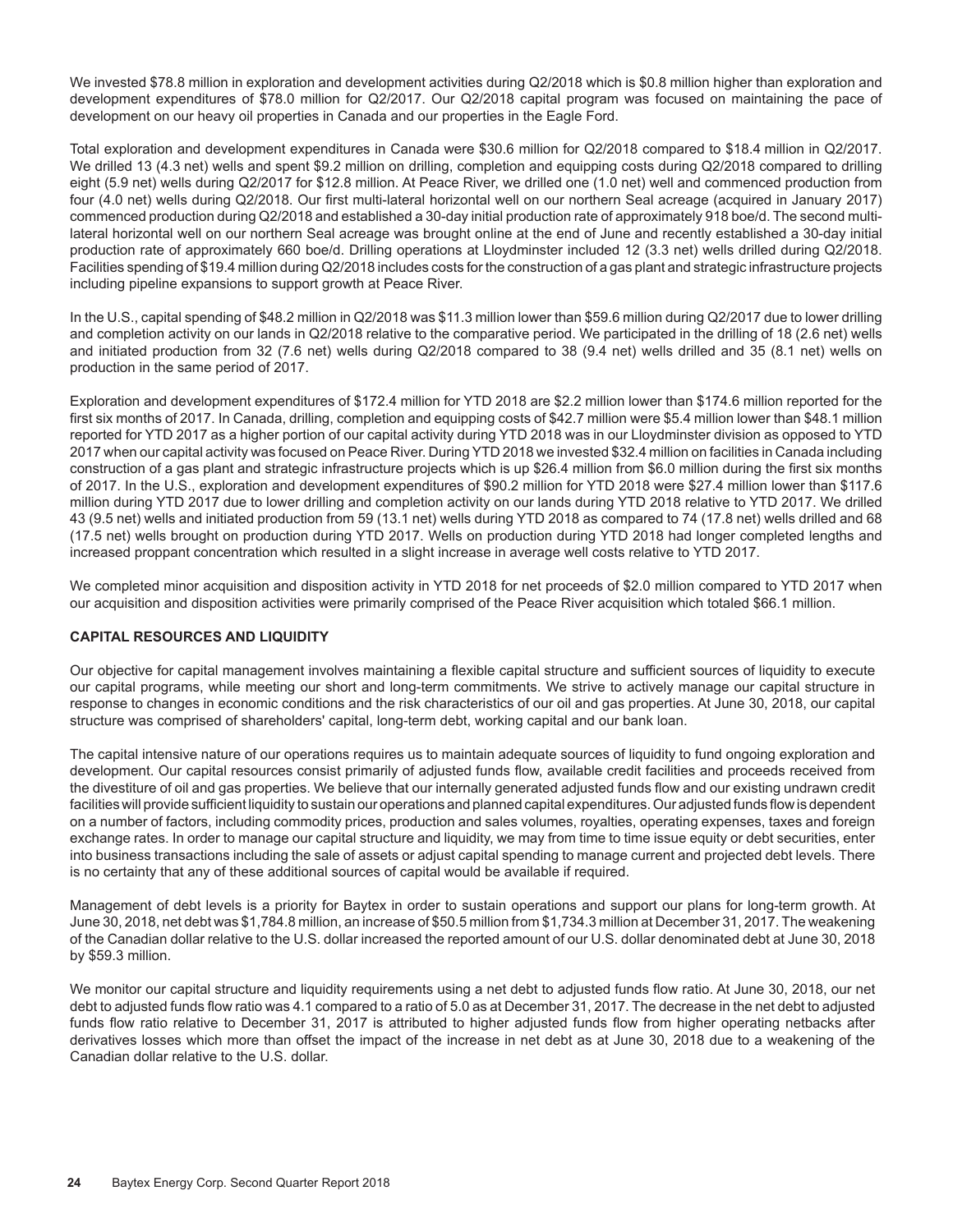#### **Bank Loan**

At June 30, 2018, the principal amount of bank loan outstanding was \$213.5 million and we had approximately \$522.5 million of available capacity under the credit facility agreement.

On April 25, 2018, Baytex amended its credit facilities to extend maturity from June 4, 2019 to June 4, 2020 and elected to end the covenant relief period early to benefit from reduced borrowing costs. The amended revolving extendible secured credit facilities are comprised of a US\$35 million operating loan (previously US\$25 million) and a US\$340 million syndicated loan (previously \$350 million) for Baytex and a US\$200 million syndicated loan for Baytex's wholly-owned subsidiary, Baytex Energy USA, Inc. (collectively, the "Revolving Facilities").

The Revolving Facilities are not borrowing base facilities and do not require annual or semi-annual reviews. The facilities contain standard commercial covenants, including the financial covenants detailed below, and do not require any mandatory principal payments prior to maturity on June 4, 2020. Baytex may request an extension of the Revolving Facilities which could extend the revolving period for up to four years (subject to a maximum four-year period at any time). Advances (including letters of credit) under the Revolving Facilities can be drawn in either Canadian or U.S. funds and bear interest at the bank's prime lending rate, bankers' acceptance discount rates or London Interbank Offered Rates, plus applicable margins. In the event that Baytex exceeds any of the covenants under the Revolving Facilities, Baytex may be required to repay, refinance or renegotiate the loan terms and may be restricted from taking on further debt or paying dividends to shareholders.

The agreements relating to the Revolving Facilities are accessible on the SEDAR website at www.sedar.com (filed under the category "Material contracts - Credit agreements" on April 13, 2016 and May 2, 2018).

The weighted average interest rate on the credit facilities for Q2/2018 was 4.4% as compared to 4.0% for Q2/2017.

#### **Financial Covenants**

On April 25, 2018, we amended the Revolving Facilities and elected to end the covenant relief period early. The following table summarizes the financial covenants applicable to the Revolving Facilities and our compliance therewith at June 30, 2018.

| <b>Covenant Description</b>                                                         | Position as at June 30, 2018 | Ratio for the quarter ended June<br>30, 2018 and thereafter |
|-------------------------------------------------------------------------------------|------------------------------|-------------------------------------------------------------|
| Senior Secured Debt <sup>(1)</sup> to Bank EBITDA <sup>(2)</sup><br>(Maximum Ratio) | 0.57:1.00                    | 3.50:1.00                                                   |
| Interest Coverage <sup>(3)</sup><br>(Minimum Ratio)                                 | 4.05:1.00                    | 2.00:1.00                                                   |

*(1) "Senior Secured Debt" is defined as the principal amount of the bank loan and other secured obligations identified in the credit agreement. As at June 30, 2018, the Company's Senior Secured Debt totaled \$228.7 million.*

*(2) Bank EBITDA is calculated based on terms and definitions set out in the credit agreement which adjusts net income or loss for financing and interest expenses, unrealized gains and losses on financial derivatives, income tax, certain specific unrealized and non-cash transactions (including depletion, depreciation, exploration and evaluation expenses, unrealized gains and losses on financial derivatives and foreign exchange and share-based compensation) and is calculated based on a trailing twelve month basis. Bank EBITDA for the twelve months ended June 30, 2018 was \$402.7 million.* 

*(3) Interest coverage is computed as the ratio of Bank EBITDA to financing and interest expenses, excluding non-cash interest and accretion on asset retirement obligations, and is calculated on a trailing twelve month basis. Financing and interest expenses for the twelve months ended June 30, 2018 were \$99.4 million.* 

#### **Long-Term Notes**

We have four series of long-term notes outstanding that total \$1.55 billion as at June 30, 2018. The long-term notes do not contain any significant financial maintenance covenants. The long-term notes contain a debt incurrence covenant that restricts our ability to raise additional debt beyond existing credit facilities and long-term notes unless we maintain a minimum fixed charge coverage ratio (computed as the ratio of Bank EBITDA to financing and interest expenses on a trailing twelve month basis) of 2.5:1.0. As at June 30, 2018, the fixed charge coverage ratio was 4.05:1.00.

On February 17, 2011, we issued US\$150 million principal amount of senior unsecured notes bearing interest at 6.75% payable semi-annually with principal repayable on February 17, 2021. As of February 17, 2016, these notes are redeemable at our option, in whole or in part, at specified redemption prices.

On July 19, 2012, we issued \$300 million principal amount of senior unsecured notes bearing interest at 6.625% payable semiannually with principal repayable on July 19, 2022. As of July 19, 2017, these notes are redeemable at our option, in whole or in part, at specified redemption prices.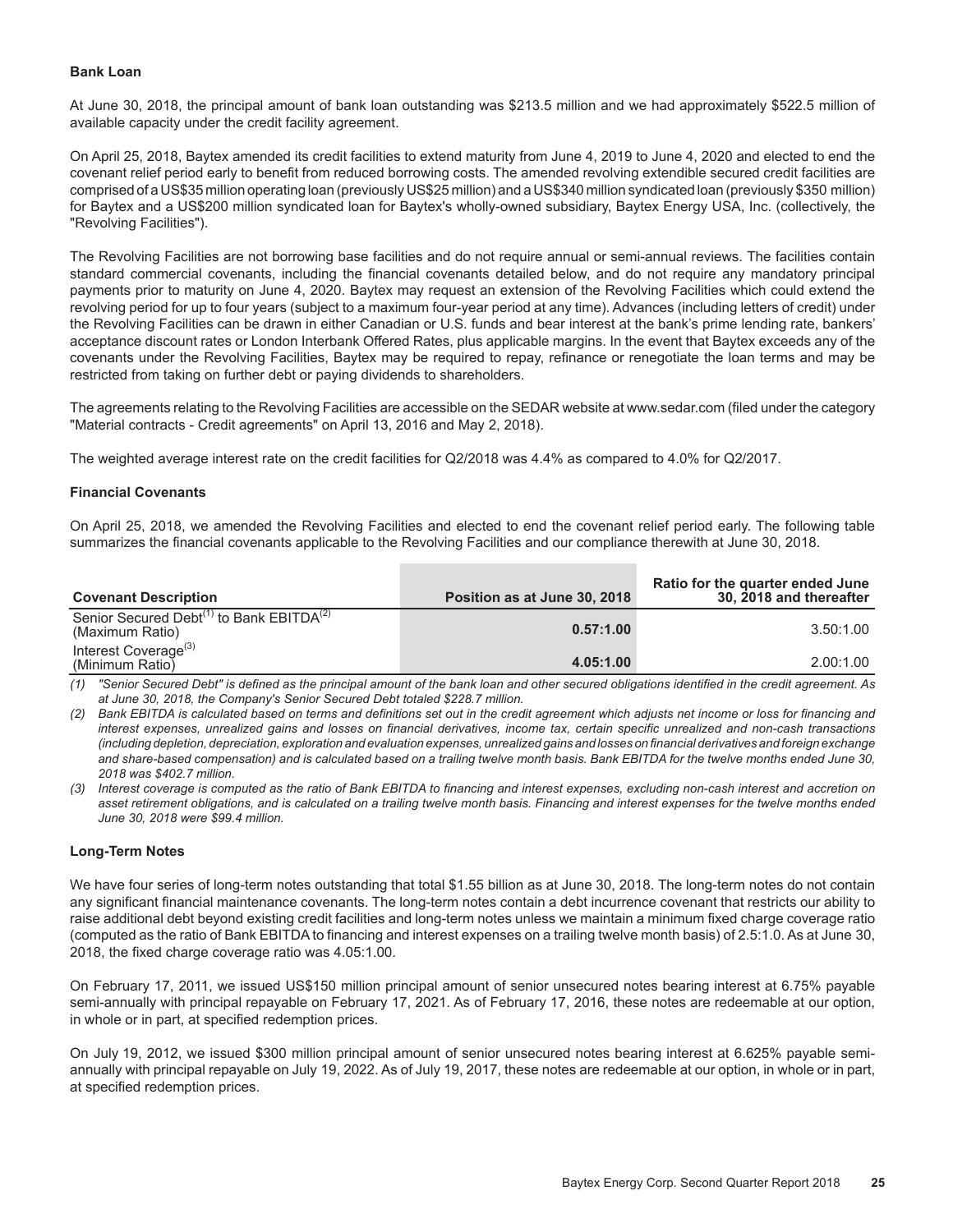On June 6, 2014, we issued US\$800 million of senior unsecured notes, comprised of US\$400 million of 5.125% notes due June 1, 2021 (the "5.125% Notes") and US\$400 million of 5.625% notes due June 1, 2024 (the "5.625% Notes"). The 5.125% Notes and the 5.625% Notes pay interest semi-annually with the principal amount repayable at maturity. As of June 1, 2017, the 5.125% Notes are redeemable at our option, in whole or in part, at specified redemption prices. The 5.625% Notes are redeemable at our option, in whole or in part, commencing on June 1, 2019 at specified redemption prices.

#### **Shareholders' Capital**

We are authorized to issue an unlimited number of common shares and 10.0 million preferred shares. The rights and terms of preferred shares are determined upon issuance. During the six months ended June 30, 2018, we issued 1.2 million common shares pursuant to our share-based compensation program. As at July 30, 2018, we had 236.7 million common shares issued and outstanding and no preferred shares issued and outstanding.

#### **Contractual Obligations**

We have a number of financial obligations that are incurred in the ordinary course of business. These obligations are of a recurring nature and impact our adjusted funds flow in an ongoing manner. A significant portion of these obligations will be funded by adjusted funds flow. These obligations as of June 30, 2018 and the expected timing for funding these obligations are noted in the table below.

| (\$ thousands)                       | <b>Total</b>       | Less than<br>vear | 1-3 vears    | 3-5 years  | Beyond<br>5 years |
|--------------------------------------|--------------------|-------------------|--------------|------------|-------------------|
| Trade and other payables             | \$<br>165,062 \$   | 165,062 \$        | $-$ \$       | $-$ \$     |                   |
| Bank loan <sup>(1) (2)</sup>         | 213,538            |                   | 213,538      |            |                   |
| Long-term notes $^{(2)}$             | 1,548,490          |                   | 722.810      | 300.000    | 525,680           |
| Interest on long-term notes $^{(3)}$ | 369,520            | 89,692            | 172,505      | 80,103     | 27,220            |
| Operating leases                     | 25,023             | 6,841             | 12.560       | 5,622      |                   |
| Processing agreements                | 48.999             | 9,193             | 16.352       | 9.004      | 14.450            |
| Transportation agreements            | 29.719             | 1.417             | 19,070       | 8,614      | 618               |
| Total                                | \$<br>2,400,351 \$ | 272.205 \$        | 1,156,835 \$ | 403,343 \$ | 567.968           |

*(1) The bank loan is covenant-based with a revolving period that is extendible annually for up to a four-year term. Unless extended, the revolving period will end on June 4, 2020, with all amounts to be repaid on such date.* 

*(2) Principal amount of instruments.* 

*(3) Excludes interest on bank loan as interest payments on bank loans fluctuate based on interest rate and bank loan balance.*

We also have ongoing obligations related to the abandonment and reclamation of well sites and facilities when they reach the end of their economic lives. Programs to abandon and reclaim well sites and facilities are undertaken regularly in accordance with applicable legislative requirements.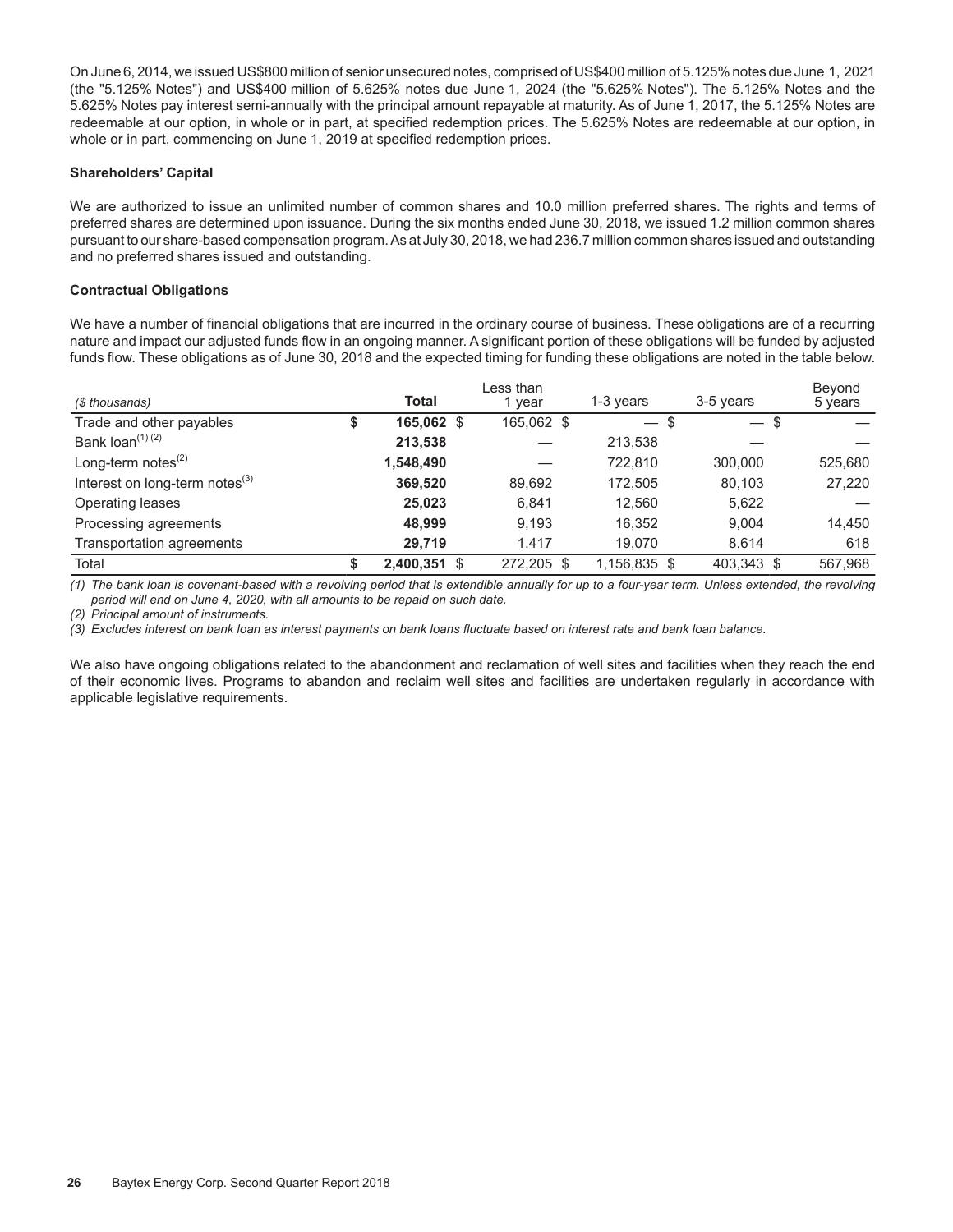#### **QUARTERLY FINANCIAL INFORMATION**

|                                                             | 2018           |                |           | 2017           |           | 2016      |            |           |  |  |
|-------------------------------------------------------------|----------------|----------------|-----------|----------------|-----------|-----------|------------|-----------|--|--|
| thousands.<br>1\$<br>except<br>per<br>common share amounts) | Q <sub>2</sub> | Q <sub>1</sub> | Q4        | Q <sub>3</sub> | Q2        | Q1        | Q4         | Q3        |  |  |
| Petroleum and natural gas sales                             | 347,605        | 286,067        | 303,163   | 258,620        | 277,536   | 260,549   | 233,116    | 197,648   |  |  |
| Net income (loss)                                           | (58, 761)      | (62, 722)      | 76,038    | (9,228)        | 9,268     | 11,096    | (359, 424) | (39, 430) |  |  |
| Per common share - basic                                    | (0.25)         | (0.27)         | 0.32      | (0.04)         | 0.04      | 0.05      | (1.66)     | (0.19)    |  |  |
| Per common share - diluted                                  | (0.25)         | (0.27)         | 0.32      | (0.04)         | 0.04      | 0.05      | (1.66)     | (0.19)    |  |  |
| Adjusted funds flow                                         | 106,690        | 84,255         | 105,796   | 77,340         | 83,136    | 81,369    | 77,239     | 72,106    |  |  |
| Per common share - basic                                    | 0.45           | 0.36           | 0.45      | 0.33           | 0.35      | 0.35      | 0.36       | 0.34      |  |  |
| Per common share - diluted                                  | 0.45           | 0.36           | 0.44      | 0.33           | 0.35      | 0.34      | 0.36       | 0.34      |  |  |
| <b>Exploration and development</b>                          | 78,830         | 93.534         | 90,156    | 61.544         | 78,007    | 96,559    | 68,029     | 39.579    |  |  |
| Canada                                                      | 30,608         | 51,525         | 41,864    | 14,487         | 18,439    | 38.484    | 12,151     | 6,120     |  |  |
| U.S.                                                        | 48,222         | 42,009         | 48,292    | 47,057         | 59,568    | 58,075    | 55,878     | 33,459    |  |  |
| Acquisitions, net of divestitures                           | (21)           | (2,026)        | (3,937)   | (7, 436)       | 5,226     | 66,004    | (322)      | (62, 752) |  |  |
| Net debt                                                    | 1,784,835      | 1,783,379      | 1,734,284 | 1,748,805      | 1,819,387 | 1,850,909 | 1,773,541  | 1,864,022 |  |  |
| Total assets                                                | 4,476,906      | 4,433,074      | 4,372,111 | 4,353,637      | 4,582,049 | 4,702,423 | 4,594,085  | 4,995,876 |  |  |
| Common shares outstanding                                   | 236,662        | 236,578        | 235,451   | 235,451        | 234,204   | 234,203   | 233,449    | 211,542   |  |  |
| <b>Daily production</b>                                     |                |                |           |                |           |           |            |           |  |  |
| Total production (boe/d)                                    | 70,664         | 69,522         | 69,556    | 69,310         | 72,812    | 69,298    | 65,136     | 67,167    |  |  |
| Canada (boe/d)                                              | 34,042         | 33,505         | 32,194    | 34,560         | 34,284    | 33,217    | 31,704     | 33,615    |  |  |
| $U.S.$ (boe/d)                                              | 36,622         | 36,017         | 37,362    | 34,750         | 38,528    | 36,081    | 33,432     | 33,552    |  |  |
| <b>Benchmark prices</b>                                     |                |                |           |                |           |           |            |           |  |  |
| WTI oil (US\$/bbl)                                          | 67.88          | 62.87          | 55.40     | 48.20          | 48.28     | 51.91     | 49.29      | 44.94     |  |  |
| WCS heavy (US\$/bbl)                                        | 48.61          | 38.59          | 43.14     | 38.26          | 37.16     | 37.34     | 34.97      | 31.44     |  |  |
| CAD/USD avg exchange rate                                   | 1.2911         | 1.2651         | 1.2717    | 1.2524         | 1.3447    | 1.3229    | 1.3339     | 1.3051    |  |  |
| AECO gas (\$/mcf)                                           | 1.03           | 1.85           | 1.96      | 2.04           | 2.77      | 2.94      | 2.81       | 2.20      |  |  |
| NYMEX gas (US\$/mmbtu)                                      | 2.80           | 3.00           | 2.93      | 3.00           | 3.18      | 3.32      | 2.98       | 2.81      |  |  |
| Sales price (\$/boe)                                        | 51.22          | 42.96          | 44.75     | 38.04          | 39.41     | 40.16     | 38.16      | 31.73     |  |  |
| Royalties (\$/boe)                                          | 12.01          | 10.36          | 10.86     | 8.65           | 9.06      | 9.17      | 9.28       | 7.37      |  |  |
| Operating expense (\$/boe)                                  | 10.91          | 10.53          | 10.91     | 10.10          | 10.70     | 10.28     | 9.96       | 9.07      |  |  |
| Transportation expense (\$/boe)                             | 1.22           | 1.36           | 1.20      | 1.46           | 1.35      | 1.29      | 1.30       | 1.38      |  |  |
| Operating netback (\$/boe)                                  | 27.08          | 20.71          | 21.78     | 17.83          | 18.30     | 19.42     | 17.62      | 13.91     |  |  |
| Financial derivatives (loss) gain<br>$(\$/boe)$             | (4.57)         | (1.57)         | 0.30      | 0.44           | 0.40      | 0.04      | 1.62       | 3.04      |  |  |
| Operating netback after<br>financial derivatives (\$/boe)   | 22.51          | 19.14          | 22.08     | 18.27          | 18.70     | 19.46     | 19.24      | 16.95     |  |  |

Our operating and financial results have improved as oil prices continue to recover from the multi-year lows experienced in 2016. Compliance with OPEC's production quotas and increased global demand for crude oil have resulted in the WTI benchmark gradually increasing from US\$44.94/bbl in Q3/2016 to US\$67.88/bbl during Q2/2018. We maintained the pace of exploration and development expenditures in the Eagle Ford as these assets generate our highest netbacks and rates of return. In Canada, exploration and development activity increased in 2017 after deferring operated heavy oil drilling during the first three quarters of 2016 in response to low heavy oil prices. The increased level of activity has increased production from Q4/2016 into Q2/2018. Adjusted funds flow is directly impacted by our average daily production and changes in benchmark commodity prices which are the basis for our realized sales price. Adjusted funds flow improved in late 2017 as commodity prices recovered and our daily production increased from 2016.

Net debt can fluctuate on a quarterly basis depending on the timing of exploration and development expenditures, changes in our adjusted funds flow and the closing CAD/USD exchange rate which is used to translate our U.S. dollar denominated debt. Net debt has decreased from \$1,864.0 million at Q3/2016 to \$1,784.8 million at Q2/2018 primarily due to adjusted funds flow exceeding our exploration and development spending over the last eight quarters as the CAD/USD exchange rate and the amount of our U.S. dollar denominated debt was relatively consistent at June 30, 2018 and September 30, 2016.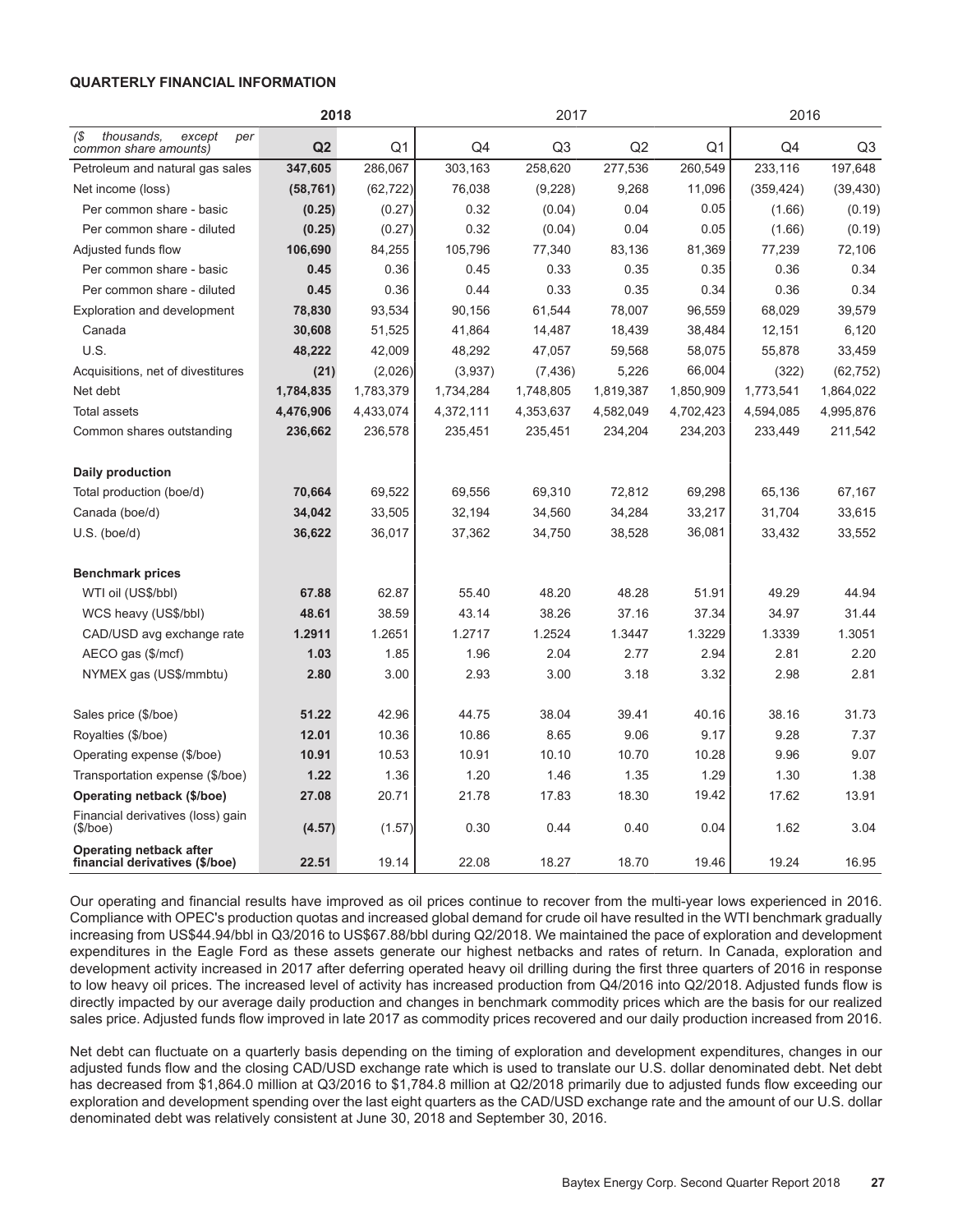#### **2018 GUIDANCE**

The following table compares our 2018 annual guidance compared to our YTD 2018 results. We will update our 2018 annual guidance on closing of the Arrangement, which we expect to occur on August 22, 2018.

|                                     | Guidance                          | <b>YTD 2018</b>             | Variance |
|-------------------------------------|-----------------------------------|-----------------------------|----------|
| Exploration and development capital | \$325-\$375 million               | \$172.4 million             | $-$ %    |
| Production (boe/d)                  | 68,000 to 72,000                  | 70.095                      | $-$ %    |
| Expenses:                           |                                   |                             |          |
| Royalty rate                        | $~23\%$                           | 23.7%                       | $1\%$    |
| Operating                           | \$10.50-\$11.25/boe               | \$10.72/boe                 | $-$ %    |
| Transportation                      | \$1.35-\$1.45/boe                 | \$1.29/boe                  | (4)%     |
| General and administrative          | $\sim$ \$44 million (\$1.72/boe)  | \$21.6 million (\$1.70/boe) | $(1)\%$  |
| Interest                            | $\sim$ \$100 million (\$3.95/boe) | \$50.0 million (\$3.94/boe) | $-$ %    |

#### **OFF BALANCE SHEET TRANSACTIONS**

We do not have any financial arrangements that are excluded from the consolidated financial statements as at June 30, 2018, nor are any such arrangements outstanding as of the date of this MD&A.

#### **CRITICAL ACCOUNTING ESTIMATES**

There have been no changes in our critical accounting estimates in the six months ended June 30, 2018. Further information on our critical accounting policies and estimates can be found in the notes to the audited annual consolidated financial statements and MD&A for the year ended December 31, 2017.

#### **CHANGES IN ACCOUNTING STANDARDS**

#### **Revenue Recognition**

Baytex adopted IFRS 15 *Revenue from Contracts with Customers* with a date of initial application of January 1, 2018. For the year ended December 31, 2017, \$8.3 million of commodity purchases related to heavy oil sales have been reclassified from petroleum and natural gas sales to blending and other expense to conform with the requirements of IFRS 15. There were no adjustments made to the January 1, 2018 opening statement of financial position on adoption. The additional disclosures required by IFRS 15 are provided in note 11 to the consolidated financial statements.

The nature of the Company's performance obligations, including roles of third parties and partners, are evaluated to determine if the Company acts as a principal. Baytex recognizes revenue on a gross basis when it acts as the principal and has primary responsibility for the transaction. Revenue is recognized on a net basis if Baytex acts in the capacity of an agent rather than as a principal.

Revenue from the sale of heavy oil, light oil and condensate, natural gas liquids, and natural gas is recognized based on the consideration specified in contracts with customers. Baytex recognizes revenue when control of the product transfers to the customer and collection is reasonably assured. The amount of revenue recognized is based on the consideration specified in the contract. This is generally at the point in time when the customer obtains legal title to the product which is when it is physically transferred to the pipeline or other transportation method agreed upon and collection is reasonably assured.

The transaction price for variable price contracts in the Canada and U.S. segments is based on a representative commodity price index, and may be adjusted for quality, location, delivery method, or other factors depending on the agreed upon terms of the contract. The amount of revenue recorded can vary depending on the grade, quality and quantities of oil or natural gas transferred to customers. Market conditions, which impact the Company's ability to negotiate certain components of the transaction price, can also cause the amount of revenue recorded to fluctuate from period to period.

Tariffs, tolls and fees charged to other entities for use of pipelines and facilities owned by Baytex are evaluated by management to determine if these originate from contracts with customers or from incidental or collaborative arrangements. Tariffs, tolls and fees charged to other entities that are from contracts with customers are recognized in revenue when the related services are provided.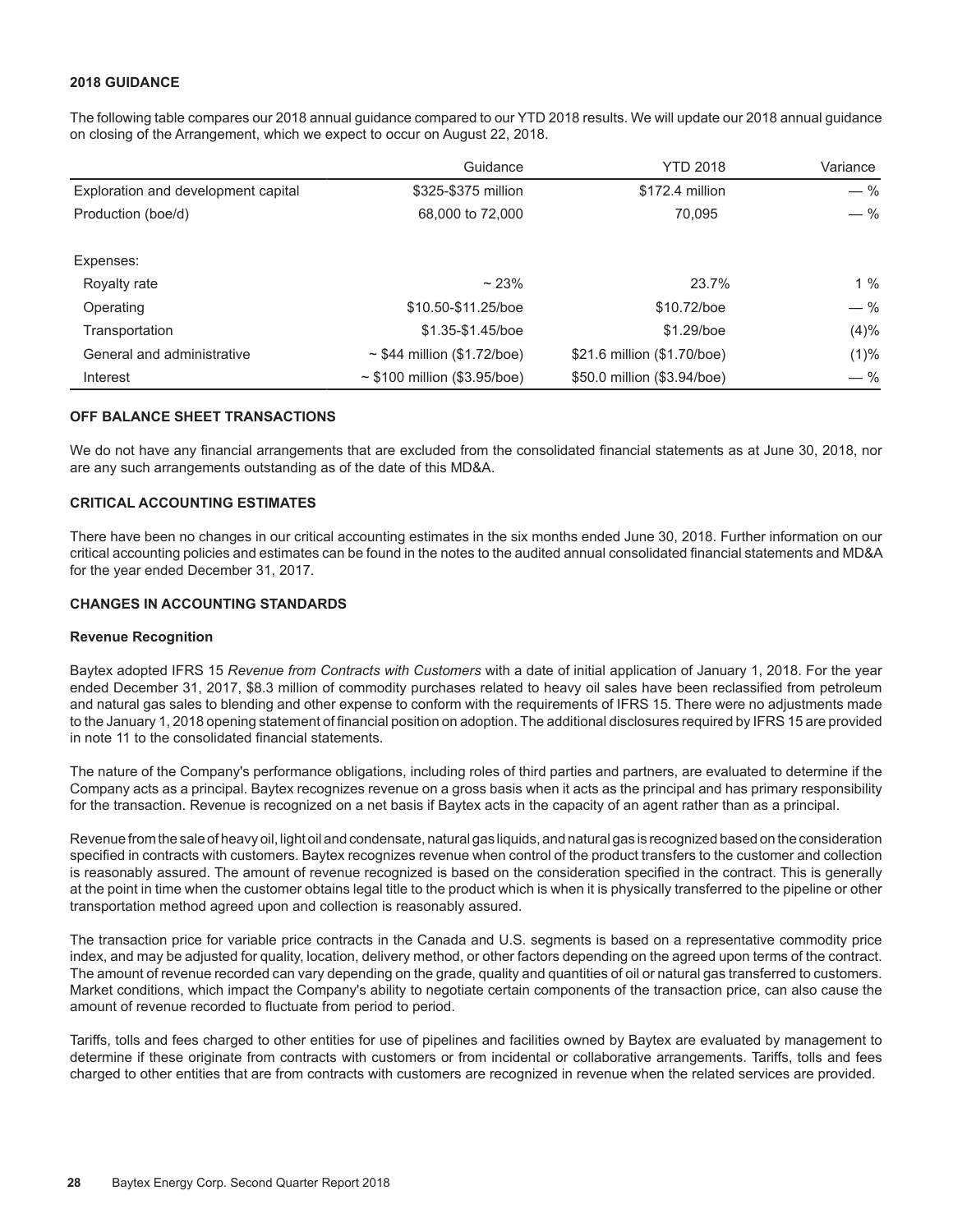#### **Financial Instruments**

Baytex adopted IFRS 9 *Financial Instruments*, on January 1, 2018 using the retrospective method. The adoption of this standard did not result in a change in the recognition or measurement of any of the Company's financial instruments on transition.

IFRS 9 contains three principal classification categories for initial classification of financial assets: measured at amortized cost; fair value through other comprehensive income ("FVOCI"); or fair value through profit or loss ("FVTPL"). The previous IAS 39 categories of held to maturity, loans and receivables and available for sale are eliminated. Financial assets are categorized based on the Company's objective for the asset and the subsequent cash flows. A financial asset is classified as amortized cost if the asset is held with the objective to collect contractual cash flows that are solely payments of principal and interest on principal amounts outstanding. A financial asset is classified as FVOCI if the asset is held with the objective to both collect contractual cash flows and sell the financial asset. All other financial assets are measured at FVTPL. Financial assets are assessed for impairment using an expected credit loss model. Trade and other receivables are classified and measured at amortized cost.

The initial classification of financial liabilities under IFRS 9 is fundamentally unchanged from the requirements under IAS 39. A financial liability is measured at amortized cost or FVTPL. A financial liability is measured at FVTPL if it is held-for-trading, a derivative, or designated as FVTPL at initial recognition. For liabilities measured at FVTPL, any change in value resulting from a change in Baytex's credit-risk is recorded through other comprehensive income or loss rather than net income or loss. Trade and other payables, bank loan and long-term notes are classified and measured as amortized cost.

#### **Future accounting pronouncements**

A description of accounting standards that will be effective in the future is included in the notes to the consolidated financial statements.

#### **NON-GAAP AND CAPITAL MEASUREMENT MEASURES**

In this MD&A, we refer to certain measures (such as adjusted funds flow, net debt, operating netback and Bank EBITDA) which do not have any standardized meaning prescribed by GAAP. While adjusted funds flow, net debt, operating netback and Bank EBITDA are commonly used in the oil and natural gas industry, our determination of these measures may not be comparable with calculations of similar measures presented by other reporting issuers. We believe that inclusion of these non-GAAP measures provide useful information to investors and shareholders when evaluating the financial results of the Company.

#### **Adjusted Funds Flow**

We consider adjusted funds flow a key measure that provides a more complete understanding of operating performance and our ability to generate funds for capital investments, debt repayment, settlement of our abandonment obligations and potential future dividends. In addition, we use a ratio of net debt to adjusted funds flow to manage our capital structure. We eliminate changes in noncash working capital and settlements of abandonment obligations from cash flow from operations as the amounts can be discretionary and may vary from period to period depending on our capital programs and the maturity of our operating areas. The settlement of abandonment obligations are managed with our capital budgeting process which considers available adjusted funds flow. Adjusted funds flow should not be construed as an alternative to performance measures determined in accordance with GAAP, such as cash flow from operating activities and net income or loss.

The following table reconciles cash flow from operating activities to adjusted funds flow.

|                                      | Three Months Ended June 30 | Six Months Ended June 30 |    |        |             |         |  |         |
|--------------------------------------|----------------------------|--------------------------|----|--------|-------------|---------|--|---------|
| (\$ thousands)                       |                            | 2018                     |    | 2017   |             | 2018    |  | 2017    |
| Cash flow from operating activities  |                            | 74,538                   | 8  | 70.241 | $\mathbf s$ | 162,150 |  | 150.973 |
| Change in non-cash working capital   |                            | 29,228                   |    | 10.427 |             | 22,608  |  | 5,637   |
| Asset retirement obligations settled |                            | 2.924                    |    | 2.468  |             | 6.187   |  | 7.895   |
| Adjusted funds flow                  |                            | 106.690                  | \$ | 83.136 | - \$        | 190.945 |  | 164,505 |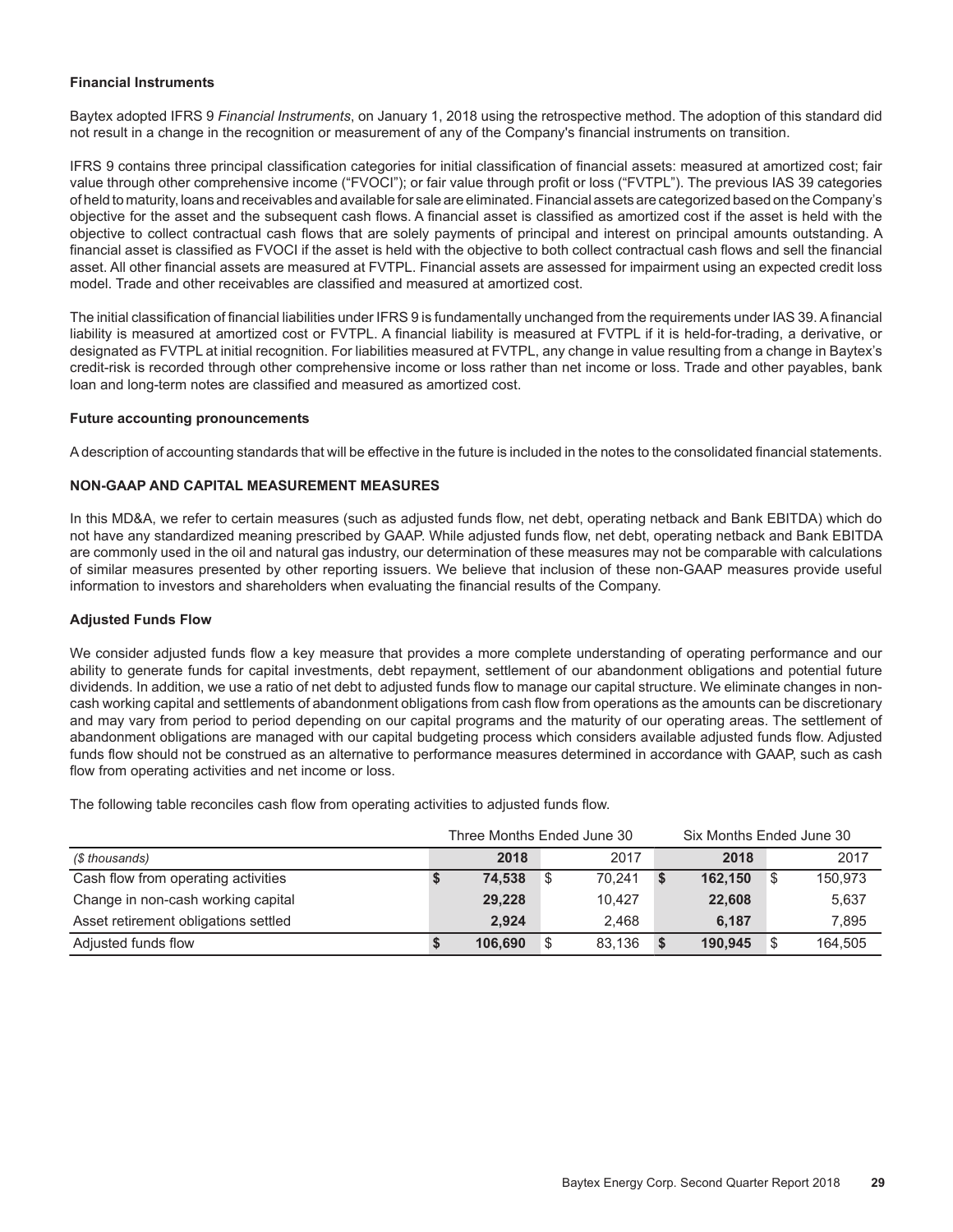#### **Net Debt**

We believe that net debt assists in providing a more complete understanding of our financial position and provides a key measure to assess our liquidity.

The following table summarizes our calculation of net debt.

| (\$ thousands)                                      | June 30, 2018 | December 31, 2017 |
|-----------------------------------------------------|---------------|-------------------|
| Bank loan <sup>(1)</sup>                            | 213,538 \$    | 213.376           |
| Long-term notes <sup>(1)</sup>                      | 1,548,490     | 1,489,210         |
| Working capital (surplus) deficiency <sup>(2)</sup> | 22.807        | 31.698            |
| Net debt                                            | 1,784,835 \$  | 1,734,284         |

*(1) Principal amount of instruments expressed in Canadian dollars.* 

*(2) Working capital is calculated as current assets less current liabilities (excluding current financial derivatives and onerous contracts).* 

#### **Operating Netback**

We define operating netback as petroleum and natural gas sales, less blending and other expense, royalties, operating expense and transportation expense. Operating netback per boe is the operating netback divided by barrels of oil equivalent production volume for the applicable period. We believe that this measure assists in assessing our ability to generate cash margin on a unit of production basis.

|                                                                       |            | Three Months Ended June 30 |            | Six Months Ended June 30 |  |  |  |  |  |  |
|-----------------------------------------------------------------------|------------|----------------------------|------------|--------------------------|--|--|--|--|--|--|
| (\$ thousands)                                                        | 2018       | 2017                       | 2018       | 2017                     |  |  |  |  |  |  |
| Petroleum and natural gas sales                                       | 347,605 \$ | 277,536 \$                 | 633,672 \$ | 538,085                  |  |  |  |  |  |  |
| Blending and other expense                                            | (18, 239)  | (16, 427)                  | (35, 529)  | (26, 484)                |  |  |  |  |  |  |
| Total sales, net of blending and other expense                        | 329,366    | 261,109                    | 598,143    | 511,601                  |  |  |  |  |  |  |
| Less:                                                                 |            |                            |            |                          |  |  |  |  |  |  |
| Royalties                                                             | 77,205     | 60.014                     | 142.044    | 117,191                  |  |  |  |  |  |  |
| Operating expense                                                     | 70,149     | 70,925                     | 136,037    | 135,055                  |  |  |  |  |  |  |
| Transportation expense                                                | 7,836      | 8,973                      | 16,355     | 17,015                   |  |  |  |  |  |  |
| Operating netback                                                     | 174,176    | 121,197                    | 303,707    | 242,340                  |  |  |  |  |  |  |
| Realized financial derivative gain (loss)                             | (29, 408)  | 2,649                      | (39, 249)  | 2,923                    |  |  |  |  |  |  |
| Operating netback after realized financial derivatives<br>gain (loss) | 144,768 \$ | 123,846 \$                 | 264,458 \$ | 245,263                  |  |  |  |  |  |  |

#### **Bank EBITDA**

Bank EBITDA is used to assess compliance with certain financial covenants. The following table reconciles net income or loss to Bank EBITDA.

|                                               |   | Three Months Ended June 30 |               |    | Six Months Ended June 30 |      |           |  |  |  |  |
|-----------------------------------------------|---|----------------------------|---------------|----|--------------------------|------|-----------|--|--|--|--|
| (\$ thousands)                                |   | 2018                       | 2017          |    | 2018                     |      | 2017      |  |  |  |  |
| Net income (loss)                             | S | (58, 761)                  | \$<br>9,268   | \$ | (121, 483)               | - \$ | 20,364    |  |  |  |  |
| Plus:                                         |   |                            |               |    |                          |      |           |  |  |  |  |
| Financing and interest                        |   | 28,786                     | 29,293        |    | 56,796                   |      | 57,799    |  |  |  |  |
| Unrealized foreign exchange (gain) loss       |   | 22,673                     | (32,045)      |    | 58,719                   |      | (43, 383) |  |  |  |  |
| Unrealized financial derivatives (gain) loss  |   | 47,385                     | (13, 229)     |    | 65,094                   |      | (48, 843) |  |  |  |  |
| Current income tax expense (recovery)         |   | $\overline{2}$             | (705)         |    | (71)                     |      | (1,441)   |  |  |  |  |
| Deferred income tax recovery                  |   | (24, 561)                  | (23, 295)     |    | (47, 478)                |      | (35, 740) |  |  |  |  |
| Depletion and depreciation                    |   | 111,864                    | 131,155       |    | 220,153                  |      | 253,486   |  |  |  |  |
| Gain on disposition of oil and gas properties |   | (244)                      | 524           |    | (1,730)                  |      | 524       |  |  |  |  |
| Non-cash items $(1)$                          |   | 5,273                      | 9.279         |    | 11,207                   |      | 15,150    |  |  |  |  |
| <b>Bank EBITDA</b>                            |   | 132,417                    | \$<br>110,245 | -S | 241,207                  | S    | 217.916   |  |  |  |  |

*(1) Non-cash items include share-based compensation, exploration and evaluation expense and non-cash other expense.*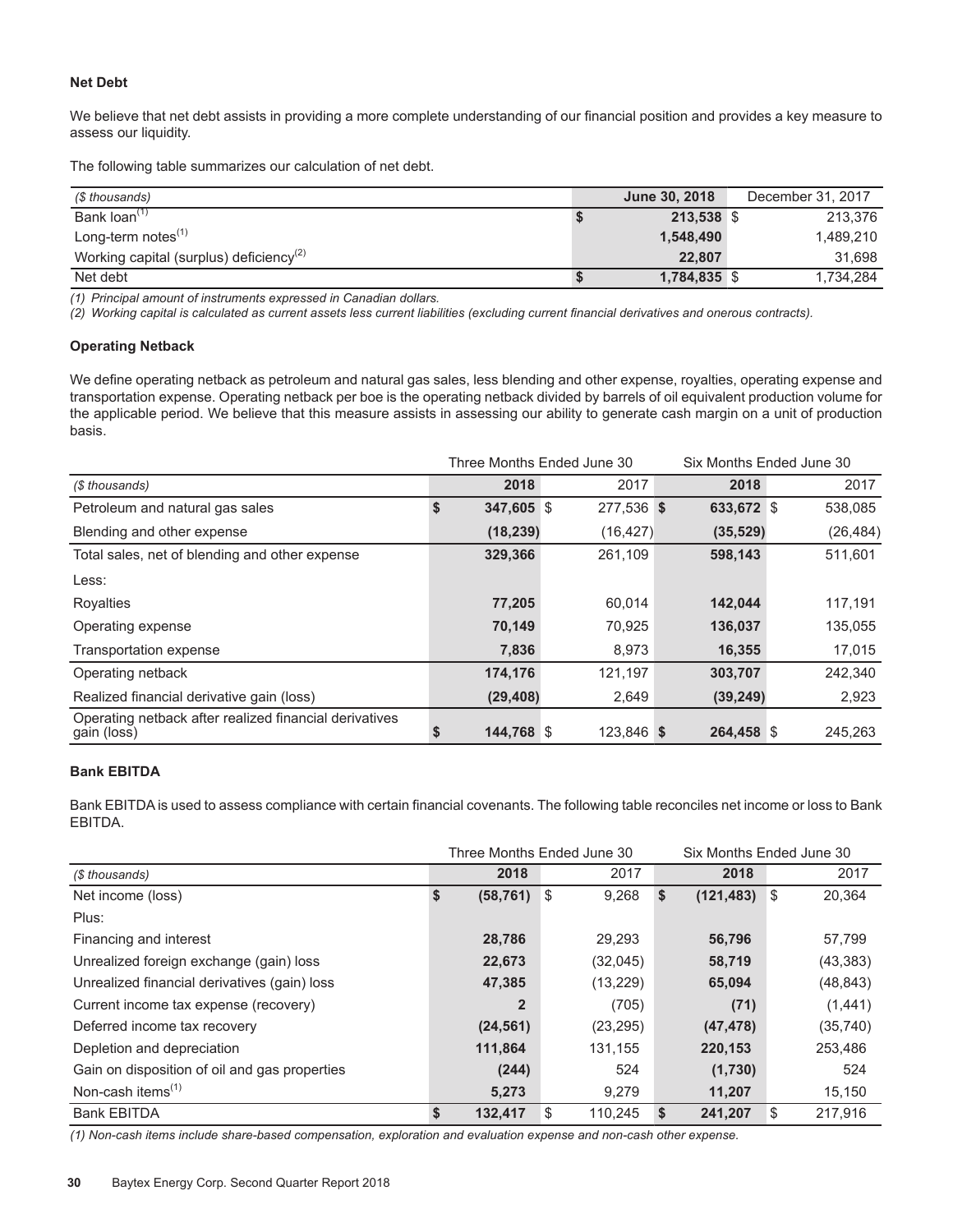#### **INTERNAL CONTROL OVER FINANCIAL REPORTING**

We are required to comply with Multilateral Instrument 52-109 "Certification of Disclosure in Issuers' Annual and Interim Filings". This instrument requires us to disclose in our interim MD&A any weaknesses in or changes to our internal control over financial reporting during the period that may have materially affected, or are reasonably likely to materially affect, our internal controls over financial reporting. We confirm that no such weaknesses were identified in, or changes were made to, internal controls over financial reporting during the three months ended June 30, 2018.

#### **FORWARD-LOOKING STATEMENTS**

*In the interest of providing our shareholders and potential investors with information regarding Baytex, including management's assessment of the Company's future plans and operations, certain statements in this document are "forward-looking statements" within the meaning of the United States Private Securities Litigation Reform Act of 1995 and "forward-looking information" within the meaning of applicable Canadian securities legislation (collectively, "forward-looking statements"). In some cases, forward-looking statements can be identified by terminology such as "anticipate", "believe", "continue", "could", "estimate", "expect", "forecast", "intend", "may", "objective", "ongoing", "outlook", "potential", "plan", "project", "should", "target", "would", "will" or similar words suggesting future outcomes, events or performance. The forward-looking statements contained in this document speak only as of the date of this document and are expressly qualified by this cautionary statement.*

*Specifically, this document contains forward-looking statements relating to but not limited to: our business strategies, plans and objectives; the strategic combination of Baytex and Raging River, including that the combined enterprise will be well-capitalized and oil-weighted with core assets across North America, the timing of the shareholder meetings and the expected closing date; our annual average production rate for 2018; crude oil and natural gas prices and the price differentials between light, medium and heavy oil prices; that increased crude by rail volumes will mitigate the recent widening of the price differential for WCS; our ability to reduce the volatility in our adjusted funds flow by utilizing financial derivative contracts; the reassessment of our tax filings by the Canada Revenue Agency; our intention to defend the reassessments; our view of our tax filing position; the length of time it would*  take to resolve the reassessments; that we would owe cash taxes and late payment interest if the reassessment is successful; that *our investment in a gas plant and strategic infrastructure at Peace River will support future growth; that our internally generated*  adjusted funds flow and our existing undrawn credit facilities will provide sufficient liquidity to sustain our operations and planned *capital expenditures; the existence, operation and strategy of our risk management program; our capital budget for 2018; our plans for developing our properties; and our expected royalty rate and operating, transportation, general and administrative and interest expenses for 2018. In addition, information and statements relating to reserves are deemed to be forward-looking statements, as they involve implied assessment, based on certain estimates and assumptions, that the reserves described exist in quantities predicted or estimated, and that the reserves can be profitably produced in the future.*

*These forward-looking statements are based on certain key assumptions regarding, among other things: the timing of receipt of*  regulatory and shareholder approvals for the Transaction; the ability of the combined company to realize the anticipated benefits of *the Transaction; petroleum and natural gas prices and differentials between light, medium and heavy oil prices; well production rates and reserve volumes; our ability to add production and reserves through our exploration and development activities; capital expenditure levels; our ability to borrow under our credit agreements; the receipt, in a timely manner, of regulatory and other required*  approvals for our operating activities; the availability and cost of labour and other industry services; interest and foreign exchange *rates; the continuance of existing and, in certain circumstances, proposed tax and royalty regimes; our ability to develop our crude oil and natural gas properties in the manner currently contemplated; and current industry conditions, laws and regulations continuing in effect (or, where changes are proposed, such changes being adopted as anticipated). Readers are cautioned that such assumptions, although considered reasonable by Baytex at the time of preparation, may prove to be incorrect.*

*Actual results achieved will vary from the information provided herein as a result of numerous known and unknown risks and uncertainties and other factors. Such factors include, but are not limited to: completion of the Transaction could be delayed if parties are unable to obtain the necessary regulatory, stock exchange, shareholder and court approvals on the timeline planned; the Transaction will not be completed if all of these approvals are not obtained or some other condition of closing is not satisfied; the volatility of oil and natural gas prices; a decline or an extended period of the currently low oil and natural gas prices; uncertainties in the capital markets that may restrict or increase our cost of capital or borrowing; that our credit facilities may not provide sufficient liquidity or may not be renewed; failure to comply with the covenants in our debt agreements; risks associated with a third-party operating our Eagle Ford properties; changes in government regulations that affect the oil and gas industry; changes in environmental, health and safety regulations; restrictions or costs imposed by climate change initiatives; variations in interest rates and foreign exchange rates; risks associated with our hedging activities; the cost of developing and operating our assets; availability and cost of gathering, processing and pipeline systems; depletion of our reserves; risks associated with the exploitation of our properties and our ability to acquire reserves; changes in income tax or other laws or government incentive programs; uncertainties associated with estimating petroleum and natural gas reserves; our inability to fully insure against all risks; risks of counterparty default; risks associated with acquiring, developing and exploring for oil and natural gas and other aspects of our operations; risks associated with large projects; risks related to our thermal heavy oil projects; we may lose access to our information technology systems; risks associated with the ownership of our securities, including changes in market-based factors; risks for United States and other nonresident shareholders, including the ability to enforce civil remedies, differing practices for reporting reserves and production, additional taxation applicable to non-residents and foreign exchange risk; and other factors, many of which are beyond our control. These and additional risk factors are discussed in our Annual Information Form, Annual Report on Form 40-F and Management's*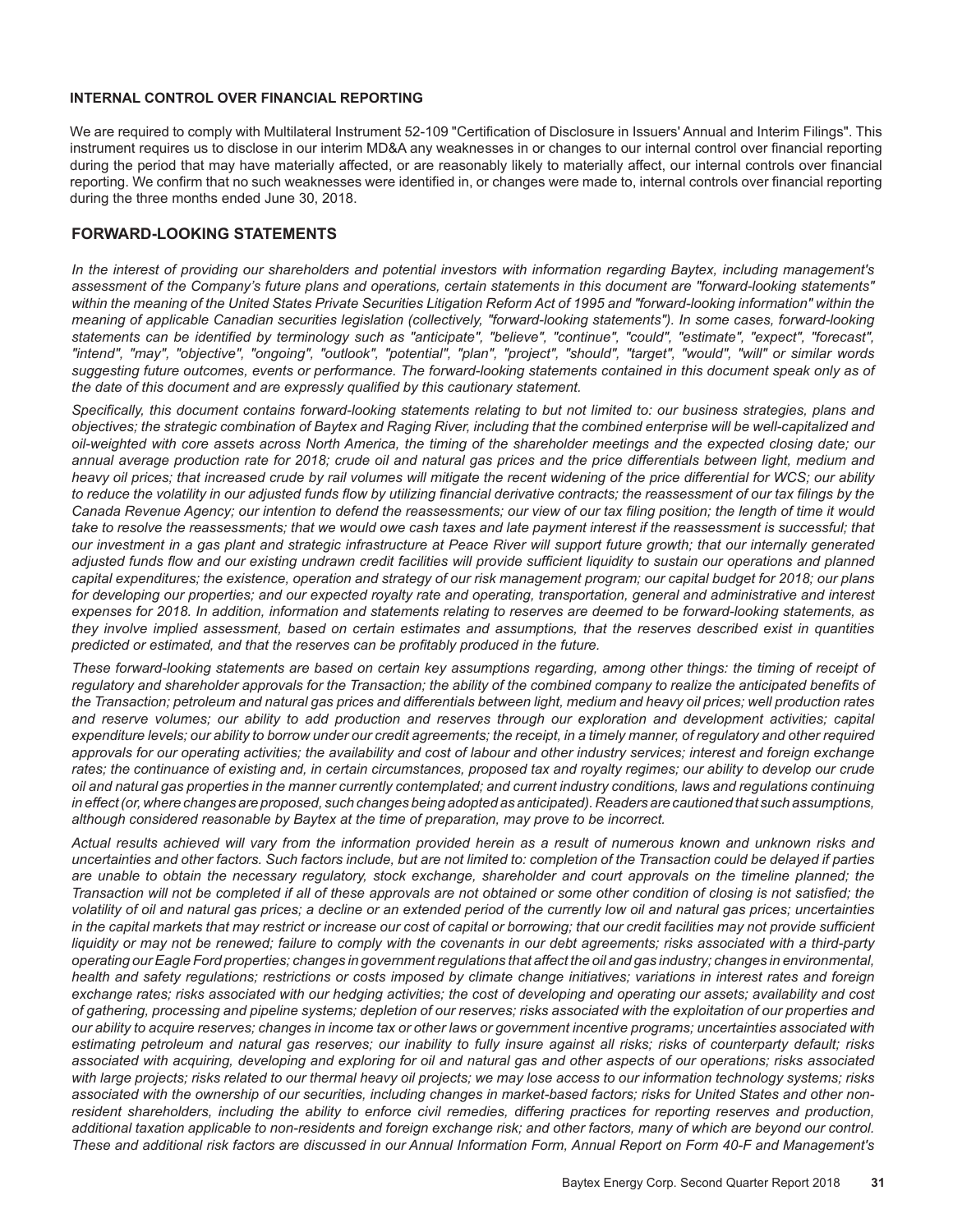*Discussion and Analysis for the year ended December 31, 2017, as filed with Canadian securities regulatory authorities and the U.S. Securities and Exchange Commission.*

*The above summary of assumptions and risks related to forward-looking statements has been provided in order to provide shareholders and potential investors with a more complete perspective on Baytex's current and future operations and such information may not be appropriate for other purposes.*

*There is no representation by Baytex that actual results achieved will be the same in whole or in part as those referenced in the forward-looking statements and Baytex does not undertake any obligation to update publicly or to revise any of the included forwardlooking statements, whether as a result of new information, future events or otherwise, except as may be required by applicable securities law.*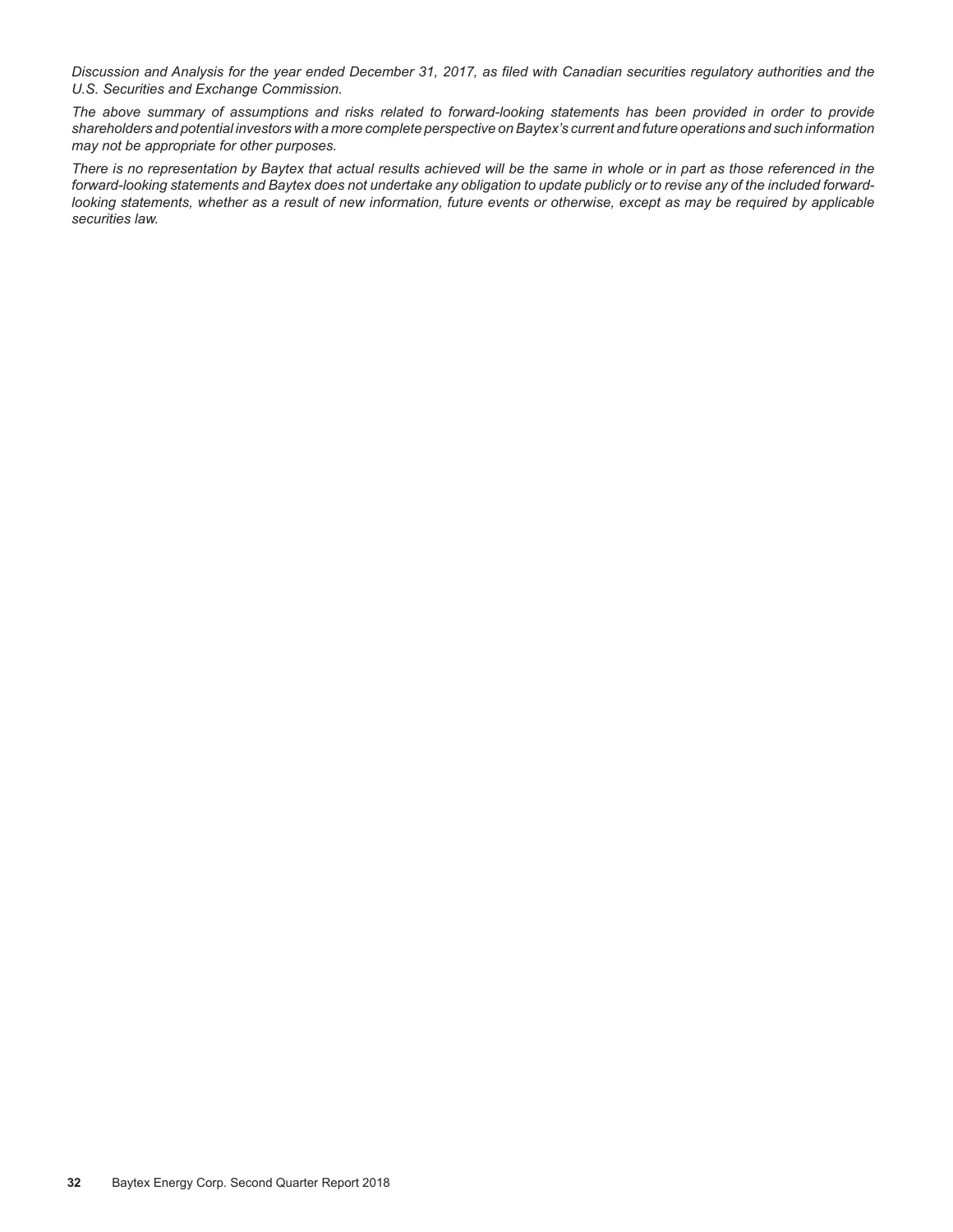### **Baytex Energy Corp.**

#### **&ondensed&onsolidated6tatements of)inancial3osition**

*(thousands of Canadian dollars) (unaudited)*

| As at                                      | June 30, 2018      | December 31, 2017 |
|--------------------------------------------|--------------------|-------------------|
|                                            |                    |                   |
| <b>ASSETS</b>                              |                    |                   |
| <b>Current assets</b>                      |                    |                   |
| Trade and other receivables                | \$<br>142,255 \$   | 112,844           |
| Financial derivatives (note 17)            | 10,388             | 18,510            |
|                                            | 152,643            | 131,354           |
| Non-current assets                         |                    |                   |
| Exploration and evaluation assets (note 5) | 272,168            | 272,974           |
| Oil and gas properties (note 6)            | 4,043,454          | 3,958,309         |
| Other plant and equipment                  | 8,641              | 9,474             |
|                                            | \$<br>4,476,906 \$ | 4,372,111         |
| <b>LIABILITIES</b>                         |                    |                   |
| <b>Current liabilities</b>                 |                    |                   |
| Trade and other payables                   | \$<br>165,062 \$   | 144,542           |
| Financial derivatives (note 17)            | 100,980            | 50,095            |
| Onerous contracts                          | 2,282              | 2,574             |
|                                            | 268,324            | 197,211           |
| Non-current liabilities                    |                    |                   |
| Bank loan (note 7)                         | 212,387            | 212,138           |
| Long-term notes (note 8)                   | 1,534,309          | 1,474,184         |
| Asset retirement obligations (note 9)      | 373,863            | 368,995           |
| Deferred income tax liability              | 164,248            | 204,698           |
|                                            |                    |                   |
| Financial derivatives (note 17)            | 6,087              |                   |
|                                            | 2,559,218          | 2,457,226         |
| <b>SHAREHOLDERS' EQUITY</b>                |                    |                   |
| Shareholders' capital (note 10)            | 4,452,301          | 4,443,576         |
| Contributed surplus                        | 15,104             | 15,999            |
| Accumulated other comprehensive income     | 579,560            | 463,104           |
| Deficit                                    | (3, 129, 277)      | (3,007,794)       |
|                                            | 1,917,688          | 1,914,885         |
|                                            | \$<br>4,476,906 \$ | 4,372,111         |

Subsequent event (note 18)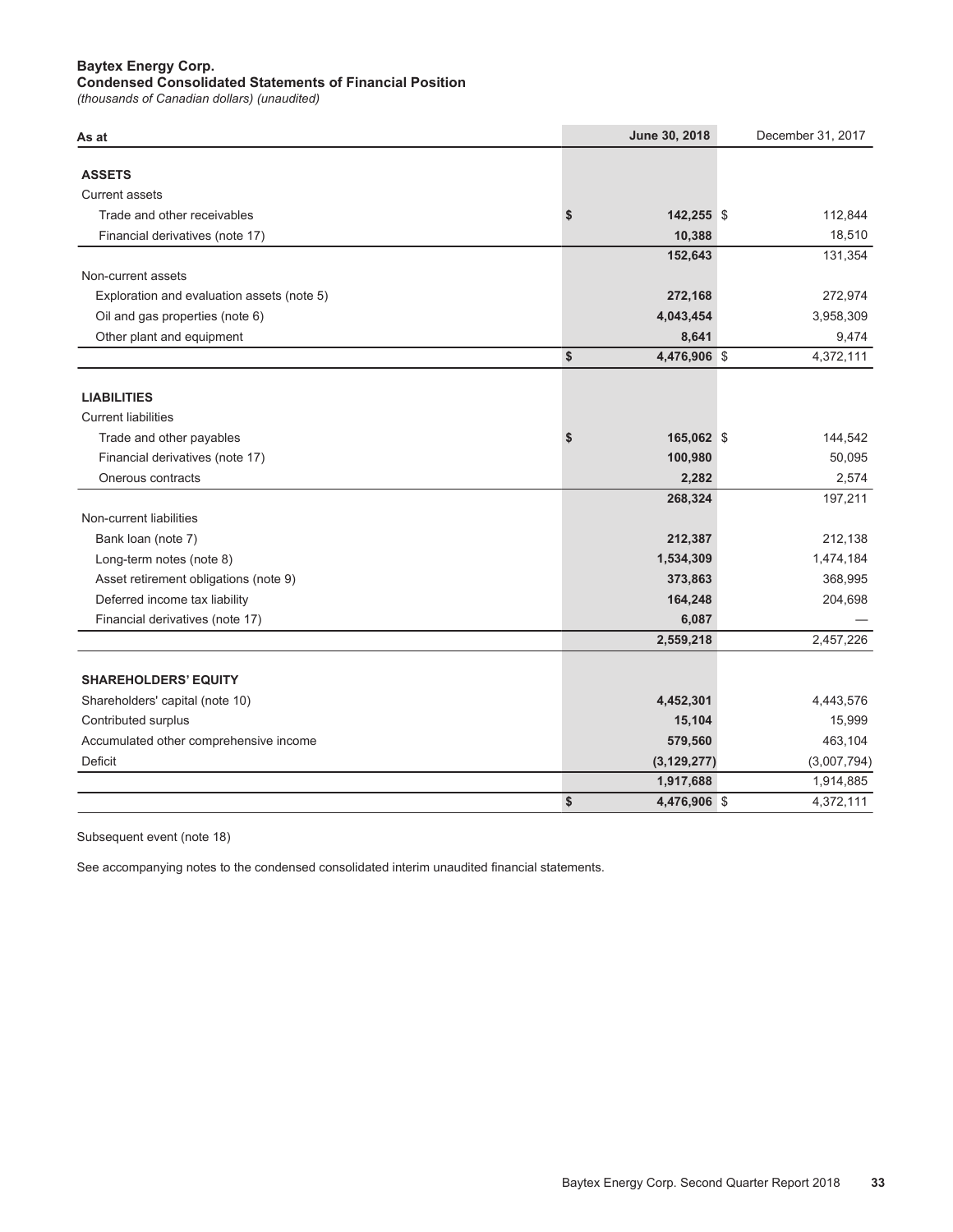### **Baytex Energy Corp.**

**Condensed Consolidated Statements of Income (Loss) and Comprehensive Income (Loss)**

*(thousands of Canadian dollars, except per common share amounts) (unaudited)* 

|                                                      |                      | <b>Three Months Ended June 30</b> |                 | <b>Six Months Ended June 30</b> |  |  |  |  |  |
|------------------------------------------------------|----------------------|-----------------------------------|-----------------|---------------------------------|--|--|--|--|--|
|                                                      | 2018                 | 2017                              | 2018            | 2017                            |  |  |  |  |  |
| Revenue, net of royalties                            |                      |                                   |                 |                                 |  |  |  |  |  |
| Petroleum and natural gas sales (note 11)            | \$<br>347,605 \$     | 277,536 \$                        | 633,672 \$      | 538,085                         |  |  |  |  |  |
| <b>Royalties</b>                                     | (77, 205)            | (60, 014)                         | (142, 044)      | (117, 191)                      |  |  |  |  |  |
|                                                      | 270,400              | 217,522                           | 491,628         | 420,894                         |  |  |  |  |  |
|                                                      |                      |                                   |                 |                                 |  |  |  |  |  |
| <b>Expenses</b>                                      |                      |                                   |                 |                                 |  |  |  |  |  |
| Operating                                            | 70,149               | 70,925                            | 136,037         | 135,055                         |  |  |  |  |  |
| Transportation                                       | 7,836                | 8,973                             | 16,355          | 17,015                          |  |  |  |  |  |
| Blending and other                                   | 18,239               | 16,427                            | 35,529          | 26,484                          |  |  |  |  |  |
| General and administrative                           | 10,563               | 14,015                            | 21,571          | 26,598                          |  |  |  |  |  |
| Exploration and evaluation (note 5)                  | 1,358                | 3,686                             | 3,377           | 5,008                           |  |  |  |  |  |
| Depletion and depreciation                           | 111,864              | 131,155                           | 220,153         | 253,486                         |  |  |  |  |  |
| Share-based compensation (note 12)                   | 3,915                | 5,593                             | 7,830           | 10,142                          |  |  |  |  |  |
| Financing and interest (note 15)                     | 28,786               | 29,293                            | 56,796          | 57,799                          |  |  |  |  |  |
| Financial derivatives loss (gain) (note 17)          | 76,793               | (15, 878)                         | 104,343         | (51, 766)                       |  |  |  |  |  |
| Foreign exchange loss (gain) (note 16)               | 24,749               | (32, 952)                         | 60,966          | (43, 540)                       |  |  |  |  |  |
| (Gain) loss on disposition of oil and gas properties | (244)                | 524                               | (1,730)         | 524                             |  |  |  |  |  |
| Other (income) expense                               | (288)                | 493                               | (567)           | 906                             |  |  |  |  |  |
|                                                      | 353,720              | 232,254                           | 660,660         | 437,711                         |  |  |  |  |  |
| Net income (loss) before income taxes                | (83, 320)            | (14, 732)                         | (169, 032)      | (16, 817)                       |  |  |  |  |  |
| Income tax expense (recovery) (note 14)              |                      |                                   |                 |                                 |  |  |  |  |  |
| Current income tax expense (recovery)                | $\overline{2}$       | (705)                             | (71)            | (1, 441)                        |  |  |  |  |  |
| Deferred income tax expense (recovery)               | (24, 561)            | (23, 295)                         | (47, 478)       | (35, 740)                       |  |  |  |  |  |
|                                                      | (24, 559)            | (24,000)                          | (47, 549)       | (37, 181)                       |  |  |  |  |  |
| Net income (loss) attributable to shareholders       | \$<br>$(58, 761)$ \$ | $9,268$ \$                        | $(121, 483)$ \$ | 20,364                          |  |  |  |  |  |
| Other comprehensive income (loss)                    |                      |                                   |                 |                                 |  |  |  |  |  |
| Foreign currency translation adjustment              | 44,134               | (62, 163)                         | 116,456         | (80, 326)                       |  |  |  |  |  |
| <b>Comprehensive income (loss)</b>                   | \$<br>$(14, 627)$ \$ | $(52,895)$ \$                     | $(5,027)$ \$    | (59, 962)                       |  |  |  |  |  |
|                                                      |                      |                                   |                 |                                 |  |  |  |  |  |
| Net income (loss) per common share (note 13)         |                      |                                   |                 |                                 |  |  |  |  |  |
| Basic                                                | $(0.25)$ \$          | $0.04$ \$                         | $(0.51)$ \$     | 0.09                            |  |  |  |  |  |
| Diluted                                              | \$<br>$(0.25)$ \$    | $0.04$ \$                         | $(0.51)$ \$     | 0.09                            |  |  |  |  |  |
| Weighted average common shares (note 13)             |                      |                                   |                 |                                 |  |  |  |  |  |
| <b>Basic</b>                                         | 236,628              | 234,204                           | 236,472         | 234,112                         |  |  |  |  |  |
|                                                      |                      |                                   |                 |                                 |  |  |  |  |  |
| Diluted                                              | 236,628              | 236,615                           | 236,472         | 236,715                         |  |  |  |  |  |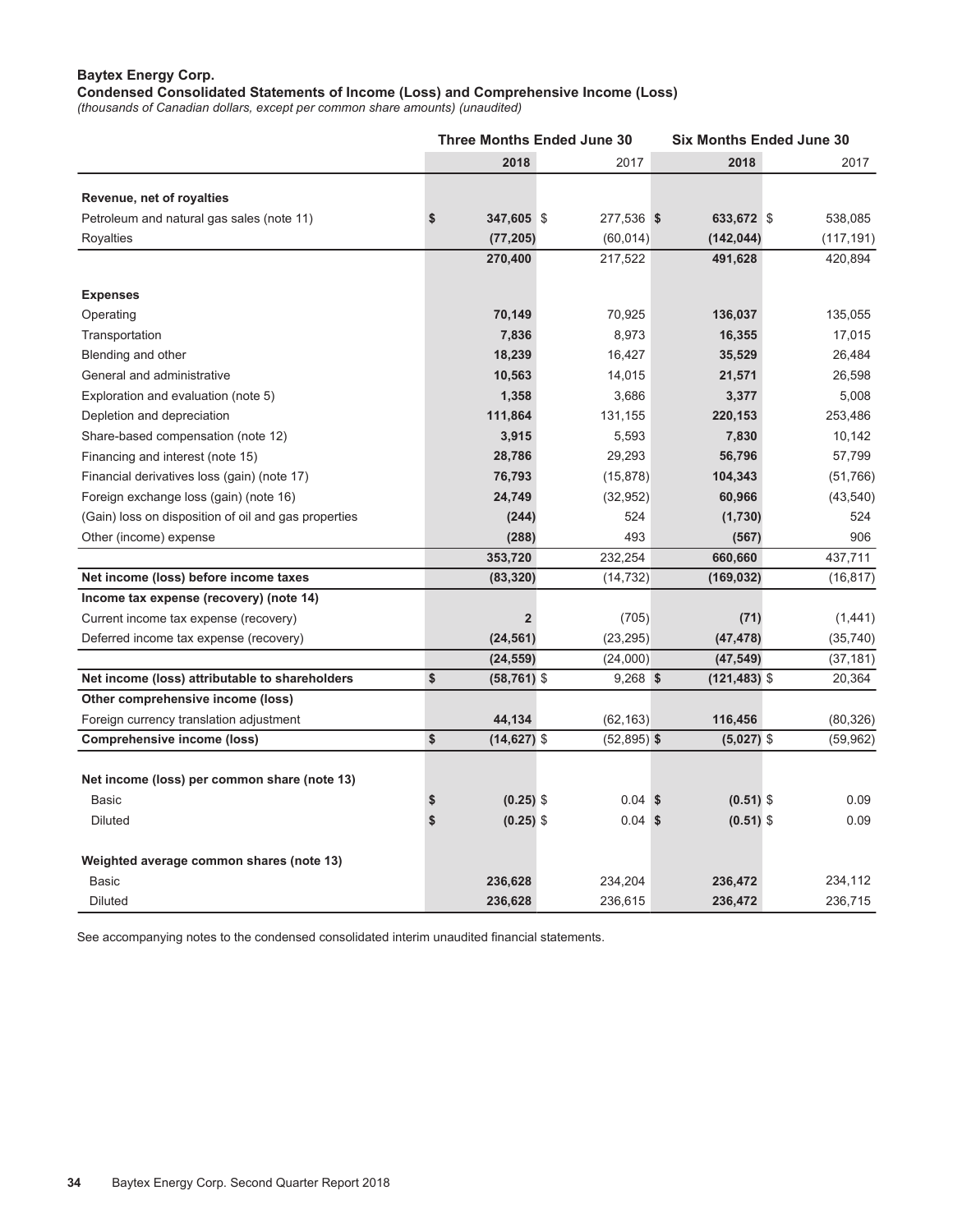#### **Baytex Energy Corp.**

#### **Condensed Consolidated Statements of Changes in Equity**

*(thousands of Canadian dollars) (unaudited)* 

|                                            |                          |      |                        | Accumulated<br>other    |                    |                     |
|--------------------------------------------|--------------------------|------|------------------------|-------------------------|--------------------|---------------------|
|                                            | Shareholders'<br>capital |      | Contributed<br>surplus | comprehensive<br>income | Deficit            | <b>Total equity</b> |
| Balance at December 31, 2016               | \$<br>4,422,661          | - \$ | 21,405 \$              | 629.863 \$              | $(3.094.968)$ \$   | 1,978,961           |
| Vesting of share awards                    | 9.469                    |      | (9,469)                |                         |                    |                     |
| Share-based compensation                   |                          |      | 10,142                 |                         |                    | 10,142              |
| Comprehensive income (loss) for the period |                          |      |                        | (80, 326)               | 20,364             | (59, 962)           |
| Balance at June 30, 2017                   | \$<br>4,432,130 \$       |      | 22,078 \$              | 549,537 \$              | $(3,074,604)$ \$   | 1,929,141           |
| <b>Balance at December 31, 2017</b>        | \$<br>4,443,576 \$       |      | 15,999 \$              | 463.104 \$              | $(3,007,794)$ \$   | 1,914,885           |
| Vesting of share awards                    | 8,725                    |      | (8, 725)               |                         |                    |                     |
| Share-based compensation                   |                          |      | 7,830                  |                         |                    | 7,830               |
| Comprehensive income (loss) for the period |                          |      |                        | 116,456                 | (121, 483)         | (5,027)             |
| Balance at June 30, 2018                   | \$<br>4,452,301          | -S   | $15,104$ \$            | 579,560 \$              | $(3, 129, 277)$ \$ | 1,917,688           |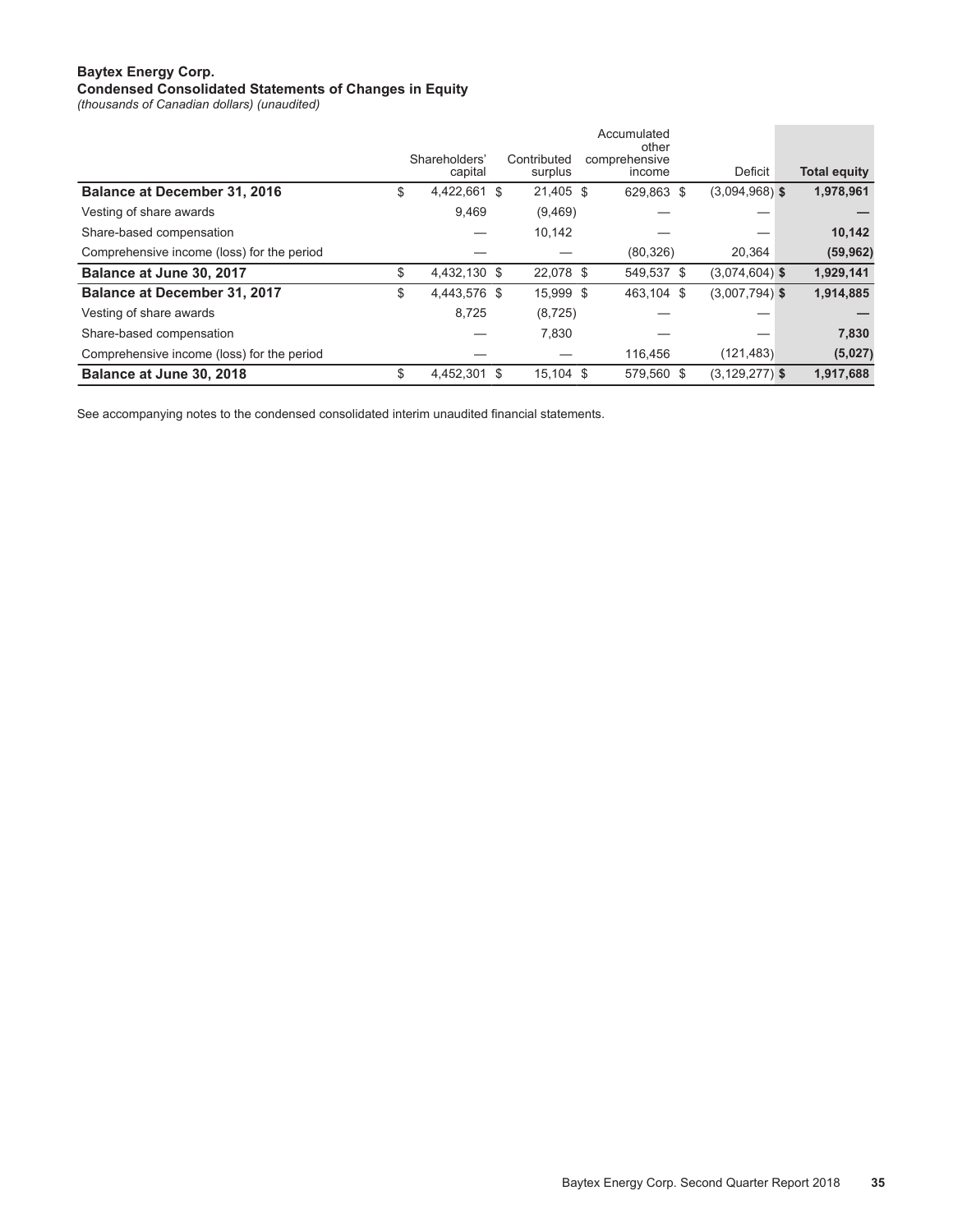#### **Baytex Energy Corp. Condensed Consolidated Statements of Cash Flows**

*(thousands of Canadian dollars) (unaudited)* 

|                                                              |                      | <b>Three Months Ended June 30</b> |                 | <b>Six Months Ended June 30</b> |  |  |  |  |  |
|--------------------------------------------------------------|----------------------|-----------------------------------|-----------------|---------------------------------|--|--|--|--|--|
|                                                              | 2018                 | 2017                              | 2018            | 2017                            |  |  |  |  |  |
|                                                              |                      |                                   |                 |                                 |  |  |  |  |  |
| <b>CASH PROVIDED BY (USED IN):</b>                           |                      |                                   |                 |                                 |  |  |  |  |  |
| <b>Operating activities</b>                                  |                      |                                   |                 |                                 |  |  |  |  |  |
| Net income (loss) for the period                             | \$<br>$(58, 761)$ \$ | $9,268$ \$                        | $(121, 483)$ \$ | 20,364                          |  |  |  |  |  |
| Adjustments for:                                             |                      |                                   |                 |                                 |  |  |  |  |  |
| Share-based compensation (note 12)                           | 3,915                | 5,593                             | 7,830           | 10,142                          |  |  |  |  |  |
| Unrealized foreign exchange loss (gain) (note 16)            | 22,673               | (32,045)                          | 58,719          | (43, 383)                       |  |  |  |  |  |
| Exploration and evaluation (note 5)                          | 1,358                | 3,686                             | 3,377           | 5,008                           |  |  |  |  |  |
| Depletion and depreciation                                   | 111,864              | 131,155                           | 220,153         | 253,486                         |  |  |  |  |  |
| Non-cash financing and accretion (note 15)                   | 3,256                | 3,378                             | 6,755           | 6,692                           |  |  |  |  |  |
| Unrealized financial derivatives loss (gain) (note 17)       | 47,385               | (13, 229)                         | 65,094          | (48, 843)                       |  |  |  |  |  |
| (Gain) loss on disposition of capital properties             | (244)                | 524                               | (1,730)         | 524                             |  |  |  |  |  |
| Deferred income tax recovery                                 | (24, 561)            | (23, 295)                         | (47, 478)       | (35, 740)                       |  |  |  |  |  |
| Payments on onerous contracts                                | (195)                | (1,899)                           | (292)           | (3,745)                         |  |  |  |  |  |
| Asset retirement obligations settled (note 9)                | (2,924)              | (2,468)                           | (6, 187)        | (7, 895)                        |  |  |  |  |  |
| Change in non-cash working capital                           | (29, 228)            | (10, 427)                         | (22, 608)       | (5,637)                         |  |  |  |  |  |
|                                                              | 74,538               | 70,241                            | 162,150         | 150,973                         |  |  |  |  |  |
| <b>Financing activities</b>                                  |                      |                                   |                 |                                 |  |  |  |  |  |
| Increase (decrease) in bank loan                             | (1, 127)             | 6,739                             | (5,043)         | 79,481                          |  |  |  |  |  |
|                                                              | (1, 127)             | 6,739                             | (5,043)         | 79,481                          |  |  |  |  |  |
| <b>Investing activities</b>                                  |                      |                                   |                 |                                 |  |  |  |  |  |
| Additions to exploration and evaluation assets (note 5)      | (115)                | (1,052)                           | (1,402)         | (4,837)                         |  |  |  |  |  |
| Additions to oil and gas properties (note 6)                 | (78, 715)            | (76, 955)                         | (170, 962)      | (169, 729)                      |  |  |  |  |  |
| Additions to other plant and equipment                       | (507)                | (514)                             | (507)           | (618)                           |  |  |  |  |  |
| Property acquisitions (note 6)                               |                      | (5,526)                           | (187)           | (71, 610)                       |  |  |  |  |  |
| Proceeds from disposition of capital properties (note 5 & 6) | 21                   | 300                               | 2,234           | 380                             |  |  |  |  |  |
| Change in non-cash working capital                           | 5,905                | 6,085                             | 13,717          | 15,624                          |  |  |  |  |  |
|                                                              | (73, 411)            | (77,662)                          | (157, 107)      | (230, 790)                      |  |  |  |  |  |
|                                                              |                      |                                   |                 |                                 |  |  |  |  |  |
| Change in cash                                               |                      | (682)                             |                 | (336)                           |  |  |  |  |  |
| Cash, beginning of period                                    |                      | 3,051                             |                 | 2,705                           |  |  |  |  |  |
| Cash, end of period                                          | \$<br>— \$           | $2,369$ \$                        | — \$            | 2,369                           |  |  |  |  |  |
| <b>Supplementary information</b>                             |                      |                                   |                 |                                 |  |  |  |  |  |
| Interest paid                                                | \$<br>30,822 \$      | 30,775 \$                         | 49,698 \$       | 50,194                          |  |  |  |  |  |
| Income taxes paid (recovered)                                | \$<br>$(97)$ \$      | 386 \$                            | $(81)$ \$       | 872                             |  |  |  |  |  |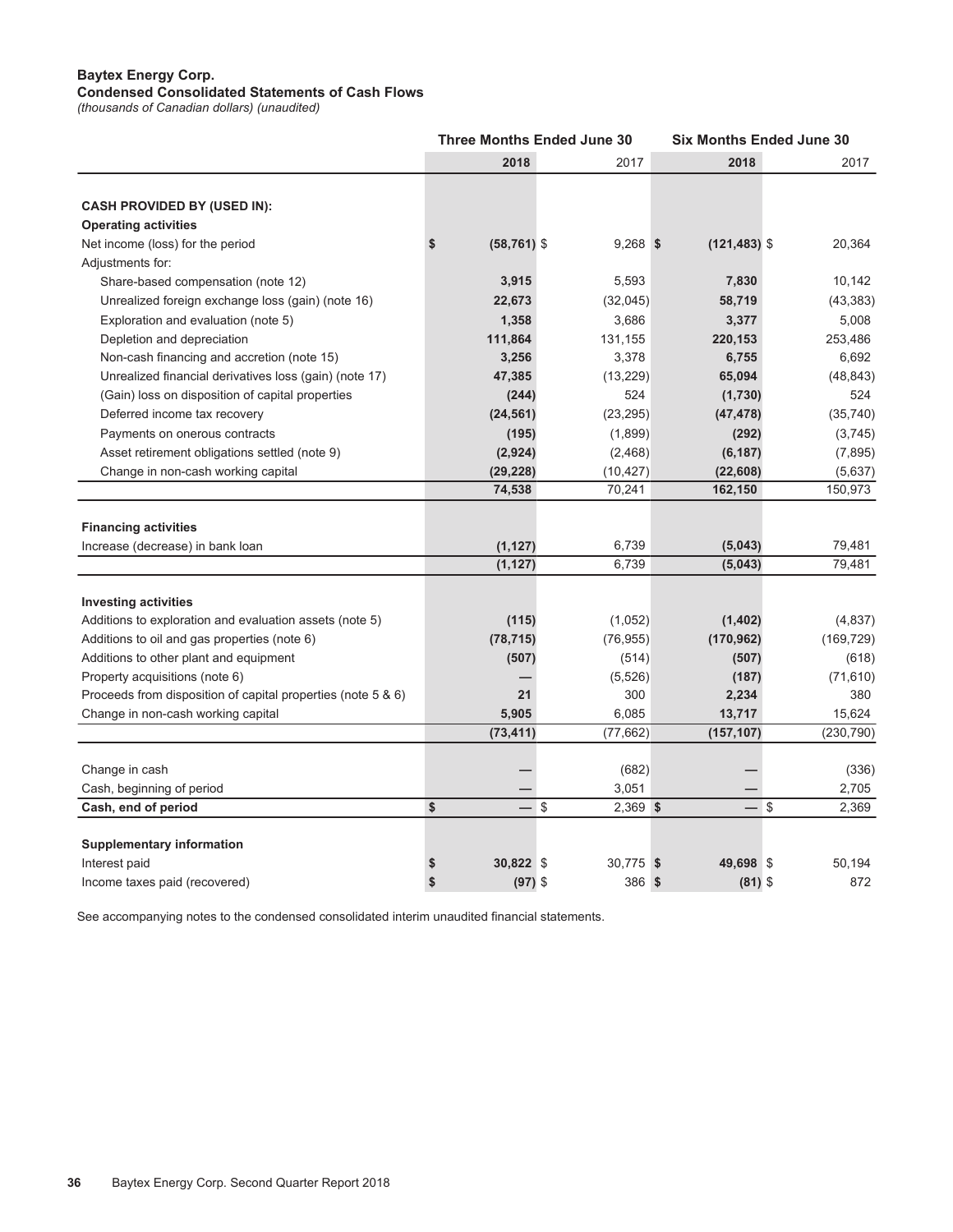#### **Baytex Energy Corp. Notes to the Condensed Consolidated Interim Financial Statements**  For the periods ended June 30, 2018 and 2017 *(all tabular amounts in thousands of Canadian dollars, except per common share amounts) (unaudited)*

#### **1. REPORTING ENTITY**

Baytex Energy Corp. (the "Company" or "Baytex") is an oil and gas corporation engaged in the acquisition, development and production of oil and natural gas in the Western Canadian Sedimentary Basin and the United States. The Company's common shares are traded on the Toronto Stock Exchange and the New York Stock Exchange under the symbol BTE. The Company's head and principal office is located at 2800, 520 – 3rd Avenue S.W., Calgary, Alberta, T2P 0R3, and its registered office is located at 2400, 525 – 8th Avenue S.W., Calgary, Alberta, T2P 1G1.

*The audited consolidated financial statements of the Company as at and for the year ended December 31, 2017 are available through its filings on SEDAR at www.sedar.com and through the U.S. Securities and Exchange Commission at www.sec.gov.*

#### **2. BASIS OF PRESENTATION**

The condensed consolidated interim unaudited financial statements ("consolidated financial statements") have been prepared in accordance with International Accounting Standards 34, Interim Financial Reporting, under International Financial Reporting Standards ("IFRS") as issued by the International Accounting Standards Board (the "IASB"). These consolidated financial statements do not include all the necessary annual disclosures as prescribed by IFRS and should be read in conjunction with the annual audited consolidated financial statements as at and for the year ended December 31, 2017.

The consolidated financial statements were approved by the Board of Directors of Baytex on July 30, 2018.

The consolidated financial statements have been prepared on a historical cost basis, with the exception of derivative financial instruments which have been measured at fair value. The consolidated financial statements are presented in Canadian dollars which is the functional currency of the Company. All financial information is rounded to the nearest thousand, except per share amounts or when otherwise indicated.

#### **3. SIGNIFICANT ACCOUNTING POLICIES**

The accounting policies, critical accounting judgments and significant estimates used in preparation of the 2017 annual financial statements have been applied in the preparation of these consolidated financial statements, except for the adoption of IFRS 15 *Revenue from Contracts with Customers* and IFRS 9 *Financial Instruments* as described below.

#### *Changes in significant accounting policies*

#### **Revenue Recognition**

Baytex adopted IFRS 15 *Revenue from Contracts with Customers* with a date of initial application of January 1, 2018. For the year ended December 31, 2017, \$8.3 million of commodity purchases related to heavy oil sales have been reclassified from petroleum and natural gas sales to blending and other expense to conform with the requirements of IFRS 15. There were no adjustments made to the January 1, 2018 opening statement of financial position on adoption. The additional disclosures required by IFRS 15 are provided in note 11 to these consolidated financial statements.

The nature of the Company's performance obligations, including roles of third parties and partners, are evaluated to determine if the Company acts as a principal. Baytex recognizes revenue on a gross basis when it acts as the principal and has primary responsibility for the transaction. Revenue is recognized on a net basis if Baytex acts in the capacity of an agent rather than as a principal.

Revenue from the sale of heavy oil, light oil and condensate, natural gas liquids, and natural gas is recognized based on the consideration specified in contracts with customers. Baytex recognizes revenue when control of the product transfers to the customer and collection is reasonably assured. The amount of revenue recognized is based on the consideration specified in the contract. This is generally at the point in time when the customer obtains legal title to the product which is when it is physically transferred to the pipeline or other transportation method agreed upon and collection is reasonably assured.

The transaction price for variable price contracts in the Canadian and U.S. operating segments is based on a representative commodity price index, and may be adjusted for quality, location, delivery method, or other factors depending on the agreed upon terms of the contract. The amount of revenue recorded can vary depending on the grade, quality and quantities of oil or natural gas transferred to customers. Market conditions, which impact the Company's ability to negotiate certain components of the transaction price, can also cause the amount of revenue recorded to fluctuate from period to period.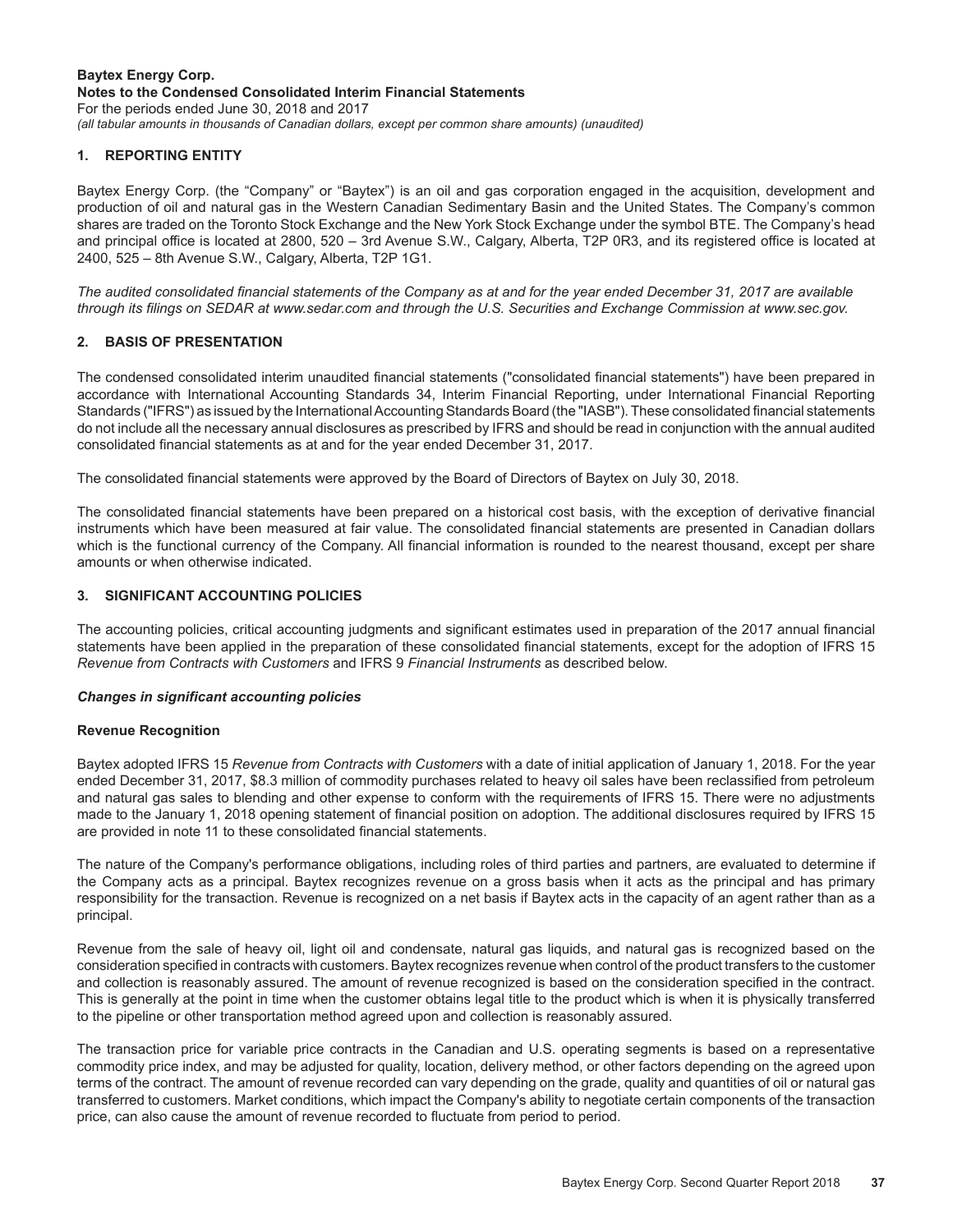Tariffs, tolls and fees charged to other entities for use of pipelines and facilities owned by Baytex are evaluated by management to determine if these originate from contracts with customers or from incidental or collaborative arrangements. Tariffs, tolls and fees charged to other entities that are from contracts with customers are recognized in revenue when the related services are provided.

#### **Financial Instruments**

Baytex adopted IFRS 9 *Financial Instruments*, on January 1, 2018 using the retrospective method. The adoption of this standard did not result in a change in the recognition or measurement of any of the Company's financial instruments on transition.

IFRS 9 contains three principal classification categories for initial classification of financial assets: measured at amortized cost, fair value through other comprehensive income ("FVOCI"); or fair value through profit or loss ("FVTPL"). The previous IAS 39 categories of held to maturity, loans and receivables and available for sale are eliminated. Financial assets are categorized based on the Company's objective for the asset and the subsequent cash flows. A financial asset is classified as amortized cost if the asset is held with the objective to collect contractual cash flows that are solely payments of principal and interest on principal amounts outstanding. A financial asset is classified as FVOCI if the asset is held with the objective to both collect contractual cash flows and sell the financial asset. All other financial assets are measured at FVTPL. Financial assets are assessed for impairment using an expected credit loss model. Trade and other receivables are classified and measured at amortized cost.

The initial classification of financial liabilities under IFRS 9 is fundamentally unchanged from the requirements under IAS 39. A financial liability is measured at amortized cost or FVTPL. A financial liability is measured at FVTPL if it is held-for-trading, a derivative, or designated as FVTPL at initial recognition. For liabilities measured at FVTPL, any change in value resulting from a change in Baytex's credit risk is recorded through other comprehensive income or loss rather than net income or loss. Trade and other payables, bank loan and long-term notes are classified and measured as amortized cost.

#### *Measurement Uncertainty and Judgments*

#### **Revenue - stand-alone selling price**

Management is required to make estimates of the price at which the Company would sell the product separately to customers when allocating the transaction price realized in contracts using relative stand-alone selling prices. When making this estimate, management considers market prices and market conditions, as well as cash flows the Company intends to realize based on risk management policies, based on cost and margin objectives.

#### *Future Accounting Pronouncements*

#### **Leases**

In January 2016, the IASB issued IFRS 16 *Leases* which replaces IAS 17 *Leases.* IFRS 16 introduces a single recognition and measurement model for lessees, which will require recognition of lease assets and lease obligations on the balance sheet. Shortterm leases and leases for low value assets are exempt from recognition and may be treated as operating leases and recognized through net income or loss. The standard is effective for annual periods beginning on or after January 1, 2019 with early adoption permitted if IFRS 15 has been adopted. The standard shall be applied retrospectively to each period presented or retrospectively as a cumulative-effect adjustment as of the date of adoption. The Company will adopt IFRS 16 on January 1, 2019. The Company has developed a plan to identify and review its various lease agreements in order to determine the impact that adoption of IFRS 16 will have on the consolidated financial statements. The Company is currently in the process of reviewing and analyzing the contracts that fall into the scope of the new standard.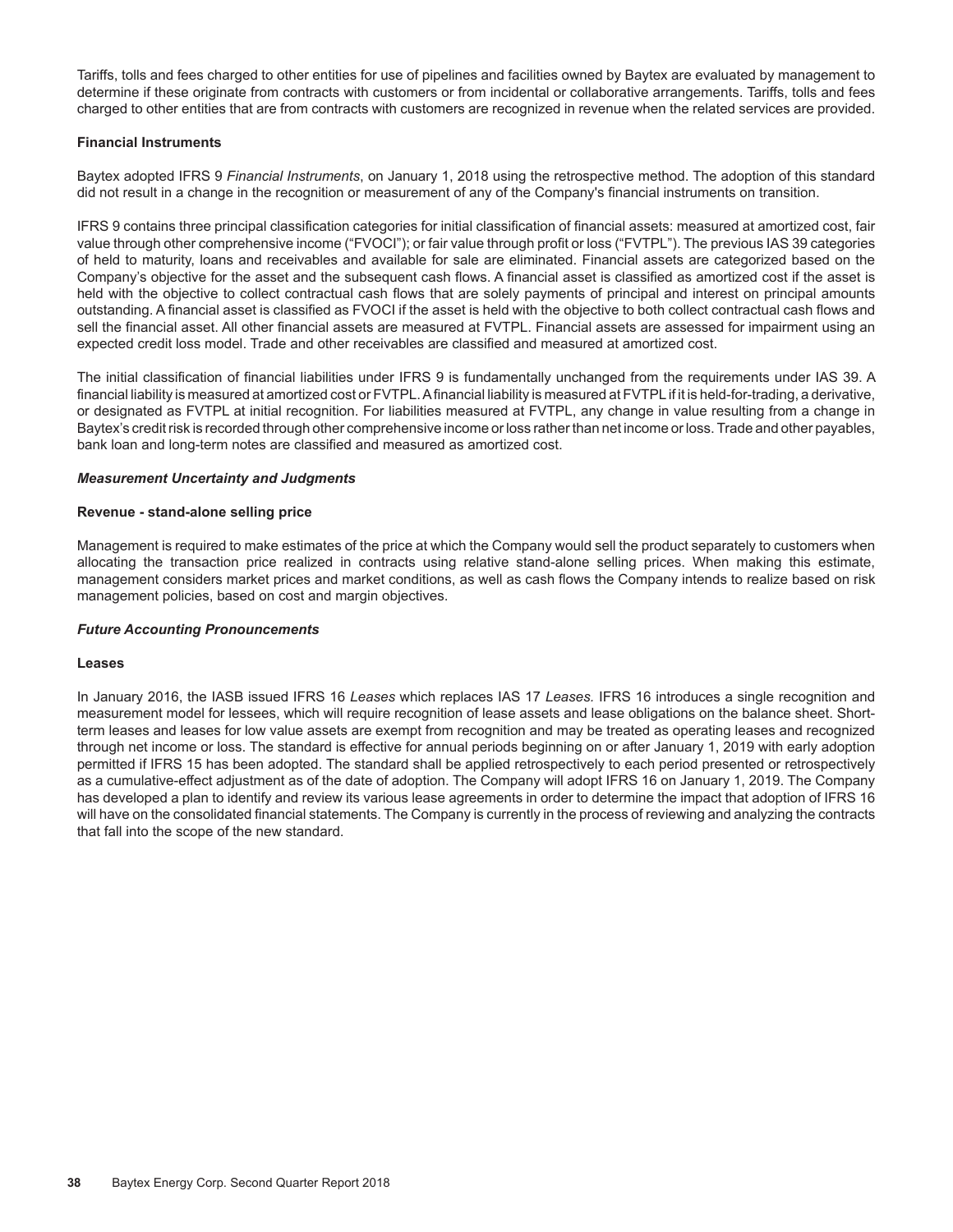#### **4. SEGMENTED FINANCIAL INFORMATION**

Baytex's reportable segments are determined based on the geographic location and nature of the underlying operations:

- Canada includes the exploration for, and the development and production of, crude oil and natural gas in Western Canada;
- U.S. includes the exploration for, and the development and production of, crude oil and natural gas in the United States; and
- Corporate includes corporate activities and items not allocated between operating segments.

|                                                                  | Canada          |               | U.S.                    |            | Corporate       |     | <b>Consolidated</b> |    |                         |  |           |
|------------------------------------------------------------------|-----------------|---------------|-------------------------|------------|-----------------|-----|---------------------|----|-------------------------|--|-----------|
| <b>Three Months Ended June 30</b>                                | 2018            | 2017          | 2018                    | 2017       | 2018            |     | 2017                |    | 2018                    |  | 2017      |
|                                                                  |                 |               |                         |            |                 |     |                     |    |                         |  |           |
| Revenue, net of royalties                                        |                 |               |                         |            |                 |     |                     |    |                         |  |           |
| Petroleum and natural gas sales                                  | $147,122$ \$    | 122,063 \$    | 200,483 \$              | 155,473 \$ |                 | -\$ |                     | \$ | 347,605 \$              |  | 277,536   |
| Royalties                                                        | (17,998)        | (14, 119)     | (59, 207)               | (45, 895)  |                 |     |                     |    | (77, 205)               |  | (60, 014) |
|                                                                  | 129,124         | 107,944       | 141,276                 | 109,578    |                 |     |                     |    | 270,400                 |  | 217,522   |
|                                                                  |                 |               |                         |            |                 |     |                     |    |                         |  |           |
| <b>Expenses</b>                                                  |                 |               |                         |            |                 |     |                     |    |                         |  |           |
| Operating                                                        | 46,924          | 45,981        | 23,225                  | 24,944     |                 |     |                     |    | 70,149                  |  | 70,925    |
| Transportation                                                   | 7,836           | 8,973         |                         |            |                 |     |                     |    | 7,836                   |  | 8,973     |
| Blending and other                                               | 18,239          | 16,427        |                         |            |                 |     |                     |    | 18,239                  |  | 16,427    |
| General and administrative                                       |                 |               |                         |            | 10,563          |     | 14,015              |    | 10,563                  |  | 14,015    |
| Exploration and evaluation                                       | 1,358           | 3,686         |                         |            |                 |     |                     |    | 1,358                   |  | 3,686     |
| Depletion and depreciation                                       | 47,602          | 52,034        | 64,262                  | 78,617     |                 |     | 504                 |    | 111,864                 |  | 131,155   |
| Share-based compensation                                         |                 |               |                         |            | 3,915           |     | 5,593               |    | 3,915                   |  | 5,593     |
| Financing and interest                                           |                 |               |                         |            | 28,786          |     | 29,293              |    | 28,786                  |  | 29,293    |
| Financial derivatives loss (gain)                                |                 |               |                         |            | 76,793          |     | (15, 878)           |    | 76,793                  |  | (15, 878) |
| Foreign exchange loss (gain)                                     |                 |               |                         |            | 24,749          |     | (32, 952)           |    | 24,749                  |  | (32, 952) |
| (Gain) loss on disposition of oil and gas<br>properties          | (244)           | 524           |                         |            |                 |     |                     |    | (244)                   |  | 524       |
| Other (income) expense                                           |                 |               |                         |            | (288)           |     | 493                 |    | (288)                   |  | 493       |
|                                                                  | 121,715         | 127,625       | 87,487                  | 103,561    | 144,518         |     | 1,068               |    | 353,720                 |  | 232,254   |
| Net income (loss) before income taxes                            | 7,409           | (19,681)      | 53,789                  | 6,017      | (144, 518)      |     | (1,068)             |    | (83, 320)               |  | (14, 732) |
| Income tax expense (recovery)                                    |                 |               |                         |            |                 |     |                     |    |                         |  |           |
| Current income tax expense (recovery)                            |                 |               | $\overline{\mathbf{2}}$ | (705)      |                 |     |                     |    | $\overline{\mathbf{2}}$ |  | (705)     |
| Deferred income tax expense (recovery)                           | 1,776           | (6, 146)      | 4,434                   | (11, 042)  | (30, 771)       |     | (6, 107)            |    | (24, 561)               |  | (23, 295) |
|                                                                  | 1,776           | (6, 146)      | 4,436                   | (11, 747)  | (30, 771)       |     | (6, 107)            |    | (24, 559)               |  | (24,000)  |
| Net income (loss)                                                | \$<br>5,633 \$  | $(13,535)$ \$ | 49,353 \$               | 17,764 \$  | $(113, 747)$ \$ |     | 5,039 \$            |    | $(58, 761)$ \$          |  | 9,268     |
|                                                                  |                 |               |                         |            |                 |     |                     |    |                         |  |           |
| Total oil and natural gas capital<br>expenditures <sup>(1)</sup> | \$<br>30,587 \$ | 23,665 \$     | 48,222 \$               | 59,568 \$  |                 | \$  |                     | \$ | 78,809 \$               |  | 83,233    |

*(1) Includes acquisitions, net of proceeds from divestitures.*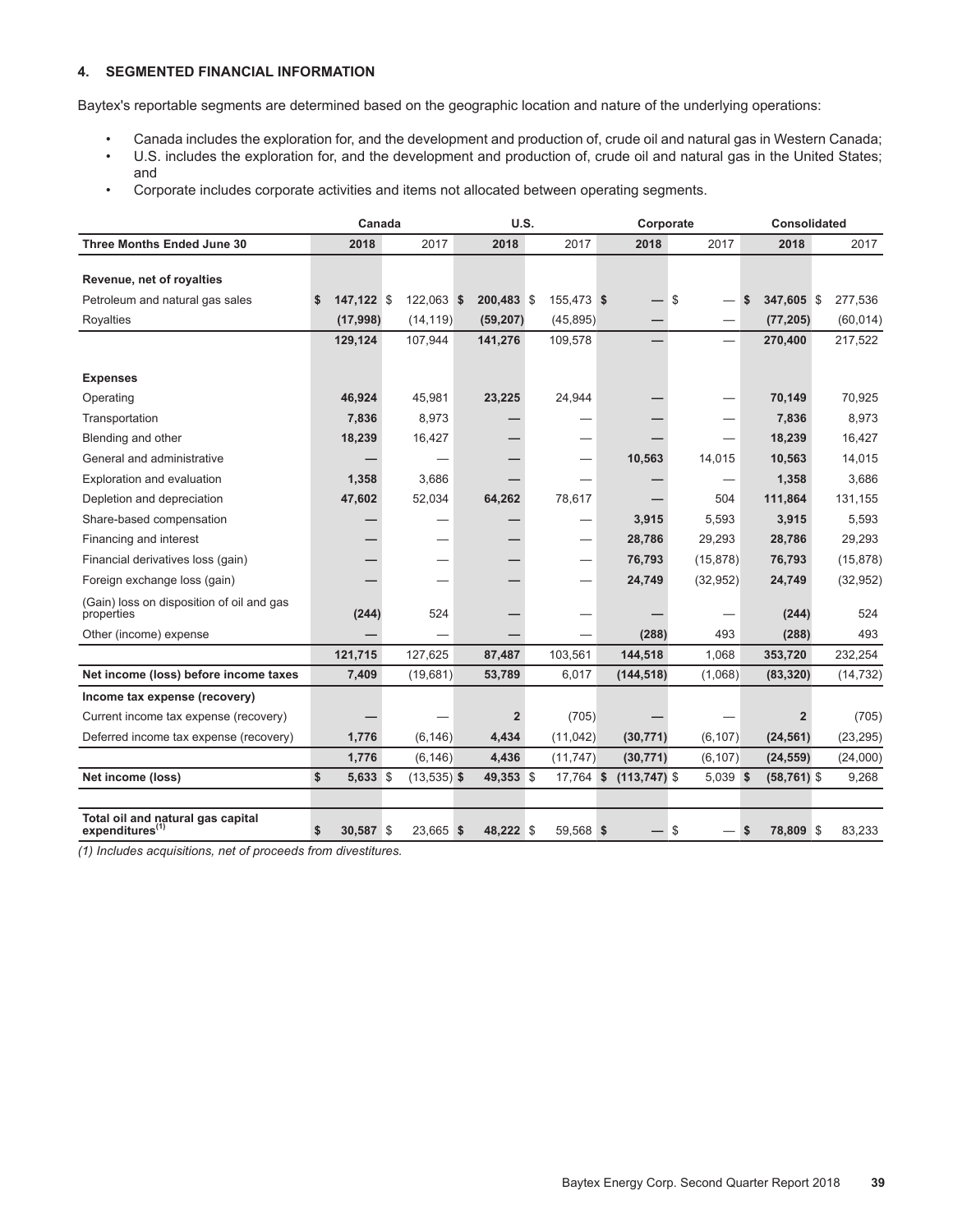|           |                                               |                                                                                          |                                                                                                                             |                                                                     |                   |                                                |                   | Corporate           |                                                          |                                                                                | Consolidated                                          |                                             |                                                                    |                                             |
|-----------|-----------------------------------------------|------------------------------------------------------------------------------------------|-----------------------------------------------------------------------------------------------------------------------------|---------------------------------------------------------------------|-------------------|------------------------------------------------|-------------------|---------------------|----------------------------------------------------------|--------------------------------------------------------------------------------|-------------------------------------------------------|---------------------------------------------|--------------------------------------------------------------------|---------------------------------------------|
| 2018      |                                               | 2017                                                                                     |                                                                                                                             | 2018                                                                |                   | 2017                                           |                   | 2018                |                                                          | 2017                                                                           |                                                       | 2018                                        |                                                                    | 2017                                        |
|           |                                               |                                                                                          |                                                                                                                             |                                                                     |                   |                                                |                   |                     |                                                          |                                                                                |                                                       |                                             |                                                                    |                                             |
| \$        |                                               |                                                                                          |                                                                                                                             |                                                                     |                   |                                                |                   |                     |                                                          |                                                                                | \$                                                    |                                             |                                                                    | 538,085                                     |
| (29, 332) |                                               | (26, 752)                                                                                |                                                                                                                             | (112, 712)                                                          |                   | (90, 439)                                      |                   |                     |                                                          |                                                                                |                                                       | (142, 044)                                  |                                                                    | (117, 191)                                  |
| 224,605   |                                               | 203,462                                                                                  |                                                                                                                             | 267,023                                                             |                   | 217,432                                        |                   |                     |                                                          | $\overline{\phantom{0}}$                                                       |                                                       | 491,628                                     |                                                                    | 420,894                                     |
|           |                                               |                                                                                          |                                                                                                                             |                                                                     |                   |                                                |                   |                     |                                                          |                                                                                |                                                       |                                             |                                                                    |                                             |
|           |                                               |                                                                                          |                                                                                                                             |                                                                     |                   |                                                |                   |                     |                                                          |                                                                                |                                                       |                                             |                                                                    | 135,055                                     |
|           |                                               |                                                                                          |                                                                                                                             |                                                                     |                   |                                                |                   |                     |                                                          |                                                                                |                                                       |                                             |                                                                    | 17,015                                      |
|           |                                               |                                                                                          |                                                                                                                             |                                                                     |                   |                                                |                   |                     |                                                          |                                                                                |                                                       |                                             |                                                                    | 26,484                                      |
|           |                                               |                                                                                          |                                                                                                                             |                                                                     |                   |                                                |                   |                     |                                                          |                                                                                |                                                       |                                             |                                                                    | 26,598                                      |
|           |                                               |                                                                                          |                                                                                                                             |                                                                     |                   |                                                |                   |                     |                                                          |                                                                                |                                                       |                                             |                                                                    | 5,008                                       |
|           |                                               |                                                                                          |                                                                                                                             |                                                                     |                   |                                                |                   |                     |                                                          |                                                                                |                                                       |                                             |                                                                    | 253,486                                     |
|           |                                               |                                                                                          |                                                                                                                             |                                                                     |                   |                                                |                   |                     |                                                          |                                                                                |                                                       |                                             |                                                                    | 10,142                                      |
|           |                                               |                                                                                          |                                                                                                                             |                                                                     |                   |                                                |                   | 56,796              |                                                          | 57,799                                                                         |                                                       | 56,796                                      |                                                                    | 57,799                                      |
|           |                                               |                                                                                          |                                                                                                                             |                                                                     |                   |                                                |                   | 104,343             |                                                          |                                                                                |                                                       | 104,343                                     |                                                                    | (51,766)                                    |
|           |                                               |                                                                                          |                                                                                                                             |                                                                     |                   |                                                |                   | 60,966              |                                                          |                                                                                |                                                       | 60,966                                      |                                                                    | (43,540)                                    |
|           |                                               | 524                                                                                      |                                                                                                                             |                                                                     |                   |                                                |                   |                     |                                                          |                                                                                |                                                       | (1,730)                                     |                                                                    | 524                                         |
|           |                                               |                                                                                          |                                                                                                                             |                                                                     |                   |                                                |                   |                     |                                                          | 906                                                                            |                                                       | (567)                                       |                                                                    | 906                                         |
| 240,646   |                                               | 240,280                                                                                  |                                                                                                                             | 169,075                                                             |                   | 195,641                                        |                   | 250,939             |                                                          | 1,790                                                                          |                                                       | 660,660                                     |                                                                    | 437,711                                     |
|           |                                               |                                                                                          |                                                                                                                             | 97,948                                                              |                   | 21,791                                         |                   |                     |                                                          | (1,790)                                                                        |                                                       | (169, 032)                                  |                                                                    | (16, 817)                                   |
|           |                                               |                                                                                          |                                                                                                                             |                                                                     |                   |                                                |                   |                     |                                                          |                                                                                |                                                       |                                             |                                                                    |                                             |
|           |                                               |                                                                                          |                                                                                                                             | (71)                                                                |                   |                                                |                   |                     |                                                          |                                                                                |                                                       | (71)                                        |                                                                    | (1,441)                                     |
|           |                                               | (10, 774)                                                                                |                                                                                                                             | 6,673                                                               |                   | (18, 562)                                      |                   |                     |                                                          |                                                                                |                                                       | (47, 478)                                   |                                                                    | (35,740)                                    |
|           |                                               |                                                                                          |                                                                                                                             | 6,602                                                               |                   |                                                |                   |                     |                                                          | (6, 404)                                                                       |                                                       | (47, 549)                                   |                                                                    | (37, 181)                                   |
| \$        |                                               |                                                                                          |                                                                                                                             |                                                                     |                   |                                                |                   |                     |                                                          |                                                                                | \$                                                    |                                             |                                                                    | 20,364                                      |
|           |                                               |                                                                                          |                                                                                                                             |                                                                     |                   |                                                |                   |                     |                                                          |                                                                                |                                                       |                                             |                                                                    |                                             |
| \$        |                                               |                                                                                          |                                                                                                                             |                                                                     |                   |                                                |                   |                     | \$                                                       |                                                                                | S                                                     |                                             |                                                                    | 245.796                                     |
|           | 92,344<br>16,355<br>35,529<br>3,377<br>94,771 | 253,937 \$<br>(1,730)<br>(16, 041)<br>(4, 331)<br>(4, 331)<br>$(11,710)$ \$<br>80,086 \$ | Canada<br>89,384<br>17,015<br>26,484<br>5,008<br>101,865<br>$(1)$ Included coquigitions, not of proceeds from diventitures. | 230,214 \$<br>(36, 818)<br>(10, 774)<br>$(26,044)$ \$<br>128.151 \$ | 43,693<br>125,382 | U.S.<br>379,735 \$<br>91,346 \$<br>$90.231$ \$ | 45,671<br>149,970 | (1,441)<br>(20,003) | 307,871 \$<br>21,571<br>7,830<br>41,794 \$<br>117,645 \$ | $\sqrt{3}$<br>(567)<br>(250, 939)<br>(49, 820)<br>(49, 820)<br>$(201, 119)$ \$ | $\overline{\phantom{0}}$<br>26,598<br>1,651<br>10,142 | (51, 766)<br>(43, 540)<br>(6, 404)<br>4,614 | 136,037<br>16,355<br>35,529<br>21,571<br>3,377<br>220,153<br>7,830 | 633,672 \$<br>$(121, 483)$ \$<br>170,317 \$ |

*(1) Includes acquisitions, net of proceeds from divestitures.* 

| As at                            |   | <b>June 30, 2018</b> | December 31, 2017 |
|----------------------------------|---|----------------------|-------------------|
| Canadian assets                  |   | $1,683,451$ \$       | 1,677,821         |
| U.S. assets                      |   | 2,784,814            | 2,684,816         |
| Corporate assets                 |   | 8.641                | 9.474             |
| <b>Total consolidated assets</b> | ъ | 4,476,906 \$         | 4,372,111         |

### **5. EXPLORATION AND EVALUATION ASSETS**

|                                    | <b>June 30, 2018</b> | December 31, 2017 |
|------------------------------------|----------------------|-------------------|
| Balance, beginning of period       | 272,974 \$           | 308,462           |
| Capital expenditures               | 1,402                | 7.118             |
| <b>Divestitures</b>                | (899)                | (1,276)           |
| Exploration and evaluation expense | (3, 377)             | (8,253)           |
| Transfer to oil and gas properties | (5,923)              | (20, 198)         |
| Foreign currency translation       | 7,991                | (12, 879)         |
| Balance, end of period             | 272,168 \$           | 272.974           |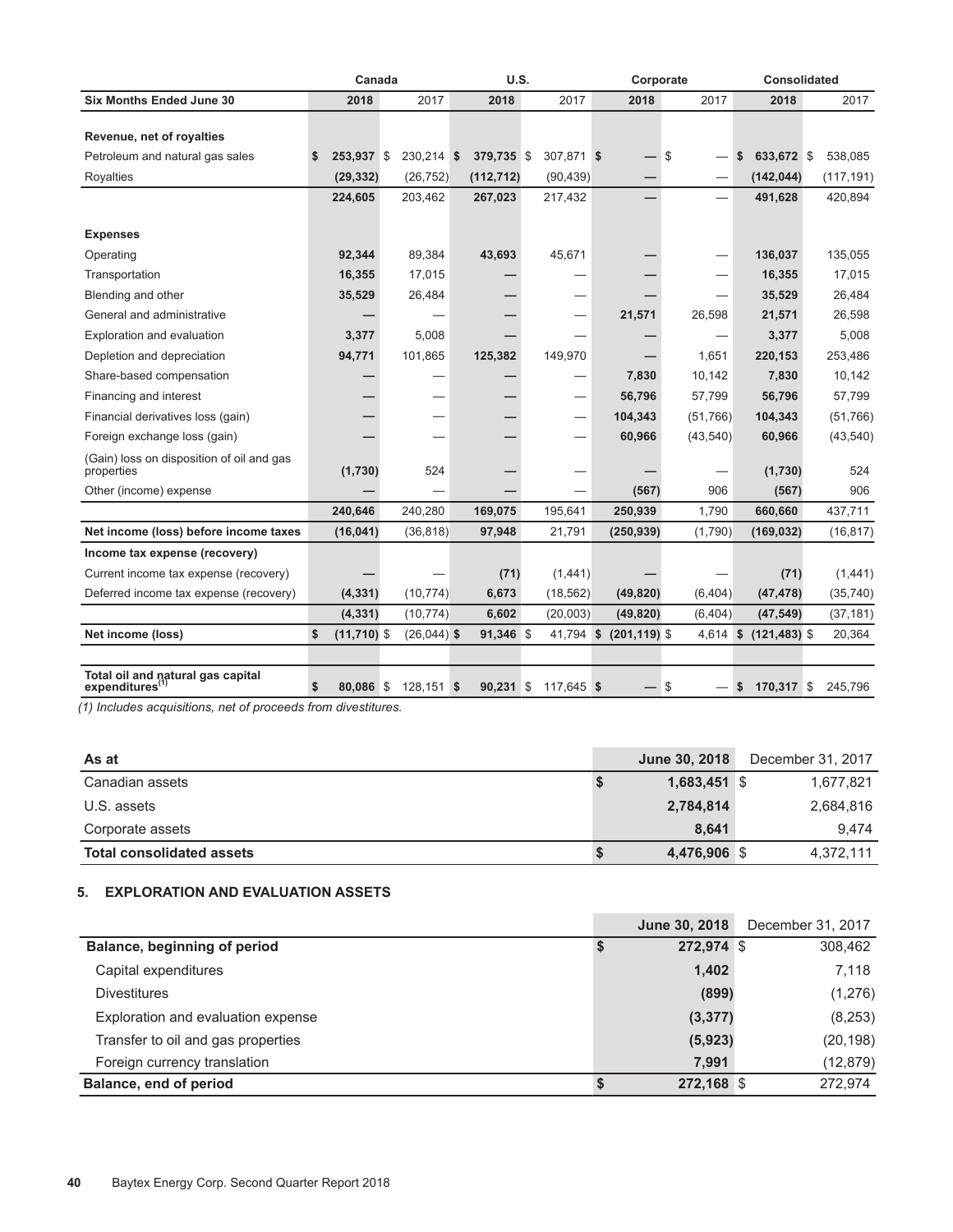#### **6. OIL AND GAS PROPERTIES**

|                                                    | Cost               | <b>Accumulated</b><br>depletion | Net book value |
|----------------------------------------------------|--------------------|---------------------------------|----------------|
| Balance, December 31, 2016                         | \$<br>7,764,037 \$ | $(3,611,868)$ \$                | 4,152,169      |
| Capital expenditures                               | 319,148            |                                 | 319,148        |
| Property acquisitions                              | 136,007            |                                 | 136,007        |
| Transferred from exploration and evaluation assets | 20,198             |                                 | 20,198         |
| Transferred from other assets                      | 5,124              |                                 | 5,124          |
| Change in asset retirement obligations             | 42,808             |                                 | 42,808         |
| <b>Divestitures</b>                                | (105, 272)         | 49,291                          | (55, 981)      |
| Foreign currency translation                       | (249, 723)         | 68,641                          | (181, 082)     |
| Depletion                                          |                    | (480, 082)                      | (480, 082)     |
| Balance, December 31, 2017                         | \$<br>7,932,327 \$ | $(3,974,018)$ \$                | 3,958,309      |
| Capital expenditures                               | 170,962            |                                 | 170,962        |
| Property acquisitions                              | 202                |                                 | 202            |
| Transferred from exploration and evaluation assets | 5,923              |                                 | 5,923          |
| Change in asset retirement obligations             | 5,270              |                                 | 5,270          |
| <b>Divestitures</b>                                | (15)               |                                 | (15)           |
| Foreign currency translation                       | 178,598            | (56, 982)                       | 121,616        |
| Depletion                                          |                    | (218, 813)                      | (218, 813)     |
| <b>Balance, June 30, 2018</b>                      | \$<br>8,293,267 \$ | $(4,249,813)$ \$                | 4,043,454      |

At the end of each reporting period, the Company performs an assessment to determine whether there is any indication of impairment or reversal of previously recorded impairments for the cash generating units ("CGU") that comprise oil and gas properties. The assessment of indicators is subjective in nature and requires Management to make judgments based on the information available at the reporting date. The Company determined that there were no indicators of impairment or impairment reversals for any of the Company's CGUs as at June 30, 2018.

#### **7. BANK LOAN**

|                                                    | <b>June 30, 2018</b> | December 31, 2017 |
|----------------------------------------------------|----------------------|-------------------|
| Bank loan - U.S. dollar denominated <sup>(1)</sup> | 210,128 \$           | 167,159           |
| Bank Joan - Canadian dollar denominated            | 3.410                | 46.217            |
| Bank loan - principal                              | 213,538              | 213.376           |
| Unamortized debt issuance costs                    | (1, 151)             | (1,238)           |
| Bank loan                                          | 212,387 \$           | 212.138           |

*(1) U.S. dollar denominated bank loan balance as at June 30, 2018 was US\$159.9 million (US\$133.5 million as at December 31, 2017).*

On April 25, 2018, Baytex amended its credit facilities to extend maturity from June 4, 2019 to June 4, 2020. The amended revolving extendible secured credit facilities are comprised of a US\$35 million operating loan (previously US\$25 million) and a US\$340 million syndicated loan for Baytex (previously US\$350 million) and a US\$200 million syndicated loan for Baytex's wholly-owned subsidiary, Baytex Energy USA, Inc. (collectively, the "Revolving Facilities").

The Revolving Facilities are not borrowing base facilities and do not require annual or semi-annual reviews. The facilities contain standard commercial covenants, including the financial covenants detailed below, and do not require any mandatory principal payments prior to maturity on June 4, 2020. Baytex may request an extension of the Revolving Facilities which could extend the revolving period for up to four years (subject to a maximum four-year period at any time). Advances (including letters of credit) under the Revolving Facilities can be drawn in either Canadian or U.S. funds and bear interest at the bank's prime lending rate, bankers' acceptance discount rates or London Interbank Offered Rates, plus applicable margins. In the event that Baytex breaches any of the covenants under the Revolving Facilities, Baytex may be required to repay, refinance or renegotiate the loan terms and may be restricted from taking on further debt or paying dividends to shareholders.

At June 30, 2018, Baytex had \$15.2 million of outstanding letters of credit (December 31, 2017 - \$14.6 million) under the Revolving Facilities.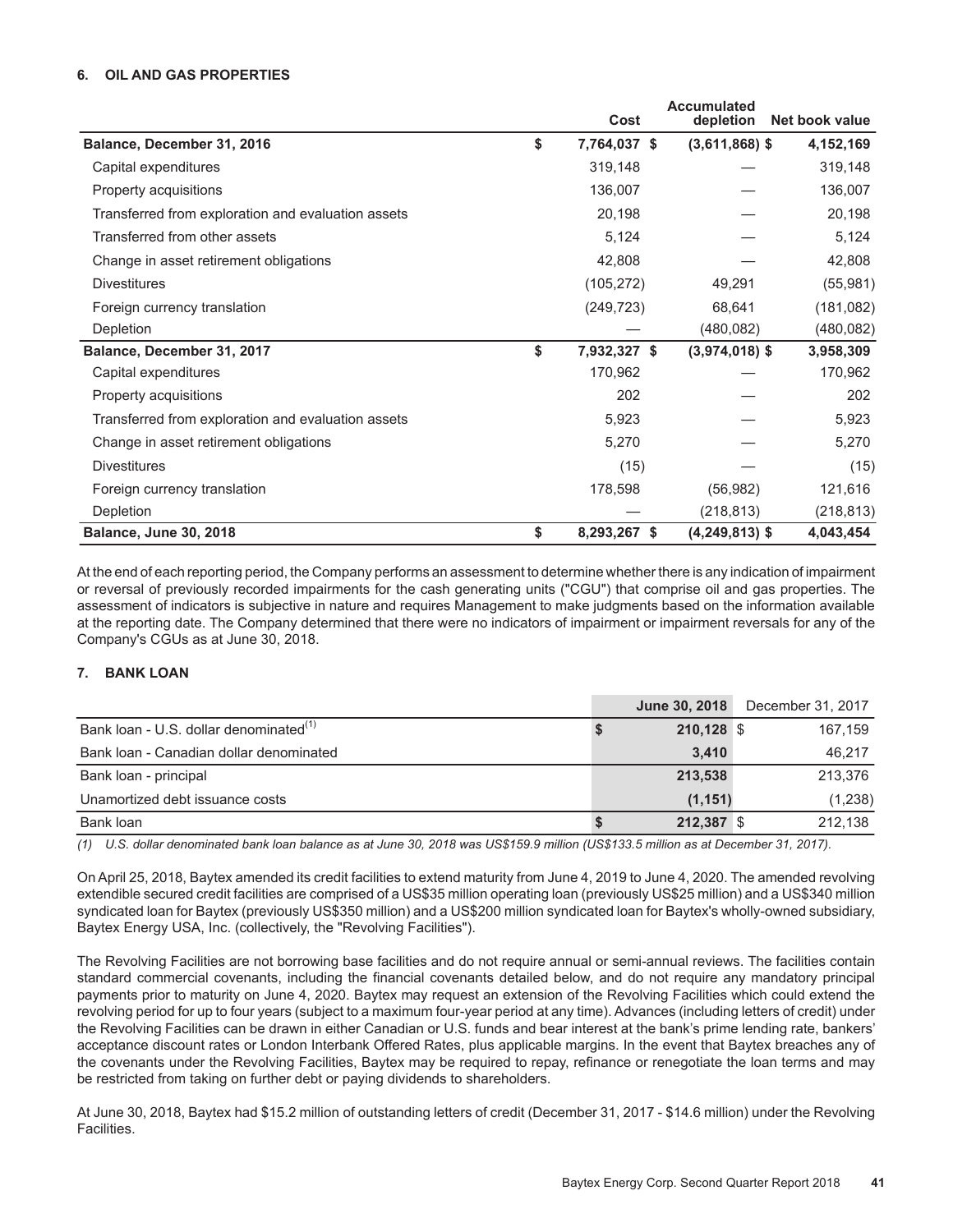At June 30, 2018, Baytex was in compliance with all of the covenants contained in the Revolving Facilities. The following table summarizes the financial covenants applicable to the Revolving Facilities and Baytex's compliance therewith as at June 30, 2018.

| <b>Covenant Description</b>                                                         | Position as at June 30, 2018 | Ratio for the quarter ended June<br>30, 2018 and thereafter |
|-------------------------------------------------------------------------------------|------------------------------|-------------------------------------------------------------|
| Senior Secured Debt <sup>(1)</sup> to Bank EBITDA <sup>(2)</sup><br>(Maximum Ratio) | 0.57:1.00                    | 3.50:1.00                                                   |
| Interest Coverage <sup>(3)</sup><br>(Minimum Ratio)                                 | 4.05:1.00                    | 2.00:1.00                                                   |

*(1) "Senior Secured Debt" is defined as the principal amount of the bank loan and other secured obligations identified in the credit agreement. As at June 30, 2018, the Company's Senior Secured Debt totaled \$228.7 million.*

*(2) Bank EBITDA is calculated based on terms and definitions set out in the credit agreement which adjusts net income or loss for financing and interest expenses, unrealized gains and losses on financial derivatives, income tax, certain specific unrealized and non-cash transactions (including depletion, depreciation, exploration and evaluation expenses, unrealized gains and losses on financial derivatives and foreign exchange and share-based compensation) and is calculated based on a trailing twelve month basis. Bank EBITDA for the twelve months ended June 30, 2018 was \$402.7 million.* 

*(3) Interest coverage is computed as the ratio of Bank EBITDA to financing and interest expenses, excluding non-cash interest and accretion on asset retirement obligations, and is calculated on a trailing twelve month basis. Financing and interest expenses for the twelve months ended June 30, 2018 were \$99.4 million.* 

#### **8. LONG-TERM NOTES**

|                                                                | June 30, 2018 | December 31, 2017 |
|----------------------------------------------------------------|---------------|-------------------|
| 6.75% notes (US\$150,000 - principal) due February 17, 2021    | 197,130       | 187,770           |
| 5.125% notes (US\$400,000 - principal) due June 1, 2021        | 525,680       | 500,720           |
| 6.625% notes (Cdn\$300,000 – principal) due July 19, 2022      | 300,000       | 300,000           |
| 5.625% notes (US\$400,000 - principal) due June 1, 2024        | 525,680       | 500,720           |
| Total long-term notes - principal                              | 1,548,490     | 1.489.210         |
| Unamortized debt issuance costs                                | (14, 181)     | (15,026)          |
| Total long-term notes - net of unamortized debt issuance costs | 1,534,309 \$  | 1.474.184         |

The long-term notes do not contain any significant financial maintenance covenants. The long-term notes contain a debt incurrence covenant that restricts the Company's ability to raise additional debt beyond the existing Revolving Facilities and long-term notes unless the Company maintains a minimum fixed charge coverage ratio (computed as the ratio of Bank EBITDA (as defined in note 7) to financing and interest expenses on a trailing twelve month basis) of 2.0:1. As at June 30, 2018, the fixed charge coverage ratio was 4.05:1.00.

#### **9. ASSET RETIREMENT OBLIGATIONS**

|                                               | June 30, 2018 | December 31, 2017 |
|-----------------------------------------------|---------------|-------------------|
| Balance, beginning of period                  | 368,995 \$    | 331,517           |
| Liabilities incurred                          | 2,207         | 5,825             |
| Liabilities settled                           | (6, 187)      | (13,471)          |
| Liabilities acquired                          | $132$         | 22,264            |
| Liabilities divested                          | (527)         | (19, 940)         |
| Accretion (note 15)                           | 4,630         | 8,682             |
| Change in estimate                            | 3,063         | (24, 028)         |
| Changes in discount rates and inflation rates |               | 61,011            |
| Foreign currency translation                  | 1,550         | (2,865)           |
| Balance, end of period                        | $373,863$ \$  | 368,995           |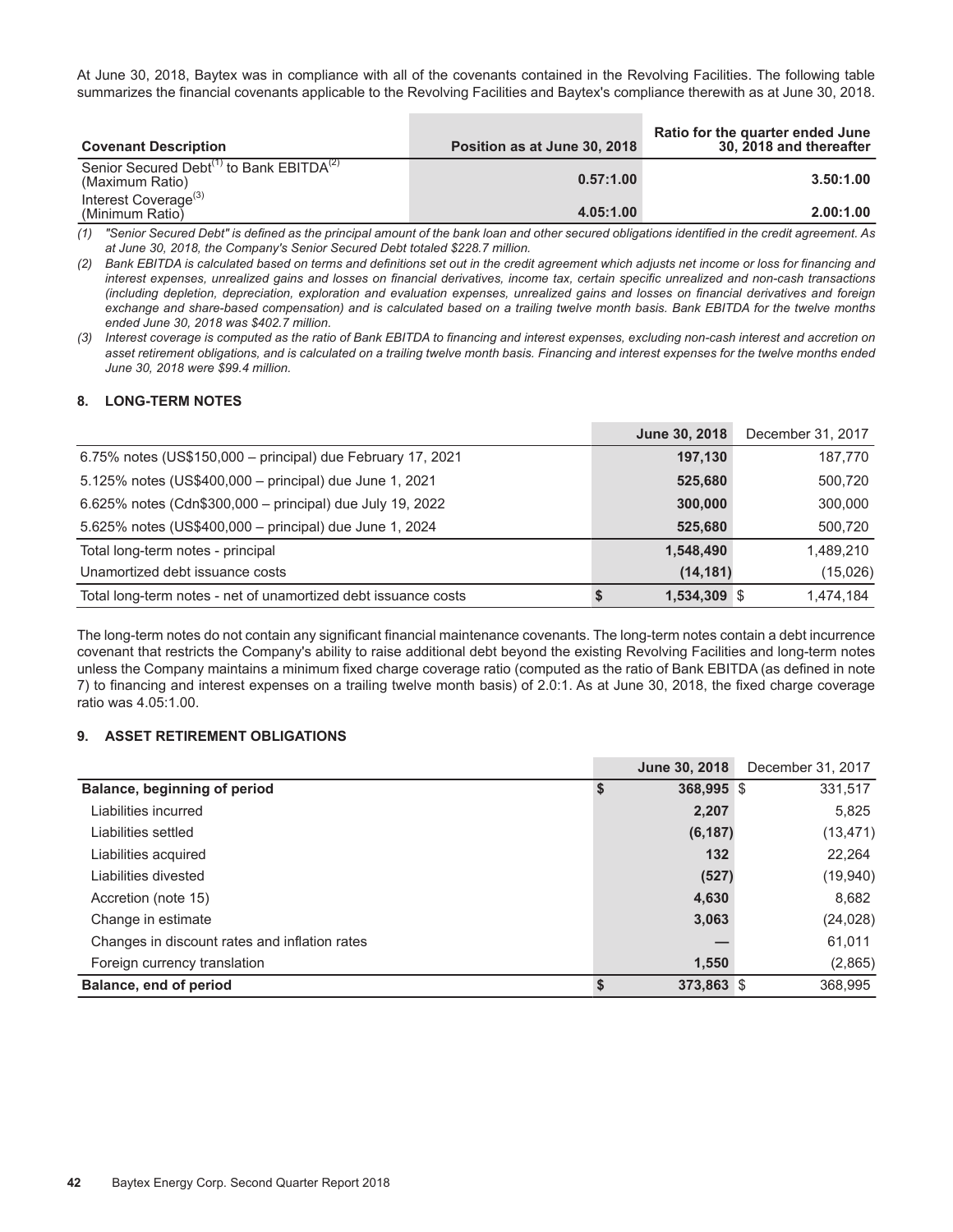#### **10. SHAREHOLDERS' CAPITAL**

The authorized capital of Baytex consists of an unlimited number of common shares without nominal or par value and 10,000,000 preferred shares without nominal or par value, issuable in series. Baytex establishes the rights and terms of the preferred shares upon issuance. As at June 30, 2018, no preferred shares have been issued by the Company and all common shares issued were fully paid.

The holders of common shares may receive dividends as declared from time to time and are entitled to one vote per share at any meetings of the holders of common shares. All common shares rank equally with regard to the Company's net assets in the event the Company is wound-up or terminated.

|                                                                             | Number of<br><b>Common Shares</b> |           |
|-----------------------------------------------------------------------------|-----------------------------------|-----------|
|                                                                             | (000s)                            | Amount    |
| Balance, December 31, 2016                                                  | 233,449 \$                        | 4,422,661 |
| Transfer from contributed surplus on vesting and conversion of share awards | 2.002                             | 20.915    |
| Balance, December 31, 2017                                                  | 235,451 \$                        | 4,443,576 |
| Transfer from contributed surplus on vesting and conversion of share awards | 1.211                             | 8.725     |
| <b>Balance, June 30, 2018</b>                                               | 236,662 \$                        | 4,452,301 |

#### **11. PETROLEUM AND NATURAL GAS SALES**

Petroleum and natural gas sales primarily consists of revenues earned from the sale of produced oil and natural gas volumes pursuant to fixed or variable price contracts, including the physical delivery contracts for fixed volumes outlined in note 17. The activities that generate petroleum and natural gas sales for the Canadian and U.S. operating segments are described below.

#### **Canada Segment**

Petroleum and natural gas sales for Baytex's Canadian operating segment primarily consists of revenues generated from the Company's interest in operated oil and natural gas properties and production taken in-kind related to its interest in non-operated oil and natural gas properties. The Company enters contracts with customers for the sale of production volumes with terms ranging from a period of one month to two years.

Under its contracts with customers, Baytex is required to deliver volumes of heavy oil, light oil and condensate, natural gas liquids and natural gas to agreed upon locations where control over the delivered volumes is transferred to the customer. Revenue is recognized when control of each unit of product is transferred to the customer with revenues due on the 25th day of the month following delivery.

Baytex's customers are primarily oil and natural gas marketers and partners in joint operations in the oil and natural gas industry. Concentration of credit risk is mitigated by marketing production to several oil and natural gas marketers under customary industry and payment terms. Baytex reviews the credit worthiness and obtains certain financial assurances from customers prior to entering sales contracts. The financial strength of the Company's customers is reviewed on a routine basis.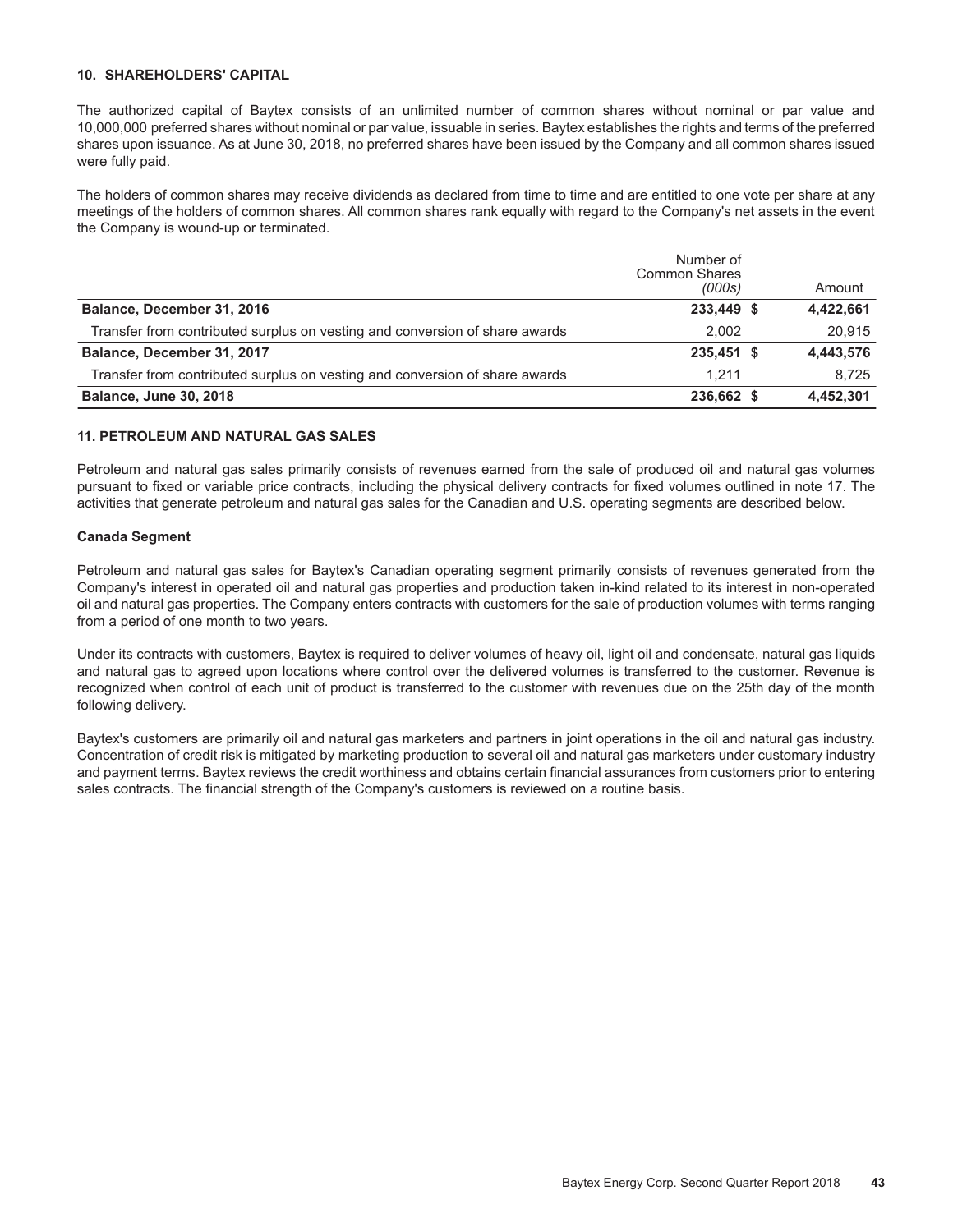#### **U.S. Segment**

Petroleum and natural gas sales for Baytex's U.S. operating segment primarily consists of revenues generated from the Company's interest in non-operated oil and natural gas properties where the Company has not elected its right to take its production in-kind. The operator of the oil and natural gas properties that comprise the U.S. operating segment enters contracts with customers, conducts the activities required to transfer control of light oil and condensate, natural gas liquids and natural gas volumes to the customer, and collects and remits payments from the customer to Baytex.

The Company's petroleum and natural gas sales from contracts with customers for each reportable segment is set forth in the following table.

| Three Months Ended June 30            |  |            |  |            |   |              |      |            |  |            |     |         |
|---------------------------------------|--|------------|--|------------|---|--------------|------|------------|--|------------|-----|---------|
|                                       |  |            |  | 2018       |   |              | 2017 |            |  |            |     |         |
| (\$ thousands)                        |  | Canada     |  | U.S.       |   | <b>Total</b> |      | Canada     |  | U.S.       |     | Total   |
| Heavy oil                             |  | 133,768 \$ |  | $-$        | S | $133,768$ \$ |      | 103.996 \$ |  |            | \$. | 103.996 |
| Light oil and condensate              |  | 5,484      |  | 161,078    |   | 166,562      |      | 6,189      |  | 117,335    |     | 123,524 |
| <b>NGL</b>                            |  | 4,092      |  | 22.794     |   | 26,886       |      | 2,472      |  | 17.555     |     | 20,027  |
| Natural gas sales                     |  | 3.778      |  | 16.611     |   | 20.389       |      | 9.406      |  | 20.583     |     | 29.989  |
| Total petroleum and natural gas sales |  | 147.122 \$ |  | 200,483 \$ |   | $347,605$ \$ |      | 122.063 \$ |  | 155.473 \$ |     | 277.536 |

|                                       | Six Months Ended June 30 |            |  |         |    |              |      |            |  |                               |         |  |  |
|---------------------------------------|--------------------------|------------|--|---------|----|--------------|------|------------|--|-------------------------------|---------|--|--|
|                                       |                          |            |  | 2018    |    |              | 2017 |            |  |                               |         |  |  |
| (\$ thousands)                        |                          | Canada     |  | U.S.    |    | <b>Total</b> |      | Canada     |  | U.S.                          | Total   |  |  |
| Heavy oil                             | S                        | 225,651 \$ |  |         | S. | $225,651$ \$ |      | 193.747 \$ |  | S<br>$\overline{\phantom{m}}$ | 193.747 |  |  |
| Light oil and condensate              |                          | 10,336     |  | 305,684 |    | 316,020      |      | 12.726     |  | 233,869                       | 246,595 |  |  |
| <b>NGL</b>                            |                          | 7,448      |  | 40.972  |    | 48.420       |      | 5.444      |  | 34.279                        | 39.723  |  |  |
| Natural gas sales                     |                          | 10.502     |  | 33.079  |    | 43.581       |      | 18.297     |  | 39.723                        | 58.020  |  |  |
| Total petroleum and natural gas sales |                          | 253,937    |  | 379,735 |    | 633,672      |      | 230.214    |  | 307.871                       | 538.085 |  |  |

Included in accounts receivable at June 30, 2018 is \$119.3 million (December 31, 2017 - \$91.6 million) of accrued production revenue related to deliveries for periods ended prior to the reporting date.

#### **12. SHARE AWARD INCENTIVE PLAN**

The Company recorded compensation expense related to the share awards of \$3.9 million and \$7.8 million for the three and six months ended June 30, 2018, respectively (\$5.6 million and \$10.1 million for the three and six months ended June 30, 2017, respectively).

The weighted average fair value of share awards granted was \$4.17 per restricted and performance award for the six months ended June 30, 2018 and \$5.77 per restricted and performance award for the six months ended June 30, 2017.

The number of share awards outstanding is detailed below:

| (000s)                                | Number of<br>restricted awards | Number of<br>performance awards <sup>(1)</sup> | Total number of<br>share awards |
|---------------------------------------|--------------------------------|------------------------------------------------|---------------------------------|
| Balance, December 31, 2016            | 1,508                          | 1,737                                          | 3,245                           |
| Granted                               | 1,636                          | 1,584                                          | 3,220                           |
| Vested and converted to common shares | (959)                          | (1,043)                                        | (2,002)                         |
| Forfeited                             | (157)                          | (25)                                           | (182)                           |
| Balance, December 31, 2017            | 2,028                          | 2,253                                          | 4,281                           |
| Granted                               | 1.944                          | 1.854                                          | 3.798                           |
| Vested and converted to common shares | (590)                          | (621)                                          | (1,211)                         |
| Forfeited                             | (125)                          | (96)                                           | (221)                           |
| <b>Balance, June 30, 2018</b>         | 3,257                          | 3,390                                          | 6,647                           |

*(1) Based on underlying awards before applying the payout multiplier which can range from 0x to 2x.*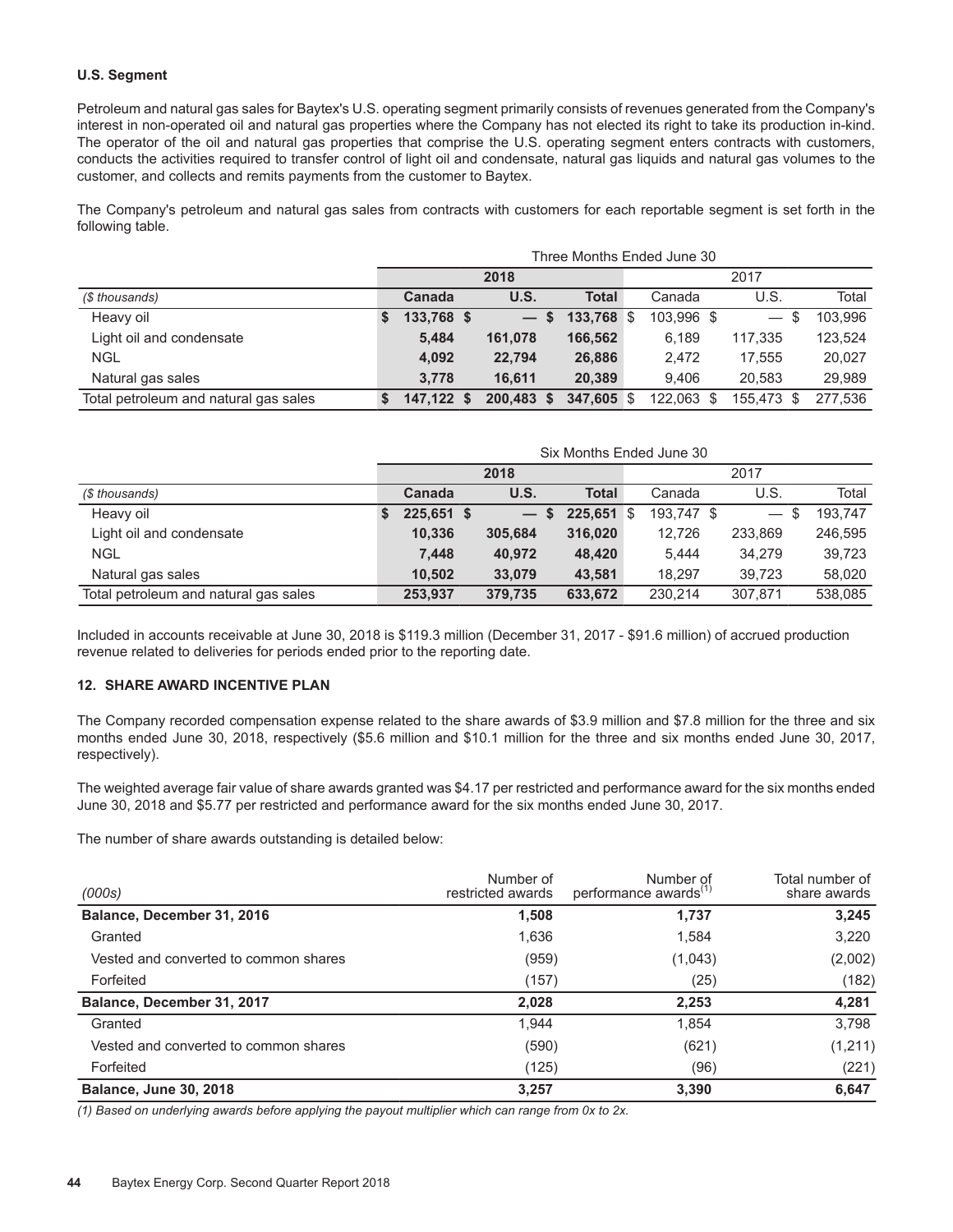#### **13. NET INCOME (LOSS) PER SHARE**

Baytex calculates basic income per share based on the net income or loss attributable to shareholders using the weighted average number of shares outstanding during the period. Diluted income per share amounts reflect the potential dilution that could occur if share awards were converted. The treasury stock method is used to determine the dilutive effect of share awards whereby the potential conversion of share awards and the amount of compensation expense, if any, attributed to future services are assumed to be used to purchase common shares at the average market price during the period.

|                                 | <b>Three Months Ended June 30</b> |                                                   |                       |  |            |                                                   |  |                         |  |  |  |  |
|---------------------------------|-----------------------------------|---------------------------------------------------|-----------------------|--|------------|---------------------------------------------------|--|-------------------------|--|--|--|--|
|                                 |                                   | 2018                                              |                       |  |            | 2017                                              |  |                         |  |  |  |  |
|                                 | <b>Net loss</b>                   | Weighted<br>average<br>common<br>shares<br>(000s) | Net loss per<br>share |  | Net income | Weighted<br>average<br>common<br>shares<br>(000s) |  | Net income<br>per share |  |  |  |  |
| Net income (loss) - basic       | (58, 761)                         | 236,628 \$                                        | $(0.25)$ \$           |  | 9,268      | 234,204 \$                                        |  | 0.04                    |  |  |  |  |
| Dilutive effect of share awards |                                   |                                                   |                       |  |            | 2.411                                             |  |                         |  |  |  |  |
| Net income (loss) - diluted     | (58, 761)                         | 236,628 \$                                        | $(0.25)$ \$           |  | 9,268      | 236,615 \$                                        |  | 0.04                    |  |  |  |  |

|                                 | <b>Six Months Ended June 30</b> |                                                   |                       |            |                                                   |  |                         |  |  |  |  |  |
|---------------------------------|---------------------------------|---------------------------------------------------|-----------------------|------------|---------------------------------------------------|--|-------------------------|--|--|--|--|--|
|                                 |                                 | 2018                                              |                       |            | 2017                                              |  |                         |  |  |  |  |  |
|                                 | <b>Net loss</b>                 | Weighted<br>average<br>common<br>shares<br>(000s) | Net loss per<br>share | Net income | Weighted<br>average<br>common<br>shares<br>(000s) |  | Net income<br>per share |  |  |  |  |  |
| Net income (loss) - basic       | (121, 483)                      | 236,472 \$                                        | $(0.51)$ \$           | 20,364     | 234,112 \$                                        |  | 0.09                    |  |  |  |  |  |
| Dilutive effect of share awards |                                 |                                                   |                       |            | 2.603                                             |  |                         |  |  |  |  |  |
| Net income (loss) - diluted     | (121, 483)                      | 236,472 \$                                        | $(0.51)$ \$           | 20,364     | 236,715 \$                                        |  | 0.09                    |  |  |  |  |  |

For the three months ended June 30, 2018 and 2017, the effect of 6.6 million share awards and 1.6 million share awards, respectively, were excluded from the calculation of diluted earnings per share as they were determined to be anti-dilutive. For the six months ended June 30, 2018 and 2017, the effect of 6.6 million share awards and 1.1 million share awards, respectively, were excluded from the calculation of diluted earnings per share as they were determined to be anti-dilutive.

#### **14. INCOME TAXES**

The provision for income taxes has been computed as follows:

|                                                                                      |   | Six Months Ended June 30 |           |
|--------------------------------------------------------------------------------------|---|--------------------------|-----------|
|                                                                                      |   | 2018                     | 2017      |
| Net loss before income taxes                                                         | S | $(169, 032)$ \$          | (16, 817) |
| Expected income taxes at the statutory rate of 27.00% (2017 – 26.93%) <sup>(1)</sup> |   | (45, 639)                | (4, 529)  |
| (Increase) decrease in income tax recovery resulting from:                           |   |                          |           |
| Share-based compensation                                                             |   | 2,024                    | 2,732     |
| Non-taxable portion of foreign exchange loss (gain)                                  |   | 8,003                    | (5,668)   |
| Effect of rate adjustments for foreign jurisdictions                                 |   | (19, 012)                | (23, 301) |
| Effect of change in deferred tax benefit not recognized <sup>(2)</sup>               |   | 8,003                    | (5,668)   |
| Adjustments and assessments                                                          |   | (928)                    | (747)     |
| Income tax recovery                                                                  |   | $(47,549)$ \$            | (37,181)  |

*(1) Expected income tax rate increased due to an increase in the corporate income tax rate in Saskatchewan from 11.75% to 12.00%, effective January 1, 2018.*

*(2) A deferred income tax asset has not been recognized for allowable capital losses of \$116 million related to the unrealized foreign exchange losses arising from the translation of U.S. dollar denominated long-term notes (\$86 million as at December 31, 2017).*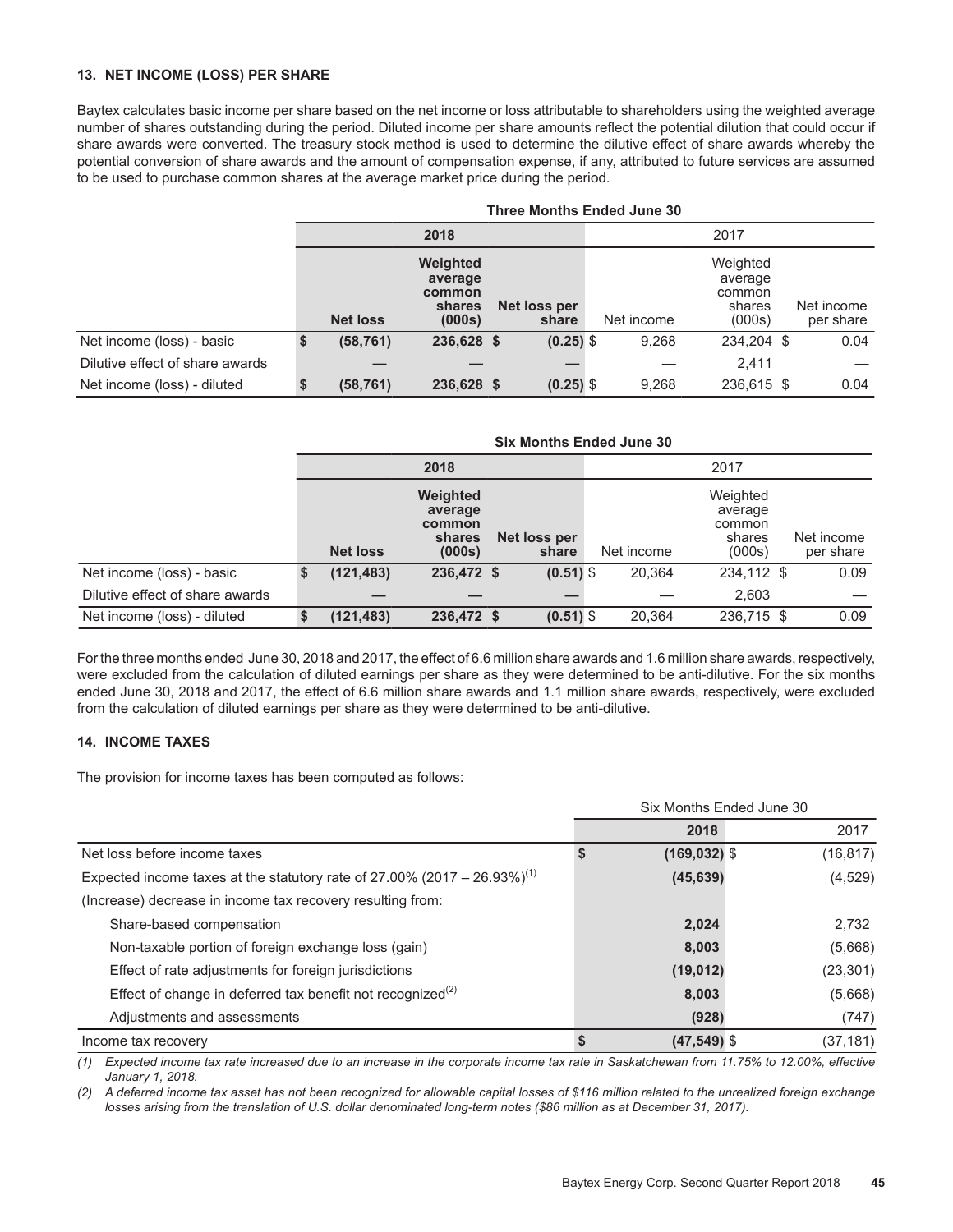As disclosed in the 2017 annual financial statements, Baytex received several reassessments from the Canada Revenue Agency (the "CRA") in June 2016 which denied \$591 million of non-capital loss deductions that Baytex had previously claimed. In September 2016, Baytex filed notices of objection with the CRA appealing each reassessment received. Subsequent to June 30, 2018, an Appeals Officer was assigned to its file. Baytex remains confident that its original tax filings are correct and intends to defend those tax filings through the appeals process.

#### **15. FINANCING AND INTEREST**

|                                                    |            | Three Months Ended June 30 |           | Six Months Ended June 30 |        |  |  |
|----------------------------------------------------|------------|----------------------------|-----------|--------------------------|--------|--|--|
|                                                    | 2018       | 2017                       | 2018      |                          | 2017   |  |  |
| Interest on bank loan                              | $3,260$ \$ | $3,035$ \$                 | 6,189 \$  |                          | 5.588  |  |  |
| Interest on long-term notes                        | 22,270     | 22,880                     | 43,852    |                          | 45.519 |  |  |
| Non-cash financing                                 | 934        | 1.150                      | 2,125     |                          | 2,280  |  |  |
| Accretion on asset retirement obligations (note 9) | 2.322      | 2.228                      | 4.630     |                          | 4.412  |  |  |
| Financing and interest                             | 28,786 \$  | 29,293 \$                  | 56,796 \$ |                          | 57.799 |  |  |

#### **16. FOREIGN EXCHANGE**

|                                         |           | Three Months Ended June 30 | Six Months Ended June 30 |  |           |  |
|-----------------------------------------|-----------|----------------------------|--------------------------|--|-----------|--|
|                                         | 2018      | 2017                       | 2018                     |  | 2017      |  |
| Unrealized foreign exchange loss (gain) | 22,673 \$ | $(32,045)$ \$              | 58,719 \$                |  | (43, 383) |  |
| Realized foreign exchange loss (gain)   | 2.076     | (907)                      | 2.247                    |  | (157)     |  |
| Foreign exchange loss (gain)            | 24,749 \$ | $(32,952)$ \$              | 60,966 \$                |  | (43,540)  |  |

#### **17. FINANCIAL INSTRUMENTS AND RISK MANAGEMENT**

The Company's financial assets and liabilities are comprised of cash, trade and other receivables, trade and other payables, financial derivatives, bank loan and long-term notes.

#### *Categories of Financial Instruments*

The estimated fair values of the financial instruments have been determined based on the Company's assessment of available market information. To estimate fair values of its financial instruments, Baytex uses quoted market prices when available, or thirdparty models and valuation methodologies that use observable market data. Baytex aims to maximize the use of observable inputs, where practical. The fair values of financial instruments, other than financial derivatives, bank loan and long-term notes, are equal to their carrying amounts due to the short-term maturity of these instruments. The fair value of financial derivatives are based on mark-to-market values of the underlying financial derivative contracts. The fair value of the bank loan is based on the principal amount of borrowings outstanding. The fair value of the long-term notes are based on the trading value of the notes.

#### *Fair Value of Financial Instruments*

Baytex classifies the fair value of financial instruments according to the following hierarchy based on the amount of observable inputs used to value the instruments:

- Level 1: Values based on unadjusted quoted prices in active markets that are accessible at the measurement date for identical assets or liabilities.
- Level 2: Values based on quoted prices in markets that are not active or model inputs that are observable either directly or indirectly for substantially the full term of the asset or liability.
- Level 3: Values based on prices or valuation techniques that require inputs that are both unobservable and significant to the overall fair value measurement.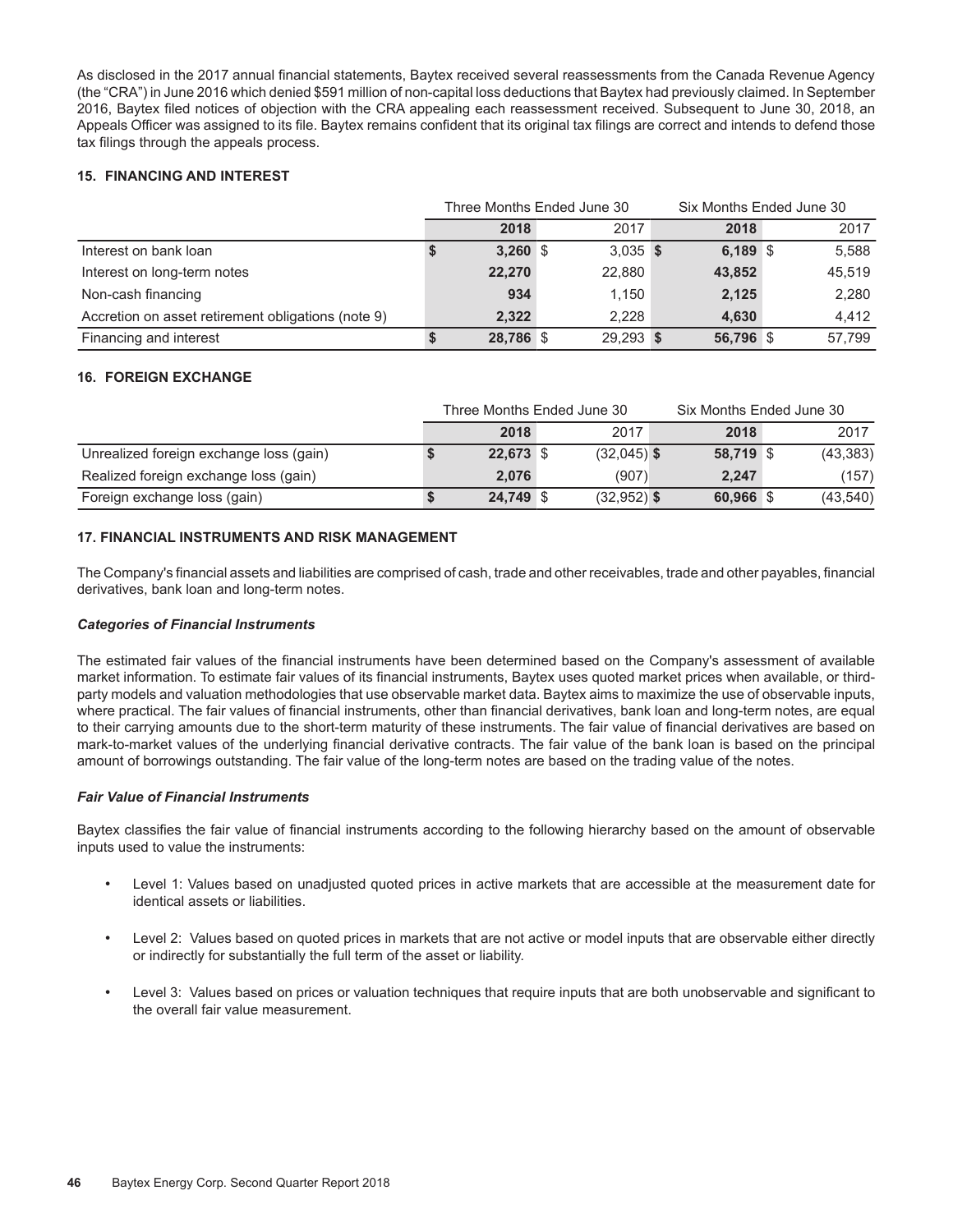The carrying value and fair value of the Company's financial instruments carried on the consolidated statements of financial position are classified into the following categories:

|                                         | June 30, 2018 |                       |                   | December 31, 2017 |                  |  |             |                                               |
|-----------------------------------------|---------------|-----------------------|-------------------|-------------------|------------------|--|-------------|-----------------------------------------------|
|                                         |               | <b>Carrying value</b> | <b>Fair value</b> |                   | Carrying value   |  | Fair value  | <b>Fair Value</b><br>Measurement<br>Hierarchy |
| <b>Financial Assets</b>                 |               |                       |                   |                   |                  |  |             |                                               |
| $FVTPL^{(1)}$                           |               |                       |                   |                   |                  |  |             |                                               |
| <b>Financial derivatives</b>            | \$            | $10,388$ \$           | 10,388 \$         |                   | 18,510 \$        |  | 18,510      | Level 2                                       |
| Total                                   | \$            | 10,388 \$             | 10,388 \$         |                   | 18,510 \$        |  | 18,510      |                                               |
|                                         |               |                       |                   |                   |                  |  |             |                                               |
| Assets at amortized cost                |               |                       |                   |                   |                  |  |             |                                               |
| Trade and other receivables             | \$            | 142,255 \$            | $142,255$ \$      |                   | 112,844 \$       |  | 112,844     |                                               |
| Total                                   | \$            | 142,255 \$            | 142,255 \$        |                   | 112,844 \$       |  | 112,844     |                                               |
|                                         |               |                       |                   |                   |                  |  |             |                                               |
| <b>Financial Liabilities</b>            |               |                       |                   |                   |                  |  |             |                                               |
| $FVTPL^{(1)}$                           |               |                       |                   |                   |                  |  |             |                                               |
| <b>Financial derivatives</b>            | \$            | $(107,067)$ \$        | $(107,067)$ \$    |                   | $(50,095)$ \$    |  | (50,095)    | Level 2                                       |
| Total                                   | \$            | $(107,067)$ \$        | $(107,067)$ \$    |                   | $(50,095)$ \$    |  | (50,095)    |                                               |
|                                         |               |                       |                   |                   |                  |  |             |                                               |
| Financial liabilities at amortized cost |               |                       |                   |                   |                  |  |             |                                               |
| Trade and other payables                | S             | $(165,062)$ \$        | $(165,062)$ \$    |                   | $(144, 542)$ \$  |  | (144, 542)  |                                               |
| Bank loan                               |               | (212, 387)            | (213, 538)        |                   | (212, 138)       |  | (213, 376)  |                                               |
| Long-term notes                         |               | (1,534,309)           | (1,494,756)       |                   | (1,474,184)      |  | (1,430,902) | Level 1                                       |
| Total                                   | \$            | $(1,911,758)$ \$      | $(1,873,356)$ \$  |                   | $(1,830,864)$ \$ |  | (1,788,820) |                                               |

*(1) FVTPL means fair value through profit or loss.*

There were no transfers between Level 1 and Level 2 in 2017 or during the six months ended June 30, 2018.

#### **Foreign Currency Risk**

The carrying amount of the Company's U.S. dollar denominated monetary assets and liabilities at the reporting date are as follows:

|                         | Assets            |                   |               | ∟iabilities       |
|-------------------------|-------------------|-------------------|---------------|-------------------|
|                         | June 30, 2018     | December 31, 2017 | June 30, 2018 | December 31, 2017 |
| U.S. dollar denominated | <b>US\$52,305</b> | US\$51,665        | US\$1,251,618 | US\$1,294,615     |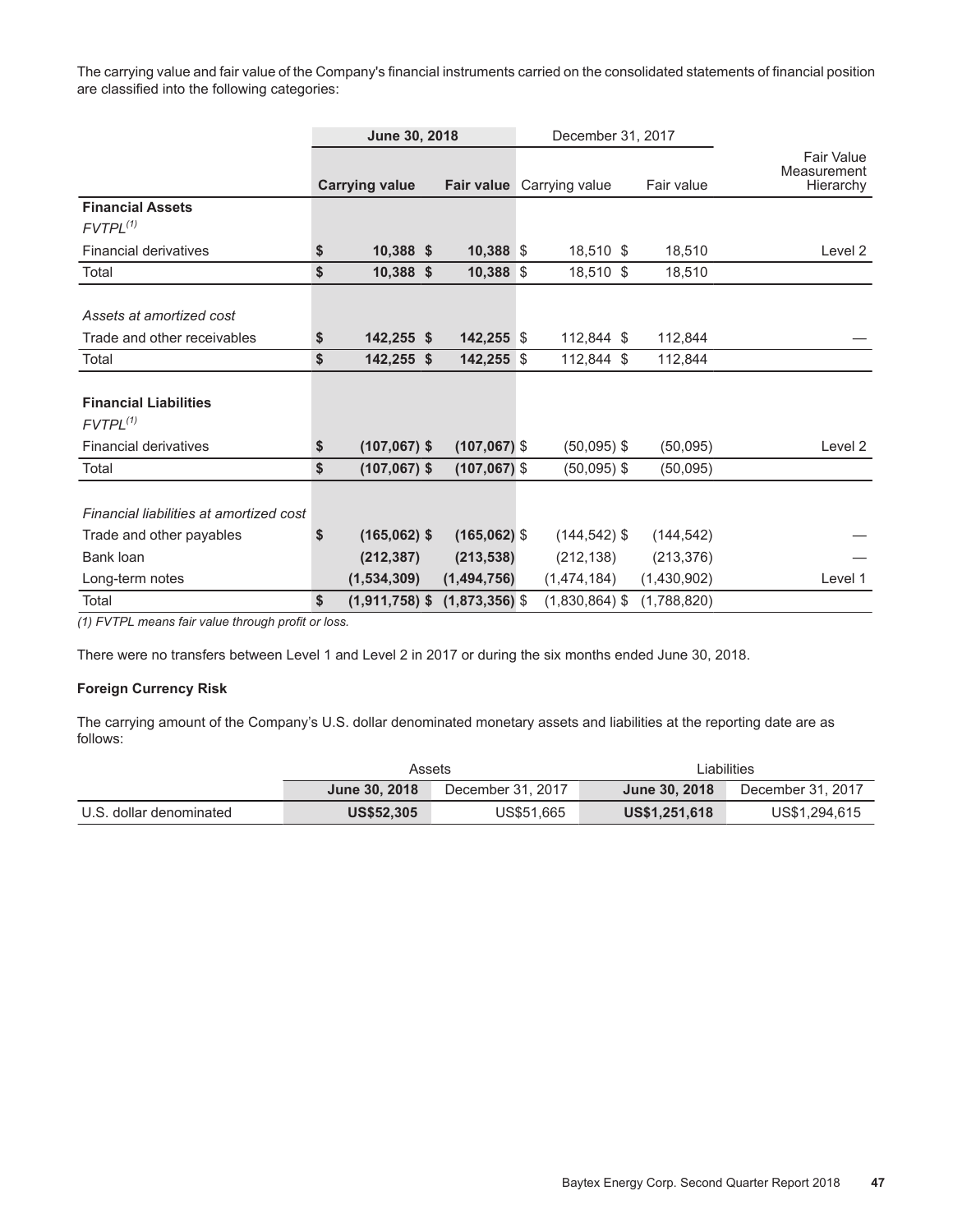#### **Commodity Price Risk**

#### *Financial Derivative Contracts*

Baytex had the following financial derivative contracts outstanding as of July 30, 2018:

|                             | Period               | Volume         | Price/Unit <sup>(1)</sup>     | Index    | Fair Value <sup>(2)</sup><br>(\$ millions) |
|-----------------------------|----------------------|----------------|-------------------------------|----------|--------------------------------------------|
| Oil                         |                      |                |                               |          |                                            |
| Basis swap                  | Jul 2018 to Dec 2018 | 6,000 bbl/d    | WTI less US\$14.24/bbl        | WCS \$   | 11.2                                       |
| 3-way option <sup>(3)</sup> | Jul 2018 to Dec 2018 | 2.000 bbl/d    | US\$60.00/US\$54.40/US\$40.00 | WTI \$   | (5.3)                                      |
| Fixed - Sell                | Jul 2018 to Dec 2018 | 14,000 bbl/d   | US\$52.31/bbl                 | WTI \$   | (62.8)                                     |
| Fixed - Sell                | Jul 2018 to Dec 2018 | 4,000 bbl/d    | US\$61.31/bbl                 | Brent \$ | (17.1)                                     |
| Fixed - Sell                | Jan 2019 to Jun 2019 | 2,000 bbl/d    | US\$62.85/bbl                 | WTI \$   | (1.8)                                      |
| Fixed - Sell                | Jan 2019 to Dec 2019 | 2,000 bbl/d    | US\$61.70/bbl                 | WTI \$   | (3.4)                                      |
| Swaption <sup>(4)</sup>     | Jan 2019 to Dec 2019 | 2,000 bbl/d    | US\$61.70/bbl                 | WTI \$   | (6.1)                                      |
| Swaption <sup>(4)</sup>     | Jan 2019 to Dec 2019 | 2,000 bbl/d    | US\$59.60/bbl                 | WTI \$   | (7.5)                                      |
| 3-way option $(3)$          | Jan 2019 to Dec 2019 | 2,000 bbl/d    | US\$70.00/US\$60.00/US\$50.00 | WTI \$   | (1.6)                                      |
| 3-way option <sup>(3)</sup> | Jan 2019 to Dec 2019 | 1,000 bbl/d    | US\$75.50/US\$65.50/US\$55.50 | Brent \$ | (2.1)                                      |
| 3-way option <sup>(3)</sup> | Jan 2019 to Dec 2019 | 1.000 bbl/d    | US\$77.55/US\$70.00/US\$60.00 | Brent \$ | (1.3)                                      |
| 3-way option (3)            | Jan 2019 to Dec 2019 | 1,000 bbl/d    | US\$83.00/US\$73.00/US\$63.00 | Brent \$ | (0.1)                                      |
| <b>Natural Gas</b>          |                      |                |                               |          |                                            |
| Fixed - Sell                | Jul 2018 to Dec 2018 | 15,000 mmbtu/d | US\$3.01                      | NYMEX \$ | 0.3                                        |
| Fixed - Sell                | Jul 2018 to Dec 2018 | 5,000 GJ/d     | \$2.67                        | AECO \$  | 0.9                                        |
| <b>Total</b>                |                      |                |                               |          | \$<br>(96.7)                               |
| Current asset               |                      |                |                               |          | 10.4                                       |
| <b>Current liability</b>    |                      |                |                               |          | 101.0                                      |
| Non-current liability       |                      |                |                               |          | 6.1                                        |

*(1) Based on the weighted average price per unit for the period.* 

*(2) Fair values as at June 30, 2018. For the purposes of the table, contracts entered subsequent to June 30, 2018 will have no fair value assigned. (3) Producer 3-way option consists of a sold call, a bought put and a sold put. To illustrate, in a US\$60/US\$54.40/US\$40 contract, Baytex receives WTI plus US\$14.40/bbl when WTI is at or below US\$40/bbl; Baytex receives US\$54.40/bbl when WTI is between US\$40/bbl and US\$54.40/ bbl; Baytex receives the market price when WTI is between US\$54.40/bbl and US\$60/bbl; and Baytex receives US\$60/bbl when WTI is above US\$60/bbl.*

*(4) For these contracts, the counterparty has the right, if exercised on December 31, 2018, to enter a swap transaction for the remaining term, notional volume and fixed price per unit indicated above.*

Financial derivatives are marked-to-market at the end of each reporting period, with the following reflected in the consolidated statements of income or loss:

|                                              | Three Months Ended June 30 |           |  |               |  | Six Months Ended June 30 |  |           |  |
|----------------------------------------------|----------------------------|-----------|--|---------------|--|--------------------------|--|-----------|--|
|                                              |                            | 2018      |  | 2017          |  | 2018                     |  | 2017      |  |
| Realized financial derivatives loss (gain)   |                            | 29,408 \$ |  | $(2,649)$ \$  |  | $39,249$ \$              |  | (2,923)   |  |
| Unrealized financial derivatives loss (gain) |                            | 47.385    |  | (13.229)      |  | 65,094                   |  | (48, 843) |  |
| Financial derivatives loss (gain)            |                            | 76,793 \$ |  | $(15,878)$ \$ |  | $104,343$ \$             |  | (51,766)  |  |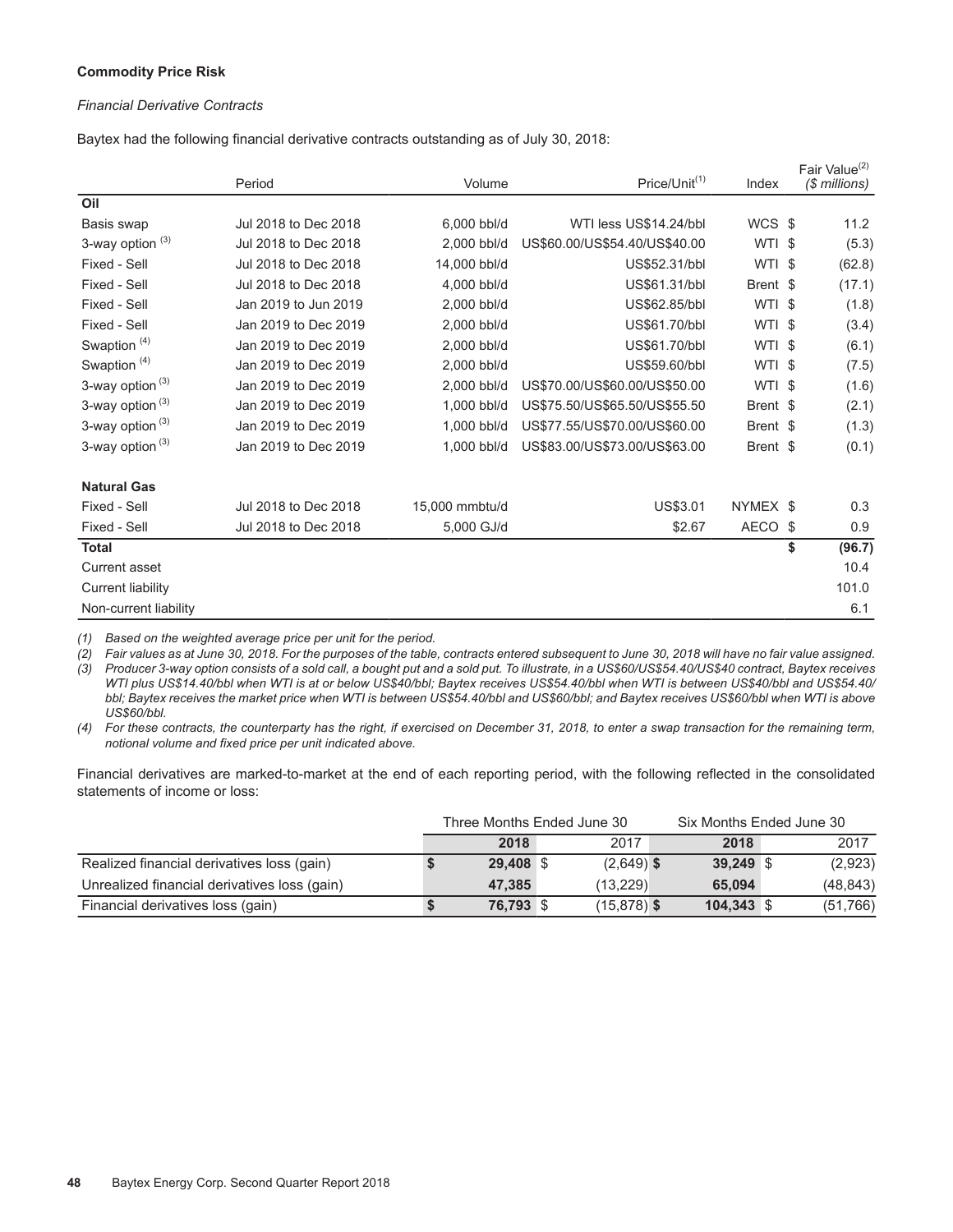#### *Physical Delivery Contracts*

The following physical delivery contracts were held for the purpose of delivery of non-financial items in accordance with the Company's expected sale requirements. Physical delivery contracts are not considered financial instruments and, as a result, no asset or liability has been recognized in the consolidated statements of financial position.

As at July 30, 2018, Baytex had committed to deliver the following volumes of raw bitumen to market on rail:

| Period                              | Volume      |
|-------------------------------------|-------------|
| Jul 2018 to Dec 2018                | 8,000 bbl/d |
| Sep 2018 to Dec 2019 <sup>(1)</sup> | 2,500 bbl/d |
| Jan 2019 to Dec 2020 $(1)$          | 5,000 bbl/d |
|                                     |             |

*(1) Contract entered subsequent to June 30, 2018.*

#### **18. SUBSEQUENT EVENT**

On June 18, 2018, Baytex and Raging River Exploration Inc. ("Raging River") announced that their respective boards of directors unanimously agreed to a strategic combination of the two companies (the "Transaction"). The companies entered into an agreement (the "Arrangement Agreement") to effect the Transaction by way of a plan of arrangement under the *Business Corporations Act*  (Alberta). Under the Transaction, Baytex will issue 1.36 common shares for each common share of Raging River.

The business combination is subject to approval by the shareholders of both companies, the Court of Queen's Bench of Alberta and certain regulatory and other authorities, and is subject to the satisfaction or waiver of other customary closing conditions. A joint information circular containing information relevant to the Transaction was filed on July 20, 2018. Each company will hold a special meeting of shareholders on August 21, 2018. The shareholders of Raging River will be asked to approve the plan of arrangement. The shareholders of Baytex will be asked to approve the issuance of common shares of Baytex pursuant to the plan of arrangement. The Transaction is anticipated to close on August 22, 2018. The Arrangement Agreement provides for a mutual non-completion fee of \$50 million in the event the Transaction is not completed or is terminated by either party in certain circumstances.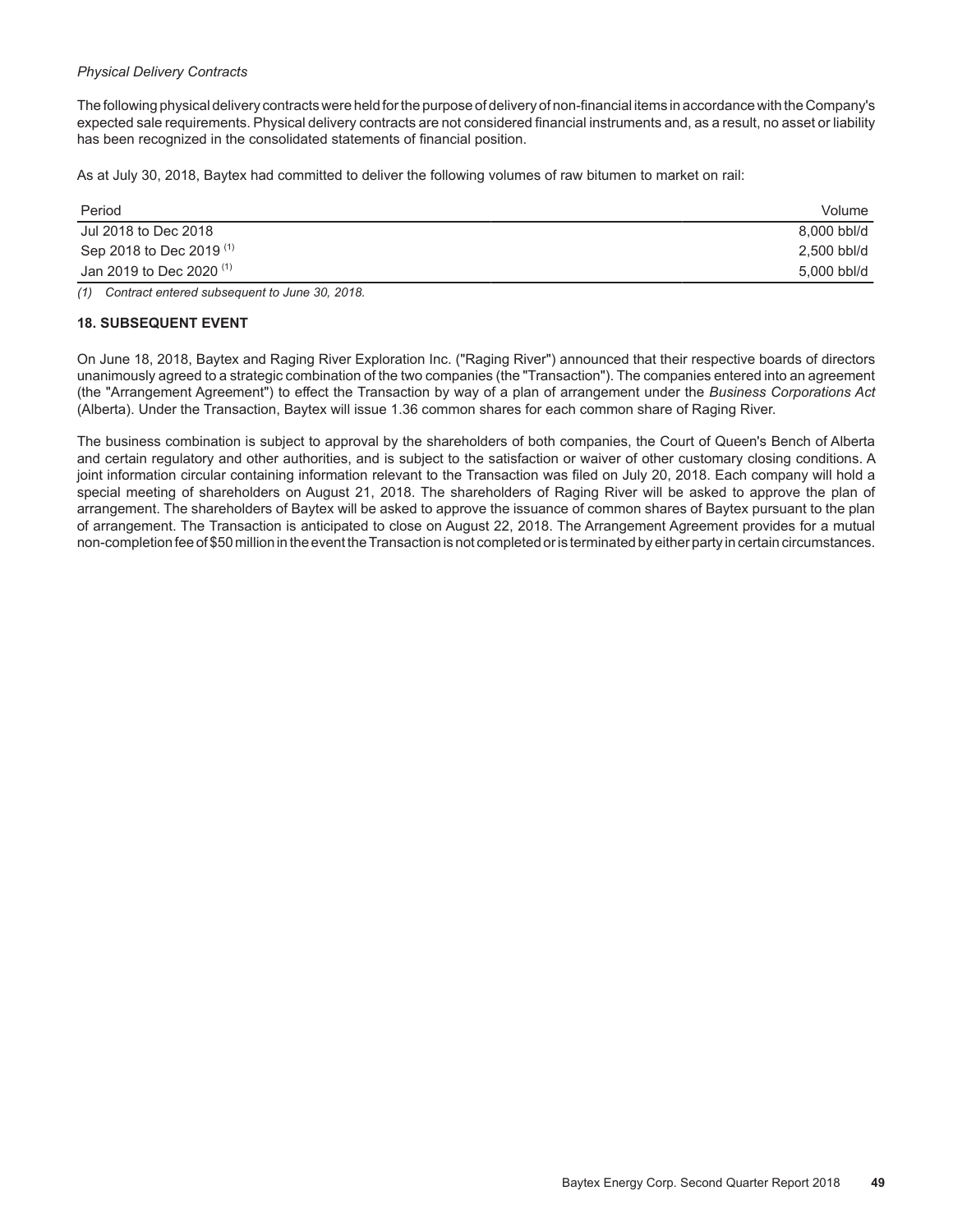### *ABBREVIATIONS*

| <b>AECO</b>                                                          | the natural gas storage facility located | $m$ boe $*$  | thousand barrels of oil equivalent    |
|----------------------------------------------------------------------|------------------------------------------|--------------|---------------------------------------|
|                                                                      | at Suffield, Alberta                     | mcf          | thousand cubic feet                   |
| bbl                                                                  | barrel                                   | mcf/d        | thousand cubic feet per day           |
| bbl/d                                                                | barrel per day                           | mmbtu        | million British Thermal Units         |
| boe*                                                                 | barrels of oil equivalent                |              |                                       |
| boe/d                                                                | barrels of oil equivalent per day        | mmbtu/d      | million British Thermal Units per day |
| GAAP<br>Generally Accepted Accounting                                |                                          | mmcf         | million cubic feet                    |
|                                                                      | Principles                               | mmcf/d       | million cubic feet per day            |
| GJ                                                                   | gigajoule                                | NGL          | natural gas liquids                   |
| GJ/d                                                                 | gigajoule per day                        | <b>NYMEX</b> | New York Mercantile Exchange          |
| <b>IFRS</b><br>International Financial Reporting<br><b>Standards</b> |                                          | <b>NYSE</b>  | New York Stock Exchange               |
| <b>LIBOR</b>                                                         | London Interbank Offered Rate            | TSX          | Toronto Stock Exchange                |
| LLS                                                                  | Louisiana Light Sweet                    | <b>WCS</b>   | Western Canadian Select               |
| mbbl                                                                 | thousand barrels                         | WTI          | West Texas Intermediate               |

*\* Oil equivalent amounts may be misleading, particularly if used in isolation. In accordance with NI 51-101, a boe conversion ratio for natural gas of 6 Mcf: 1 bbl has been used, which is based on an energy equivalency conversion method primarily applicable at the burner tip and does not represent a value equivalency at the wellhead.*